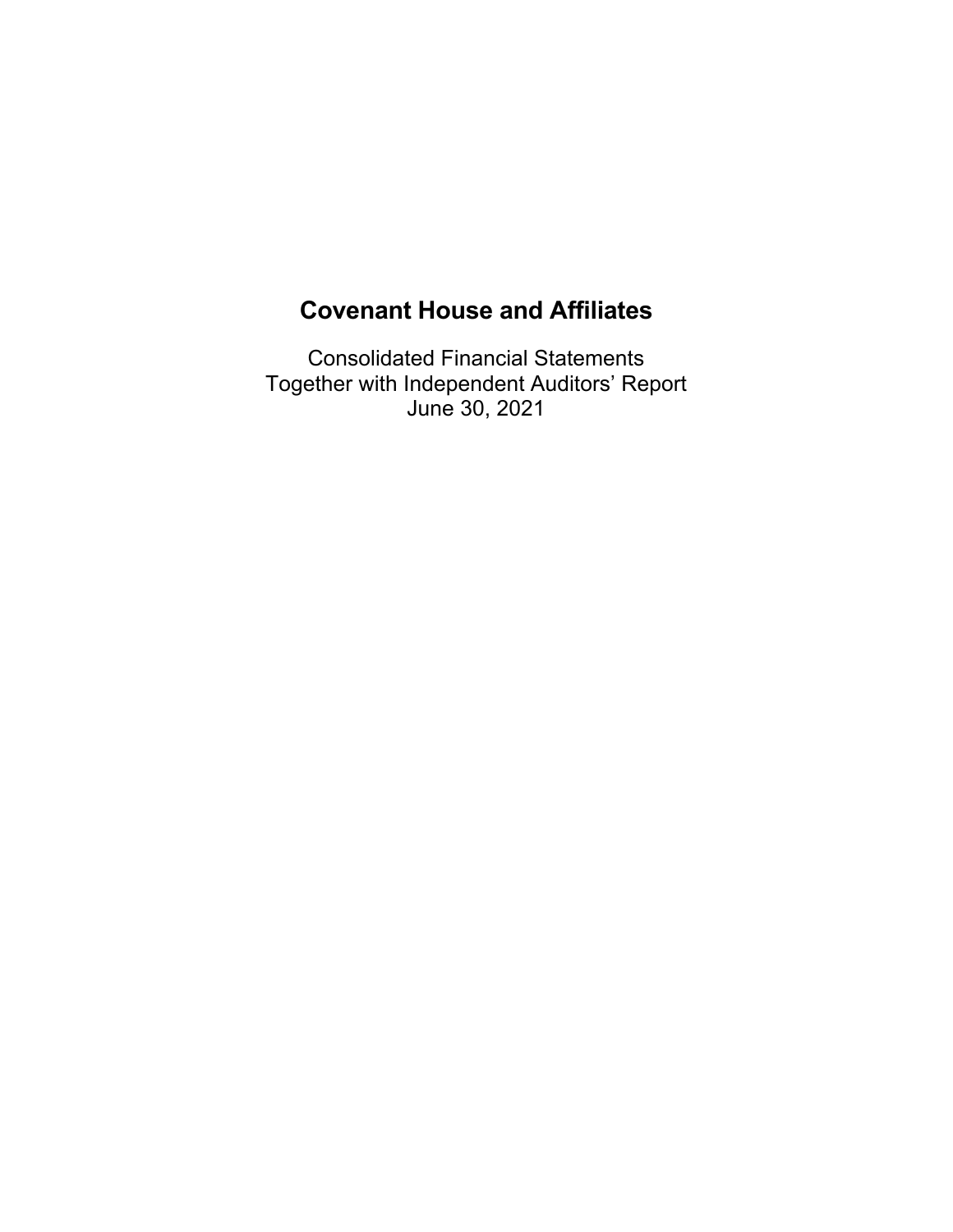Consolidated Financial Statements Together With Independent Auditors' Report

June 30, 2021

# **TABLE OF CONTENTS** Page

Independent Auditors' Report

# **CONSOLIDATED FINANCIAL STATEMENTS**

| <b>Consolidated Statement of Financial Position</b>  |      |
|------------------------------------------------------|------|
| Consolidated Statement of Activities                 | 4    |
| <b>Consolidated Statement of Functional Expenses</b> | 5    |
| <b>Consolidated Statement of Cash Flows</b>          | 6-7  |
| Notes to Consolidated Financial Statements           | 8-49 |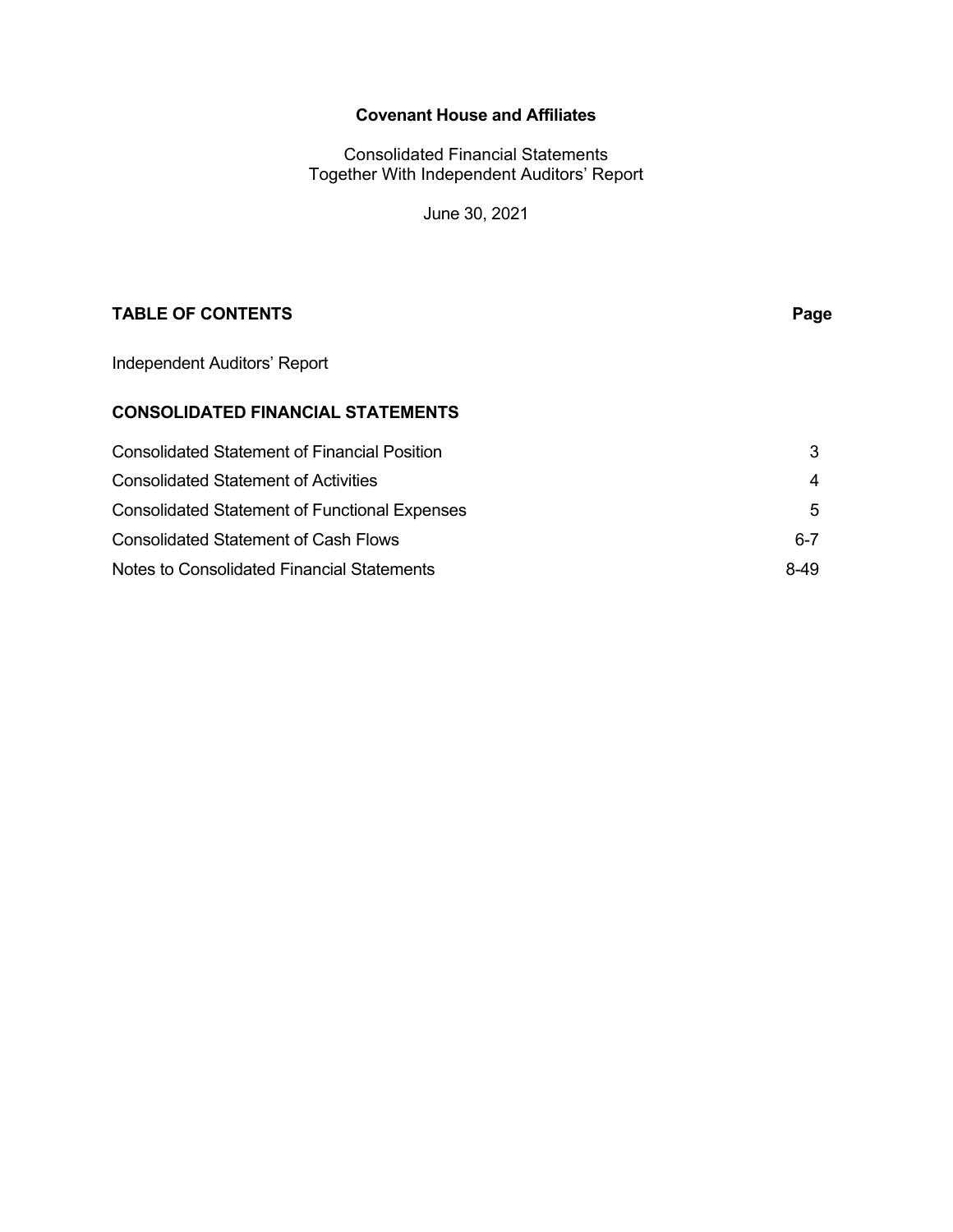

# **Independent Auditors' Report**

**Board of Directors Covenant House and Affiliates** 

We have audited the accompanying consolidated financial statements of Covenant House and Affiliates, which comprise the consolidated statement of financial position as of June 30, 2021, and the related consolidated statements of activities, functional expenses and cash flows for the year then ended, and the related notes to the consolidated financial statements.

#### *Management's Responsibility for the Financial Statements*

Management is responsible for the preparation and fair presentation of these consolidated financial statements in accordance with accounting principles generally accepted in the United States of America; this includes the design, implementation, and maintenance of internal control relevant to the preparation and fair presentation of consolidated financial statements that are free from material misstatement, whether due to fraud or error.

# *Auditors' Responsibility*

Our responsibility is to express an opinion on these consolidated financial statements based on our audit. We did not audit the financial statements of Covenant House Toronto, Covenant House Vancouver, Asociación La Alianza (Guatemala), Casa Alianza de Honduras, Casa Alianza Nicaragua, Fundación Casa Alianza México, I.A.P., controlled international affiliated organizations, which statements reflect total assets constituting 21.73% of consolidated total assets as of June 30, 2021, and total revenues of 19.50% of consolidated total revenues for the year then ended. Those statements, which were prepared in accordance with accounting standards other than those generally accepted in the United States of America were audited by other auditors in accordance with auditing standards other than those generally accepted in the United States of America, and whose reports have been furnished to us. We have applied audit procedures on the conversion adjustments to the financial statements of the controlled international affiliated organizations, which conform those financial statements to accounting principles generally accepted in the United States of America. Our opinion, insofar as it relates to the amounts included for the controlled international affiliated organizations, prior to these conversion adjustments, is based solely on the reports of the other auditors and additional audit procedures to meet the relevant requirements of auditing standards generally accepted in the United States of America. We conducted our audit in accordance with auditing standards generally accepted in the United States of America. Those standards require that we plan and perform the audit to obtain reasonable assurance about whether the consolidated financial statements are free from material misstatement.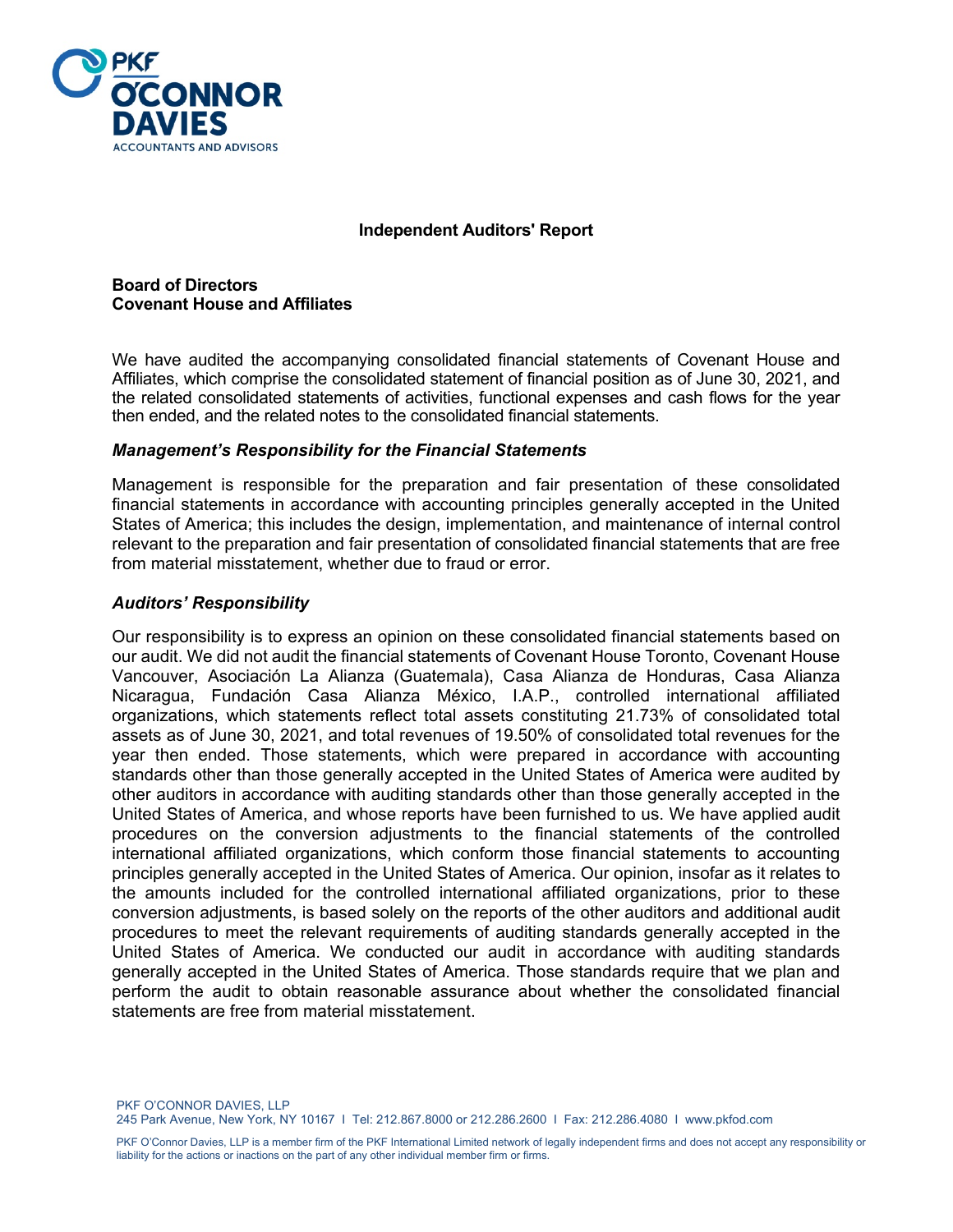#### **Board of Directors Covenant House and Affiliates**  Page 2

An audit involves performing procedures to obtain audit evidence about the amounts and disclosures in the consolidated financial statements. The procedures selected depend on the auditors' judgment, including the assessment of the risks of material misstatement of the consolidated financial statements, whether due to fraud or error. In making those risk assessments, the auditor considers internal control relevant to the entity's preparation and fair presentation of the consolidated financial statements in order to design audit procedures that are appropriate in the circumstances, but not for the purpose of expressing an opinion on the effectiveness of the entity's internal control. Accordingly, we express no such opinion. An audit also includes evaluating the appropriateness of accounting policies used and the reasonableness of significant accounting estimates made by management, as well as evaluating the overall presentation of the consolidated financial statements.

We believe that the audit evidence we have obtained is sufficient and appropriate to provide a basis for our audit opinion.

# *Opinion*

In our opinion, based on our audit and the reports of the other auditors, and the additional audit procedures performed, the consolidated financial statements referred to above present fairly, in all material respects, the consolidated financial position of Covenant House and Affiliates as of June 30, 2021, and the consolidated changes in their net assets and their cash flows for the year then ended in accordance with accounting principles generally accepted in the United States of America.

# **Report on Summarized Comparative Information**

We have previously audited Covenant House and Affiliates' June 30, 2020 consolidated financial statements, and we expressed an unmodified audit opinion on those audited consolidated financial statements in our report dated May 6, 2021. In our opinion, the summarized comparative information presented herein as of and for the year ended June 30, 2020 is consistent, in all material respects, with the audited consolidated financial statements from which it has been derived.

PKF O'Connor Davies LLP

May 5, 2022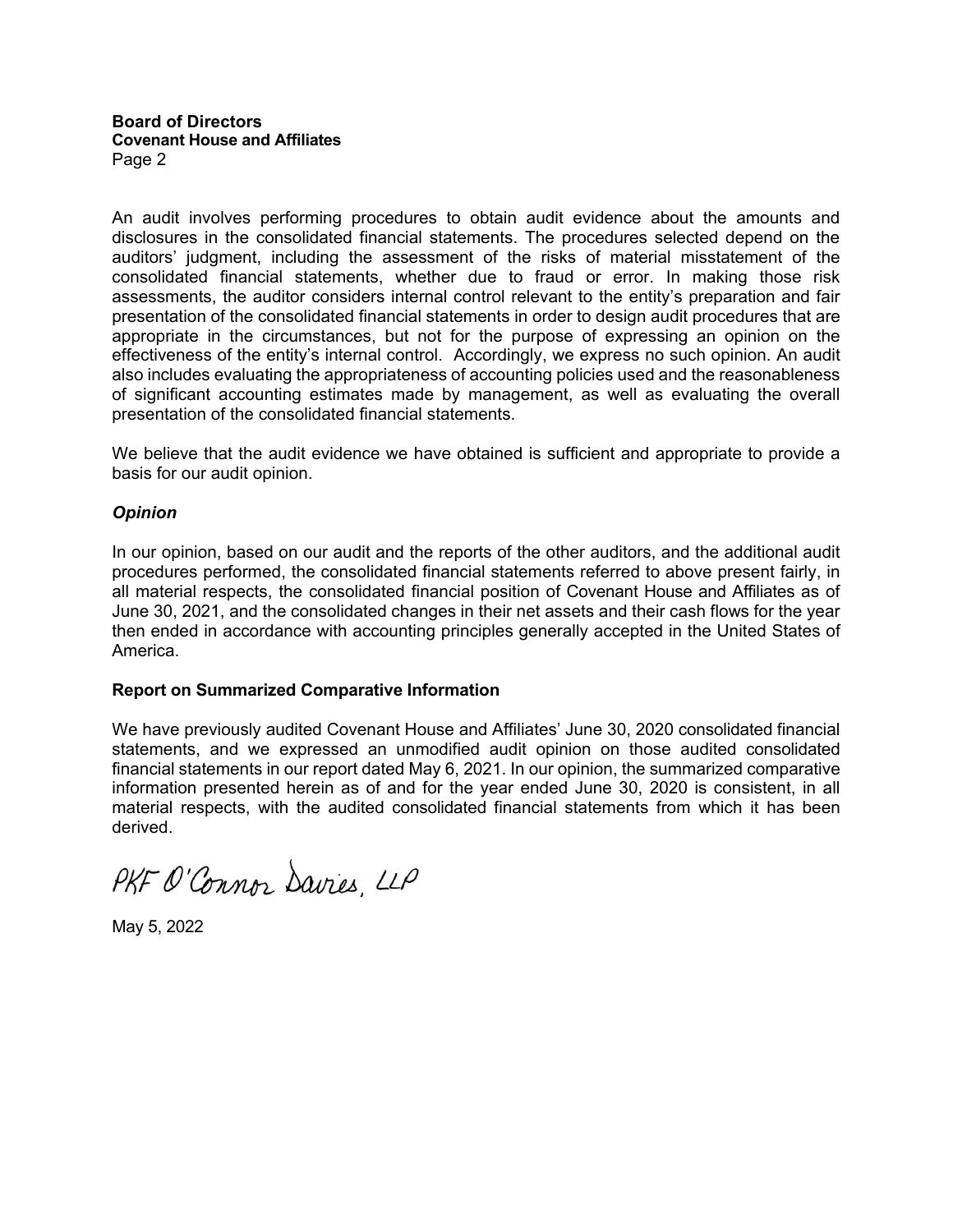# Consolidated Statement of Financial Position June 30, 2021 (with comparative amounts at June 30, 2020)

|                                                           | 2021               | 2020             |
|-----------------------------------------------------------|--------------------|------------------|
| <b>ASSETS</b>                                             |                    |                  |
| Cash and cash equivalents                                 | \$<br>51, 143, 142 | \$<br>44,176,784 |
| Cash held in escrow                                       | 742,739            | 1,467,260        |
| Restricted cash                                           | 6,085,911          | 228,579          |
| Contributions receivable, net (Note 3)                    | 12,764,578         | 16,789,698       |
| Grants receivable (Note 4)                                | 11,321,148         | 11,271,298       |
| Notes receivable (Note 5)                                 | 11,935,351         |                  |
| Prepaid expenses and other assets, net (Note 6)           | 13,871,080         | 9,270,273        |
| Investments (Note 7)                                      | 90,580,791         | 72,721,948       |
| Investments, other (Note 7)                               | 16,443,621         | 21,262,401       |
| Property, plant and equipment, net (Note 8)               | 243,293,162        | 187,382,918      |
| Property held for sale (Note 8)                           | 31,423             | 31,423           |
| Beneficial interests in trusts (Note 11)                  | 7,209,621          | 5,942,394        |
|                                                           | 465,422,567        | \$ 370,544,976   |
| <b>LIABILITIES AND NET ASSETS</b>                         |                    |                  |
| Liabilities                                               |                    |                  |
| Accounts payable and accrued expenses                     | \$<br>22,156,788   | \$<br>16,470,899 |
| Deferred revenue (Note 10)                                | 2,844,702          | 2,930,250        |
| Line of credit, other debt obligations and                |                    |                  |
| capital leases (Note 9)                                   | 37,490,180         | 23,867,049       |
| Paycheck Protection Program Ioans (Note 13)               | 3,504,543          | 9,067,722        |
| Paycheck Protection Program refundable advances (Note 13) | 1,013,069          | 4,081,316        |
| Deferred rent                                             | 239,204            | 558,145          |
| Obligations due under split-interest                      |                    |                  |
| agreements (Note 11)                                      | 4,873,569          | 4,927,681        |
| Conditional asset retirement obligation (Note 2)          | 414,374            | 414,374          |
| Construction escrow deposits (Note 8)                     | 10,901,803         | 7,901,803        |
| Construction loans payable (Note 12)                      | 44,804,384         | 20,869,418       |
| Pension benefits liability (Note 14)                      | 23,964,976         | 25, 183, 837     |
| Other liabilities                                         | 175,126            | 175,126          |
| <b>Total Liabilities</b>                                  | 152,382,718        | 116,447,620      |
| <b>Net Assets</b>                                         |                    |                  |
| Without donor restrictions (Notes 15 and 17)              | 240,312,053        | 187,811,940      |
| With donor restrictions (Notes 16 and 17)                 | 72,727,796         | 66,285,416       |
| <b>Total Net Assets</b>                                   | 313,039,849        | 254,097,356      |
| <b>Total Liabilities and Net Assets</b>                   | 465,422,567<br>S   | 370,544,976<br>S |

See notes to consolidated financial statements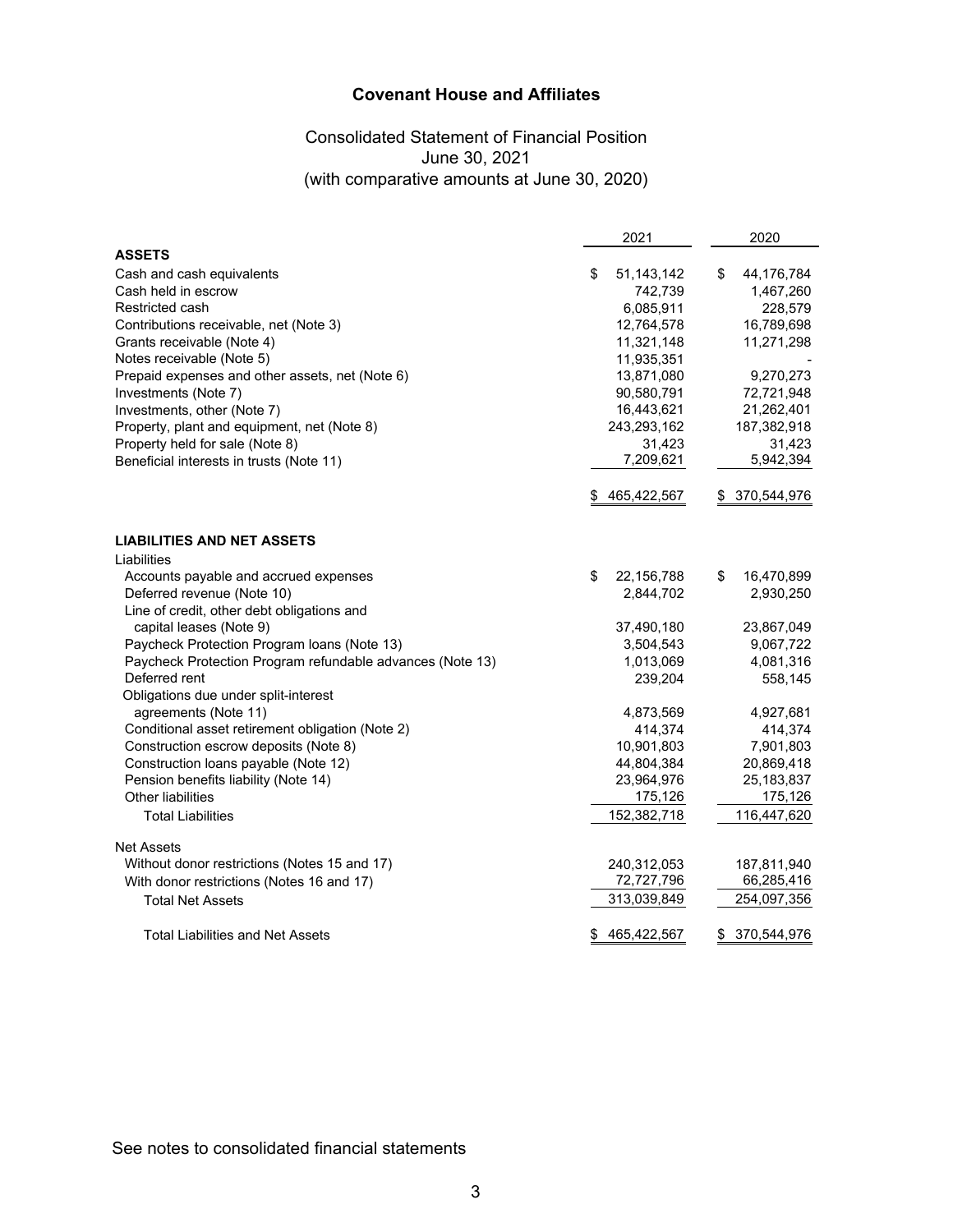# Consolidated Statement of Activities Year Ended June 30, 2021 (with summarized totals for the year ended June 30, 2020)

|                                                                                                 | <b>Without Donor</b><br>Restrictions | <b>With Donor</b><br>Restrictions | 2021<br>Total | 2020<br>Total |
|-------------------------------------------------------------------------------------------------|--------------------------------------|-----------------------------------|---------------|---------------|
| <b>CONTRIBUTIONS AND OTHER REVENUE</b>                                                          |                                      |                                   |               |               |
| Contributions from individuals, foundations                                                     |                                      |                                   |               |               |
| and corporations, including legacies and bequests                                               |                                      |                                   |               |               |
| of \$10,743,515 and \$13,855,953 for 2021 and 2020                                              | \$127,789,340                        | 26,387,172<br>\$                  | \$154,176,512 | \$153,815,958 |
| Government grants and contracts                                                                 | 64,254,702                           | 960,000                           | 65,214,702    | 55,818,880    |
| Contributed goods and services                                                                  | 58,353,578                           | 1,405,377                         | 59,758,955    | 5,392,750     |
| Special events revenue, net of costs of direct<br>benefits to donors of \$620,818 and \$990,930 |                                      |                                   |               |               |
| for 2021 and 2020                                                                               | 20,086,829                           |                                   | 20,086,829    | 20,764,991    |
| School management fees                                                                          | 6,417,511                            |                                   | 6,417,511     | 8,323,205     |
| <b>Total Contributions and Other Revenue</b>                                                    | 276,901,960                          | 28,752,549                        | 305,654,509   | 244,115,784   |
|                                                                                                 |                                      |                                   |               |               |
| <b>INVESTMENT RETURN</b>                                                                        |                                      |                                   |               |               |
| Interest and dividends, net                                                                     | 1,312,187                            | 141,947                           | 1,454,134     | 1,581,687     |
| Net unrealized gain (loss)                                                                      | 6,659,519                            | 1,365,960                         | 8,025,479     | (142, 115)    |
| Net realized gain                                                                               | 553,842                              |                                   | 553,842       | 968,903       |
| Change in value of split-interest agreements                                                    | (281, 278)                           | 1,032,312                         | 751,034       | (362, 321)    |
| Change in value of beneficial interest in trusts                                                |                                      | 1,364,447                         | 1,364,447     | (134, 878)    |
| Sales of customer lists and other income                                                        | 2,215,072                            | 11,952                            | 2,227,024     | 2,409,606     |
| <b>Total Investment Return</b>                                                                  | 10,459,342                           | 3,916,618                         | 14,375,960    | 4,320,882     |
|                                                                                                 | 287,361,302                          | 32,669,167                        | 320,030,469   | 248,436,666   |
| Net assets released from restrictions                                                           | 28,375,414                           | (28, 375, 414)                    |               |               |
| Total Contributions and Other Revenue and                                                       |                                      |                                   |               |               |
| <b>Investment Return</b>                                                                        | 315,736,716                          | 4,293,753                         | 320,030,469   | 248,436,666   |
| <b>EXPENSES</b>                                                                                 |                                      |                                   |               |               |
| Program services                                                                                | 225,898,978                          |                                   | 225,898,978   | 160, 177, 670 |
| <b>Supporting Services</b>                                                                      |                                      |                                   |               |               |
| Management and general                                                                          | 24,397,735                           |                                   | 24,397,735    | 23,193,830    |
| Fundraising                                                                                     | 28,023,405                           |                                   | 28,023,405    | 24,178,198    |
| <b>Total Expenses</b>                                                                           | 278,320,118                          |                                   | 278,320,118   | 207,549,698   |
| Change in Net Assets from Operations                                                            | 37,416,598                           | 4,293,753                         | 41,710,351    | 40,886,968    |
|                                                                                                 |                                      |                                   |               |               |
| Foreign currency translation adjustment                                                         | 4,796,751                            | 2,148,627                         | 6,945,378     | (3,328,719)   |
| Pension benefits liability adjustment                                                           | (2,022,036)                          |                                   | (2,022,036)   | (8,658,869)   |
| Net periodic pension cost, except service cost                                                  | 1,953,346                            |                                   | 1,953,346     | (1,386,000)   |
| Forgiveness of Paycheck Protection Program loans                                                | 6,001,215                            |                                   | 6,001,215     |               |
| Net realized gain on sale of property                                                           | 4,354,239                            |                                   | 4,354,239     |               |
| Gain on forgiveness of debt from new market tax<br>credit unwind                                |                                      |                                   |               | 4,502,710     |
|                                                                                                 | 52,500,113                           | 6,442,380                         | 58,942,493    | 32,016,090    |
| Change in Net Assets                                                                            |                                      |                                   |               |               |
| <b>NET ASSETS</b>                                                                               |                                      |                                   |               |               |
| Beginning of year                                                                               | 187,811,940                          | 66,285,416                        | 254,097,356   | 222,081,266   |
| End of year                                                                                     | \$240,312,053                        | 72,727,796<br>\$                  | \$313,039,849 | \$254,097,356 |

See notes to consolidated financial statements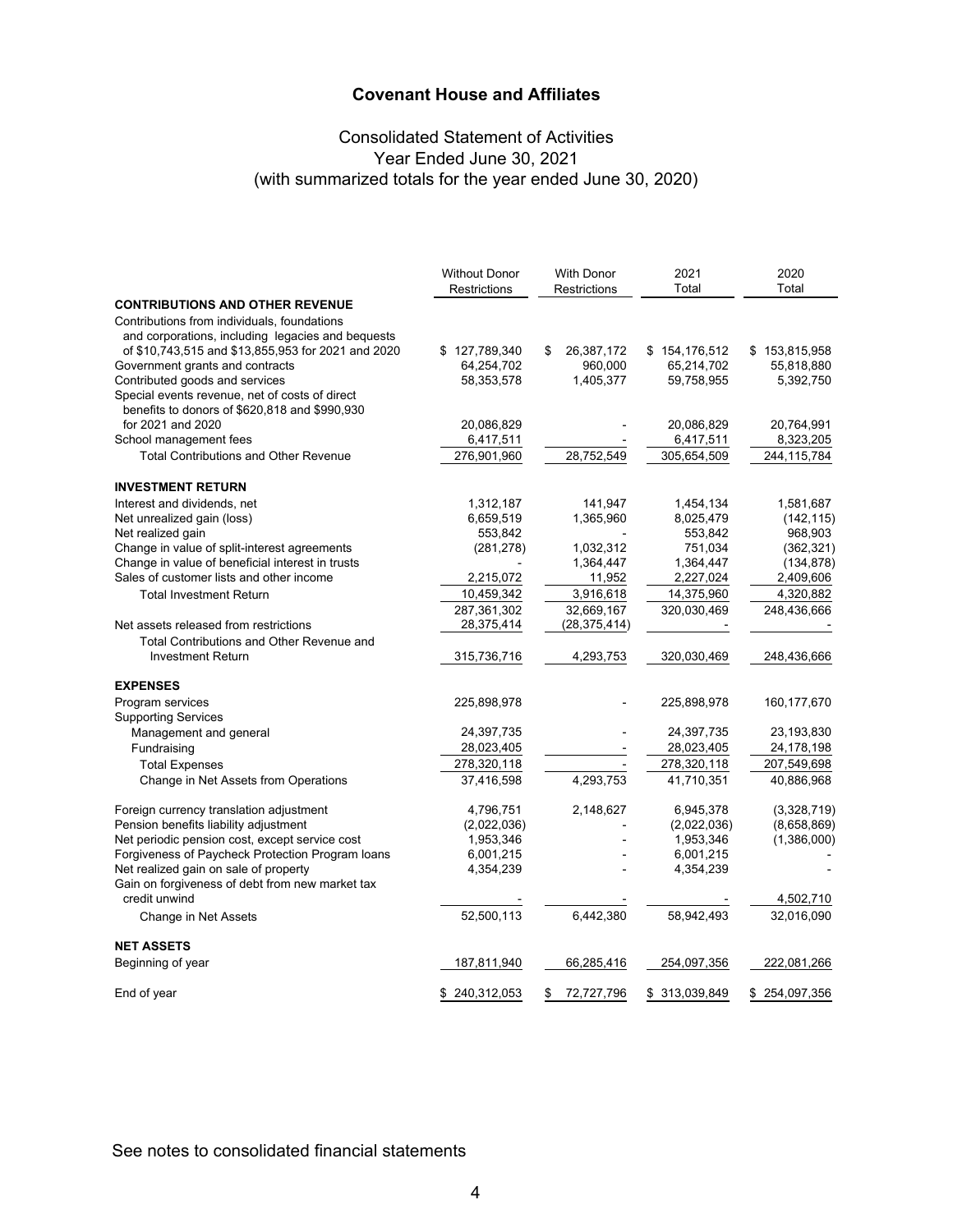# Consolidated Statement of Functional Expenses Year Ended June 30, 2021 (with summarized totals for the year ended June 30, 2020)

|                                                                        | Program Services   |              |                 |              |                 |                      |                 | <b>Supporting Services</b> |                   |                       |            |                  |            |                        |                         |               |
|------------------------------------------------------------------------|--------------------|--------------|-----------------|--------------|-----------------|----------------------|-----------------|----------------------------|-------------------|-----------------------|------------|------------------|------------|------------------------|-------------------------|---------------|
|                                                                        | Short-term         |              | Young           |              |                 |                      | Transitional    |                            | Permanent         | Total                 | Management |                  | Total      | Cost of                | 2021                    | 2020          |
|                                                                        | Housing and        |              | Families        |              | Drop-in         | Public               | Living - Rights |                            | Supportive        | Program               | and        |                  | Supporting | <b>Direct Benefits</b> | Total                   | Total         |
|                                                                        | <b>Crisis Care</b> | Outreach     | Program         | Medical      | Services        | Education            | of Passage      | Schools                    | Housing           | Services              | General    | Fundraising      | Services   | To Donors              | Expenses                | Expenses      |
| Salaries and wages                                                     | 38.246.596         | 3.490.014    | 3.257.982<br>-S | 4.459.524    | 7.730.669<br>.s | 5.447.456<br>- \$    | 17.281.376<br>s | 2.617.931<br>-S            | 2.728.153<br>- \$ | 85.259.701            | 10.511.987 | 8.218.137        | 18,730.124 | - S                    | 103.989.825<br><b>S</b> | 98.424.675    |
| Pavroll taxes                                                          | 3.233.838          | 310.592      | 281.254         | 380.473      | 665.645         | 484.145              | 1.529.003       | 215.447                    | 236.054           | 7.336.451             | 785.104    | 693.535          | 1.478.639  |                        | 8.815.090               | 8.117.06      |
| Employee benefits                                                      | 6,346,316          | 623,584      | 580,129         | 773,886      | 1,214,690       | 1,071,534            | 2,647,668       | 511.579                    | 521,238           | 14,290,624            | 2,364,415  | 1,268,065        | 3,632,480  |                        | 17,923,104              | 16,885,199    |
| <b>Total Salaries and Related Expenses</b>                             | 47,826,750         | 4,424,190    | 4,119,365       | 5,613,883    | 9,611,004       | 7,003,135            | 21,458,047      | 3,344,957                  | 3,485,445         | 106,886,776           | 13,661,506 | 10,179,737       | 23,841,243 |                        | 130,728,019             | 123,426,935   |
| Contributed legal services<br>Contributed public service announcements | 77,224             | 20,438       |                 | 8,112        | 12,326          | 20.336<br>53.858.799 | 12,326          |                            |                   | 150.762<br>53.858.799 | 1,204,487  | 32,500           | 1,236,987  |                        | 1.387.749<br>53.858.799 | 1.371.959     |
| Accounting fees                                                        | 59,546             | 6,735        | 8,159           | 107,392      | 15,257          | 8,518                | 49,436          | 31,003                     | 7,000             | 293,046               | 682,376    | 7,903            | 690,279    |                        | 983,325                 | 963,822       |
| Legal fees                                                             | 36.465             | 1.923        | 748             | 2.028        | 7.704           | 5.179                | 37.714          | 20,072                     | 6.720             | 118,553               | 491.354    | 2.837            | 494.191    |                        | 612.744                 | 676.262       |
| Medical fees                                                           | 40.461             | 1,309        | 141             | 242,095      | 3.475           |                      | 14.713          |                            |                   | 302,194               | 119,644    |                  | 119,644    |                        | 421,838                 | 234,403       |
| Consulting fees                                                        | 1,079,752          | 55,860       | 55.404          | 178,891      | 270,627         | 1,399,803            | 320,367         |                            | 93,520            | 3,454,224             | 1,175,832  | 958,301          | 2,134,133  |                        | 5,588,357               | 6,691,090     |
| Supplies                                                               | 874.221            | 49.189       | 57.082          | 185.599      | 163.151         | 27.118               | 424.814         | 172.017                    | 102.918           | 2.056.109             | 192.759    | 114.655          | 307.414    | 12,000                 | 2.375.523               | 2.897.319     |
| Telephone                                                              | 504,226            | 50,778       | 91,054          | 51,353       | 99,200          | 66,638               | 341,752         | 38,005                     | 43,362            | 1,286,368             | 191,684    | 93,093           | 284,777    |                        | 1,571,145               | 1,473,525     |
| Postage and printing                                                   | 275.863            | 24.646       | 20.465          | 32.868       | 55,946          | 7.135.452            | 211.850         | 25.023                     | 19.235            | 7.801.348             | 401.397    | 13,420,827       | 13.822.224 |                        | 21,623,572              | 16,803,528    |
| Fuel and utilities                                                     | 1,263,062          | 70,877       | 91,255          | 51,587       | 231.499         | 51.644               | 770,684         | 133,778                    | 47,562            | 2.711.948             | 150,724    | 79.431           | 230,155    |                        | 2,942,103               | 3,194,083     |
| Repairs and maintenance                                                | 1,251,006          | 72,050       | 69,611          | 105,374      | 192,611         | 35,468               | 882,870         | 28,728                     | 30,759            | 2,668,477             | 198,754    | 89,220           | 287,974    |                        | 2,956,451               | 2,221,684     |
| <b>Contributed facilities</b>                                          | 113,312            | 420          |                 | 420          | 1.679           |                      | 77.099          |                            |                   | 192.930               | 420        |                  | 420        |                        | 193,350                 |               |
| Rent and other                                                         | 486.863            | 78,556       | 259.028         | 51.834       | 230.617         | 518.117              | 1.997.481       |                            | 178.940           | 3.801.436             | 484.080    | 211.824          | 695.904    |                        | 4.497.340               | 4.342.800     |
| Equipment                                                              | 1.060.431          | 71.895       | 62.388          | 116,014      | 219.640         | 150.830              | 587.551         | 357.827                    | 37.688            | 2.664.264             | 383.976    | 105.937          | 489.913    |                        | 3.154.177               | 2.470.270     |
| Travel and transportation                                              | 191,167            | 37,695       | 21,291          | 11,075       | 92,812          | 7,306                | 61.103          | 1,784                      | 20,567            | 444,800               | 45,620     | 20,052           | 65,672     |                        | 510,472                 | 1,629,116     |
| Conference and meetings                                                | 162,071            | 8,280        | 12.990          | 25.365       | 36,060          | 48.100               | 83.617          |                            | 21,036            | 397.519               | 84.543     | 46.794           | 131.337    | 12.198                 | 541,054                 |               |
| Specific Assistance to Individuals                                     |                    |              |                 |              |                 |                      |                 |                            |                   |                       |            |                  |            |                        |                         |               |
| Food                                                                   | 2.520.321          | 193,484      | 184.714         | 13,888       | 245,369         | 7.953                | 912.923         |                            | 11,198            | 4.089.850             | 15.475     | 4,316            | 19.791     | 7.655                  | 4,117,296               | 4,425,252     |
| Medical                                                                | 196,320            | 7.774        | 9.372           | 125.129      | 40.315          | 1.322                | 41.582          |                            | 30                | 421.844               | 5.474      | 2.171            | 7.645      |                        | 429.489                 | 446,830       |
| Contributed medical                                                    |                    |              |                 |              | 847             |                      |                 |                            |                   | 847                   |            |                  |            |                        | 847                     | 26,072        |
| Clothing, allowance and other                                          | 1,407,922          | 262,133      | 150,873         | 69.986       | 283,858         | 17,125               | 3,227,501       | 735,726                    | 2.674.644         | 8.829.768             | 20.578     | 13,608           | 34.186     |                        | 8.863.954               | 5,981,090     |
| Contributed clothing and merchandise                                   | 1,314,657          | 122,553      | 7,555           | 35.471       | 152,793         | 19.062               | 359,148         |                            | 55,425            | 2.066.664             | 7.943      | 324,499          | 332,442    | 59.448                 | 2,458,554               | 2,589,348     |
| Temporary help                                                         | 320,960            | 9.840        | 13,306          | 570,044      | 115.022         | 3.876                | 29.569          |                            | 8,831             | 1.071.448             | 155.471    | 13,478           | 168.949    |                        | 1,240,397               | 1,103,749     |
| Other purchased services                                               | 3,236,533          | 211,285      | 154.115         | 432,523      | 590.440         | 1.000.970            | 1.130.090       | 418.284                    | 217,561           | 7.391.801             | 1,138,292  | 789.790          | 1.928.082  | 465.184                | 9,785,067               | 8,794,573     |
| Dues, licenses, and permits                                            | 86.423             | 6.853        | 7,722           | 23.406       | 52.748          | 10.332               | 27,716          | 81,328                     | 726               | 297.254               | 77,129     | 47,227           | 124.356    |                        | 421.610                 | 415,983       |
| Subscriptions and publications                                         | 62,789             | 6,203        | 3.166           | 5.887        | 18.714          | 16,233               | 29.976          |                            | 870               | 143.838               | 52.194     | 44,695           | 96.889     |                        | 240,727                 | 171.219       |
| Staff recruitment                                                      | 32,907             | 3.135        | 708             | 46,059       | 77,020          | 2.170                | 18,256          | 3.730                      | 15                | 184.000               | 354,066    | 7,021            | 361.087    |                        | 545,087                 | 379,184       |
| Insurance                                                              | 959.000            | 63.744       | 100,887         | 73.954       | 203,520         | 24.423               | 433.130         | 94.354                     | 69.908            | 2.022.920             | 365.686    | 76,987           | 442.673    |                        | 2,465,593               | 2,080,571     |
| Contributed services                                                   | 184.775            | 14,072       | 16,394          | 276,394      | 49,303          | 26,140               | 147.757         |                            | 10,500            | 725,335               | 64,020     | 37,040           | 101.060    |                        | 826,395                 | 1,434,277     |
| Contributed goods                                                      | 31.466             |              |                 | 11,577       |                 |                      | 11.955          |                            | 8.902             | 63,900                |            | 15,808           | 15,808     |                        | 79.708                  | 94,868        |
| Miscellaneous, net                                                     | 164,500            | 34,344       | 4,283           | 7.802        | 157.785         | 64,238               | 96,022          | 42,566                     | 16,569            | 588.109               | 979.106    | 230,945          | 1,210,051  | 64.333                 | 1,862,493               | 1,218,96      |
| Bank charges and fees                                                  | 465.130            | 38.253       | 26.954          | 82.962       | 85.774          | 23.153               | 242.378         | 1.565                      | 36.797            | 1.002.966             | 376.842    | 335.489          | 712.331    |                        | 1.715.297               | 1.815.488     |
| Interest                                                               | 76,235             | 21,674       | 2.273           | 13,504       | 65,001          | 3.619                | 36,700          |                            |                   | 219,006               | 148,507    | 4.766            | 153.273    |                        | 372,279                 | 793,439       |
| Loss on foreign currency exchange                                      | 3.379              |              | 1.550           |              | 3.099           | 210                  |                 |                            |                   | 8.238                 | 1.110      | 463              | 1.573      |                        | 9.811                   | 7.499         |
| Total Before Depreciation and Amortization                             | 66,365,737         | 5.970.188    | 5,552,853       | 8.572.476    | 13,385,216      | 71.557.269           | 34.076.127      | 5.530.747                  | 7,206,728         | 218,217,341           | 23,231,049 | 27.311.414       | 50,542,463 | 620.818                | 269,380,622             | 200, 175, 199 |
| Depreciation and amortization                                          | 3,727,674          | 155,574      | 103,382         | 99,133       | 569,030         | 1,671,342            | 1,093,420       | 212,066                    | 50,016            | 7.681.637             | 1,166,686  | 711.991          | 1,878,677  |                        | 9.560.314               | 8.365.429     |
| <b>Total Expenses</b>                                                  | 70,093,41          | 6,125,762    | 5,656,235       | 8,671,609    | 13,954,246      | 73,228,611           | 35, 169, 547    | 5,742,813                  | 7,256,744         | 225,898,978           | 24,397,735 | 28,023,405       | 52,421,140 | 620.818                | 278,940,936             | 208,540,628   |
| Less direct benefits to donors                                         |                    |              |                 |              |                 |                      |                 |                            |                   |                       |            |                  |            | (620, 818)             | (620.818)               | 990.930       |
| <b>Total Expenses Reported by</b>                                      |                    |              |                 |              |                 |                      |                 |                            |                   |                       |            |                  |            |                        |                         |               |
| Function on Statement of Activities                                    | 70.093.411         | \$ 6,125,762 | 5.656.235<br>-S | \$ 8.671.609 | \$13,954,246    | 73.228.611<br>- \$   | 35,169,547      | 5,742,813<br>\$.           | 7,256,744<br>\$.  | 225.898.978           | 24.397.735 | 28.023.405<br>-5 | 52.421.140 |                        | 278.320.118             | 207.549.698   |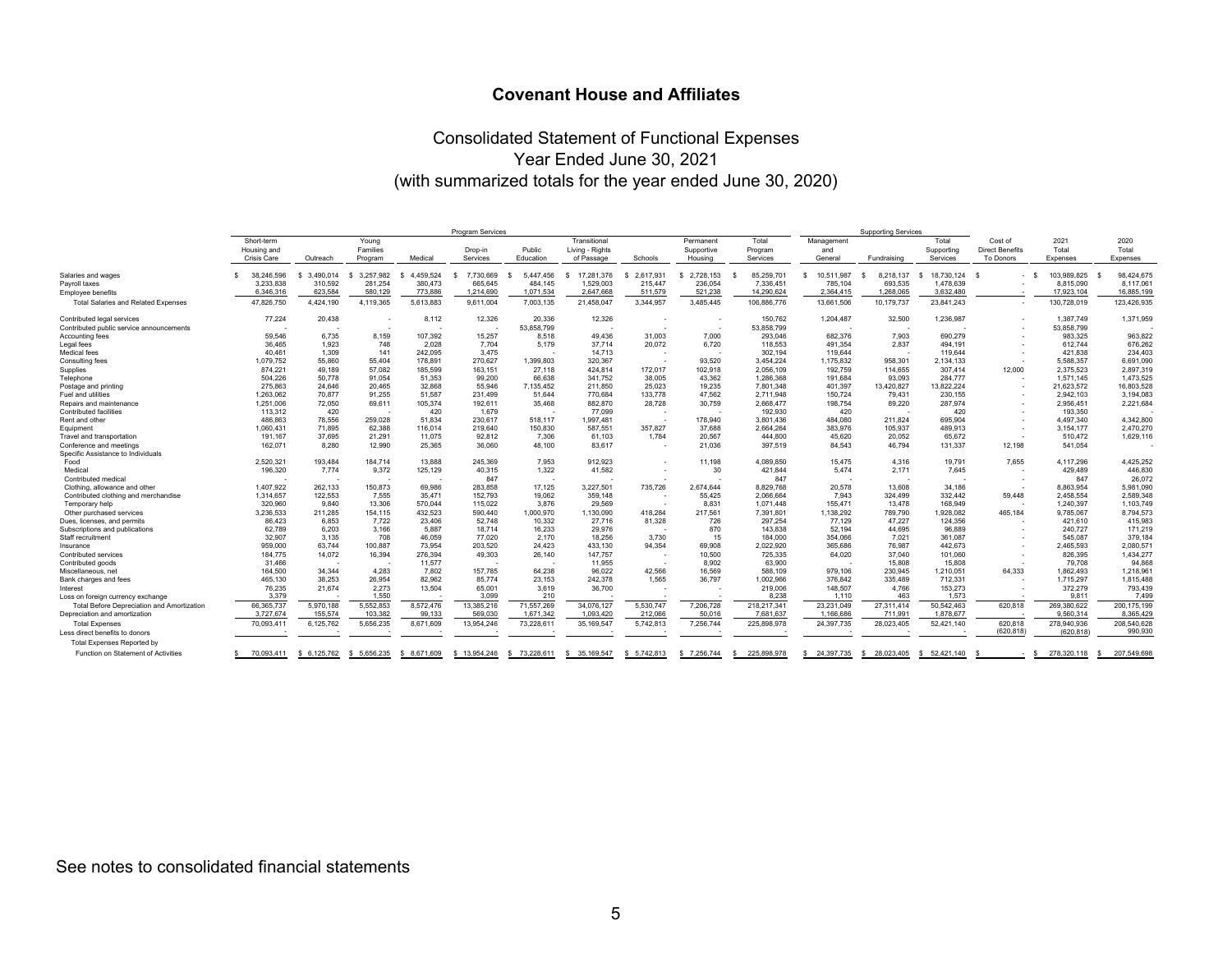# Consolidated Statement of Cash Flows Year Ended June 30, 2021 (with comparative amounts for the year ended June 30, 2020)

|                                                               | 2021             | 2020             |
|---------------------------------------------------------------|------------------|------------------|
| <b>CASH FLOWS FROM OPERATING ACTIVITIES</b>                   |                  |                  |
| Change in net assets                                          | \$<br>58,942,493 | \$<br>32,016,090 |
| Adjustments to reconcile change in net assets                 |                  |                  |
| to net cash from operating activities                         |                  |                  |
| Discount on contributions receivable                          | 87,275           | (16, 932)        |
| Amortization of customer lists                                | 2,112,253        | 1,105,496        |
| Realized and unrealized gains on investments                  | (8,579,321)      | (826, 788)       |
| Contributed investments                                       | (92, 331)        | (135, 263)       |
| Net gain on sale of property and equipment                    | (4,300,849)      | (600)            |
| Gain on forgiveness of debt from new market tax credit unwind |                  | (4,502,710)      |
| Deferred gain on sale leaseback of building                   | (24, 538)        |                  |
| Contributed property, plant, and equipment                    | (543, 027)       | (380, 198)       |
| Forgiveness of Paycheck Protection Program loan               | (6,001,215)      |                  |
| Change in value of beneficial interest in trusts              | (1, 364, 447)    | 134,878          |
| Amortization of deferred revenue and loan discount            | (308, 783)       | (80,076)         |
| Deferred rent                                                 | (318, 941)       | (318, 941)       |
| Change in value of split interest agreements                  | (751, 034)       | 362,321          |
| Pension benefits liability adjustment                         | (1,218,861)      | 5,935,869        |
| Depreciation and amortization                                 | 7,411,259        | 7,259,933        |
| Amortization of deferred financing costs                      | 59,395           | 221,458          |
| Bad debt expense                                              | 196,015          | 288,250          |
| Bad debt expense - grants receivable                          | 139,078          |                  |
| Foreign currency translation adjustment                       | (6,945,378)      | 3,328,719        |
| Changes in operating assets and liabilities                   |                  |                  |
| Contributions receivable                                      | 3,741,830        | 2,430,832        |
| Grants receivable                                             | (188, 928)       | (3,029,565)      |
| Prepaid expenses and other assets                             | (1,212,612)      | (1,289,999)      |
| Accounts payable and accrued expenses                         | 4,151,260        | 1,955,652        |
| Deferred revenue                                              | 223,235          | 525,960          |
| Paycheck Protection Program refundable advances               | (4,081,317)      | 4,081,316        |
| Other liabilities                                             |                  | 12,900           |
| Net Cash from Operating Activities                            | 41,132,511       | 49,078,602       |
|                                                               |                  |                  |
| <b>CASH FLOWS FROM INVESTING ACTIVITIES</b>                   |                  |                  |
| Beneficial interests in trusts                                | 97,220           | 104,469          |
| Purchase of customer lists                                    | (5,500,448)      | (1,788,103)      |
| Purchases of investments                                      | (22, 427, 655)   | (44, 455, 752)   |
| Sales of investments                                          | 13,250,245       | 35,271,208       |
| Capital expenditures                                          | (54,996,964)     | (35, 525, 077)   |
| Maturity of guaranteed investment certificates                | 4,685,527        |                  |
| Purchase of guaranteed investment certificates                |                  | (4,648,578)      |
| Construction escrow deposits                                  | 3,000,000        |                  |
| Purchase of certificates of deposit                           | (1,902,968)      |                  |
| Maturity of certificates of deposit                           | 2,036,221        |                  |
| Deployment of notes receivable                                | (11, 935, 351)   |                  |
| Proceeds from sale of property                                | 5,023,882        | 600              |
| Net Cash from Investing Activities                            | (68, 670, 291)   | (51,041,233)     |

See notes to consolidated financial statements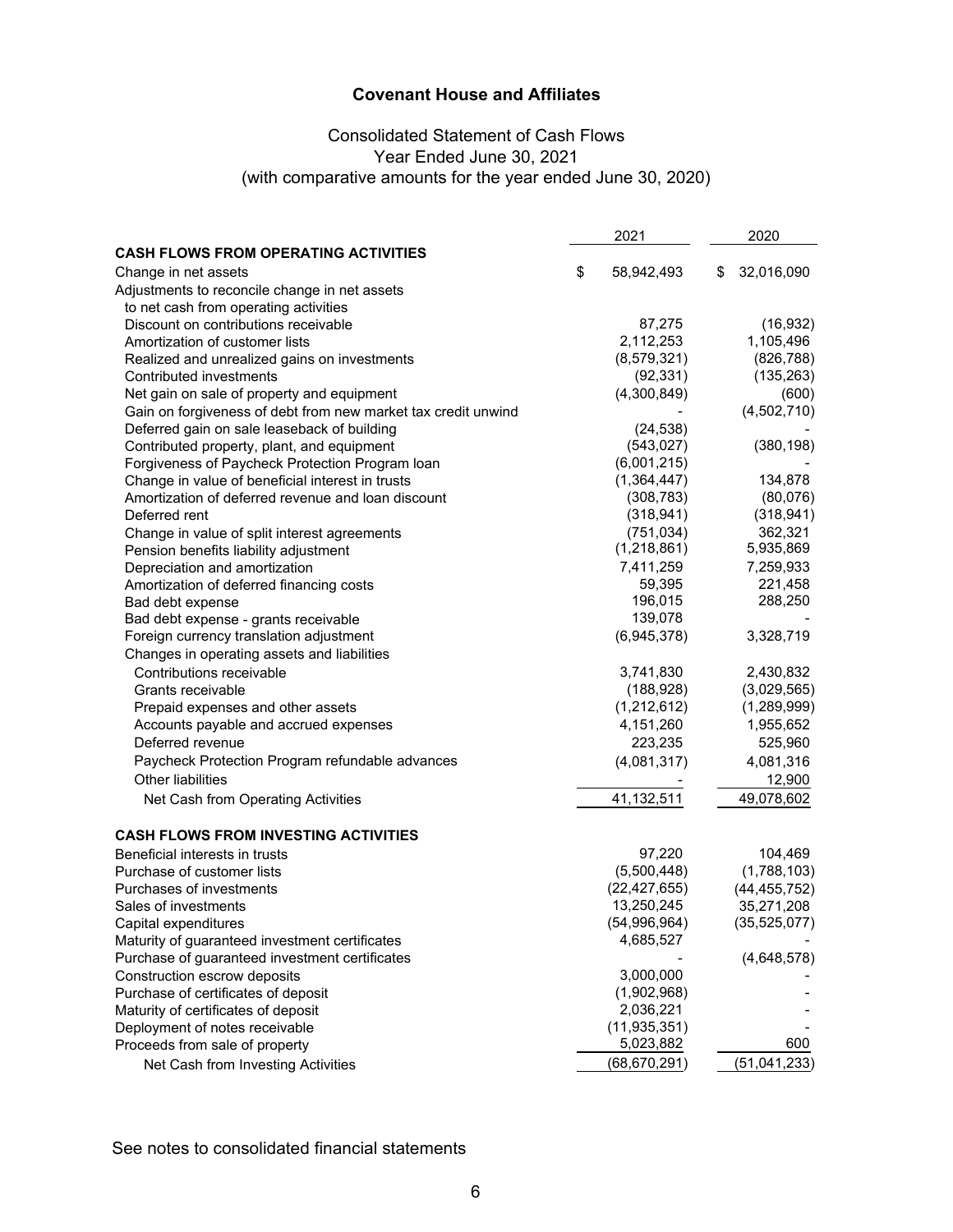# Consolidated Statement of Cash Flows (continued) Year Ended June 30, 2021 (with comparative amounts for the year ended June 30, 2020)

|                                                                                              | 2021             | 2020             |
|----------------------------------------------------------------------------------------------|------------------|------------------|
| <b>CASH FLOWS FROM FINANCING ACTIVITIES</b>                                                  |                  |                  |
| Borrowings under line of credit and other debt obligations                                   | \$<br>27,229,852 | \$16,419,049     |
| Proceeds from construction loans payable                                                     | 23,934,966       | 14,987,577       |
| Repayments of line of credit and other debt obligations                                      | (12, 575, 879)   | (17,606,910)     |
| Proceeds from Paycheck Protection Program loans                                              | 1,451,106        | 9,067,722        |
| Principal payments under capital lease obligations                                           | (66, 486)        | (160, 853)       |
| Payment of annuity obligations                                                               | (607, 787)       | (604, 023)       |
| Deposits held with trustee                                                                   | (9,781)          |                  |
| Closing costs incurred                                                                       | (1,023,751)      |                  |
| Additions to gift annuity arrangements                                                       | 1,304,709        | 825,605          |
| Net Cash from Financing Activities                                                           | 39,636,949       | 22,928,167       |
| Net Change in Cash and Cash Equivalents, Cash                                                |                  |                  |
| Held in Escrow and Restricted Cash                                                           | 12,099,169       | 20,965,536       |
| CASH AND CASH EQUIVALENTS, CASH HELD IN                                                      |                  |                  |
| <b>ESCROW AND RESTRICTED CASH</b>                                                            |                  |                  |
| Beginning of year                                                                            | 45,872,623       | 24,907,087       |
| End of year                                                                                  | \$<br>57,971,792 | \$<br>45,872,623 |
| SUPPLEMENTAL CASH FLOW INFORMATION                                                           |                  |                  |
| Cash paid for interest                                                                       | \$<br>357,933    | \$<br>581,402    |
| Forgiveness of note receivable from New Market Tax Credit                                    |                  | 12,813,000       |
| Forgiveness of debt from New Market Tax Credit unwind                                        |                  | 17,300,000       |
| NON-CASH OPERATING, INVESTING AND FINANCING                                                  |                  |                  |
| <b>FINANCING ACTIVITIES</b>                                                                  |                  |                  |
|                                                                                              |                  |                  |
| Capitalized accrued interest included within accounts                                        |                  | 462,859          |
| payable and accrued expenses<br>Property, plant and equipment costs included within accounts |                  |                  |
|                                                                                              |                  | 38,436           |
| payable and accrued expenses<br>Assets acquired under capital lease obligations              | 843,409          | 21,151           |
| Construction costs financed through accounts payable                                         | 691,220          |                  |
|                                                                                              |                  |                  |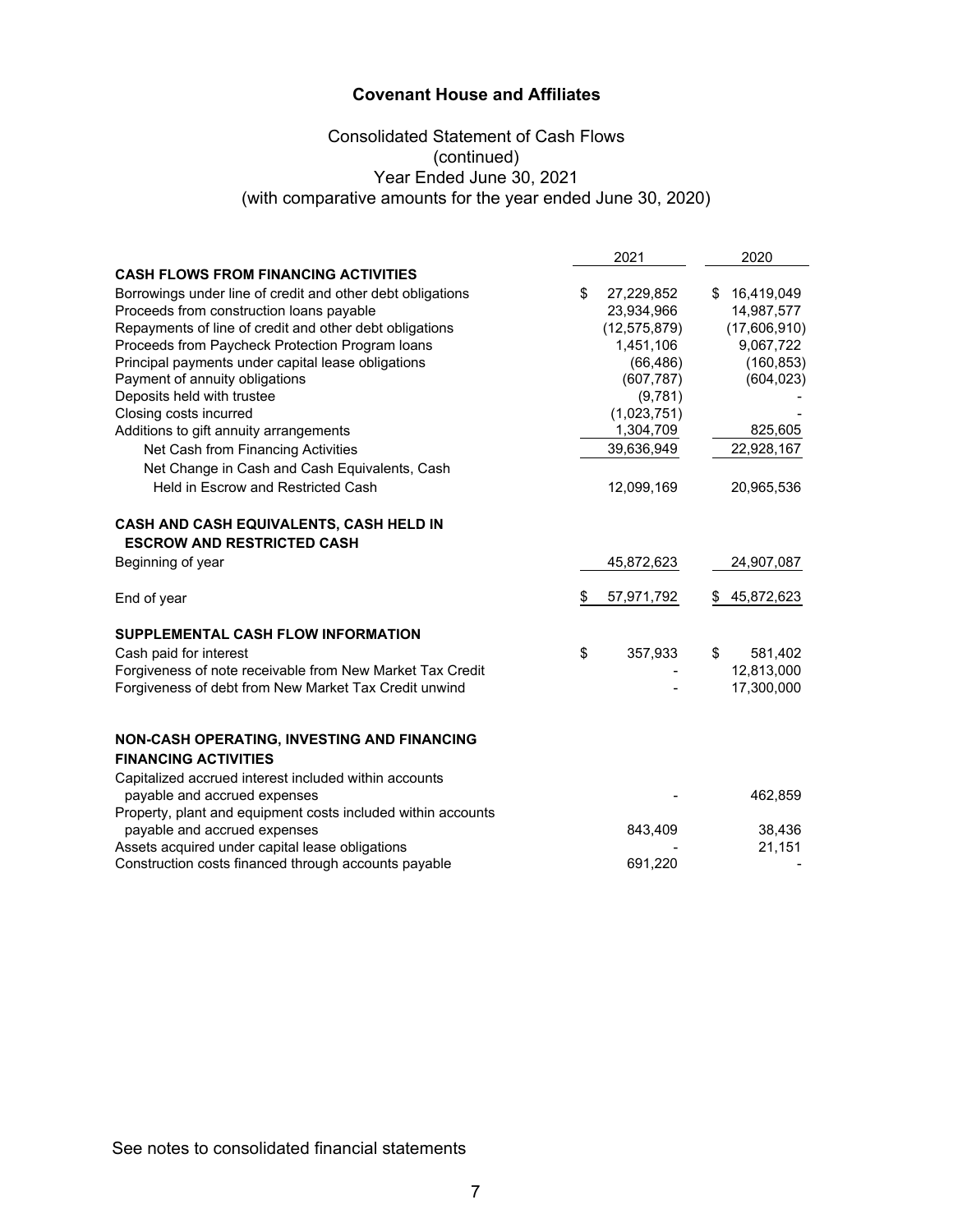Notes to Consolidated Financial Statements June 30, 2021

#### **1. Organization and Tax Status**

Covenant House (Parent) is a not-for-profit organization incorporated in 1972. Covenant House (Parent) and affiliates ("related entities") (collectively, "Covenant House"), provided shelter, food, clothing, medical and mental health care, crisis intervention, education and vocational services, public education and prevention, and other programs that reached approximately 18,000 young people during fiscal 2021. During fiscal 2021, the worldwide COVID-19 pandemic impacted the number of youth Covenant House reached, as affiliates took measures to ensure social distancing, set aside isolation rooms for symptomatic youth, paused in-person public education and prevention programs, and, throughout the year, suspended or modified street outreach. The pandemic impacted all of Covenant House's operations, including food production (meal provision was nearly 75% higher than pre-pandemic levels); the creation of online opportunities for mental health care, education, and job readiness training; development of appropriate intake protocols; implementation of new cleaning and sanitizing protocols, and other measures, all of which drove up operating costs. Nevertheless, in fiscal 2021, Covenant House provided a total of nearly 690,000 nights of housing and safety for, on average, 1,883 youth each night.

Covenant House (Parent) is the sole member of the following not-for-profit and other affiliates ("U.S. Affiliates"):

| <b>Covenant House Alaska</b>      | Covenant House Washington, D.C.                            |
|-----------------------------------|------------------------------------------------------------|
| Covenant House California         | <b>Covenant House Western Avenue</b>                       |
| Covenant House Chicago            | Covenant House Testamentum                                 |
| Covenant House Connecticut, Inc.  | <b>Covenant International Foundation</b>                   |
| Covenant House Florida, Inc.      | Rights of Passage, Inc.                                    |
| Covenant House Georgia, Inc.      | Under 21 Boston, Inc.                                      |
| Covenant House Illinois, Inc.     | Under 21 d/b/a Covenant House New York                     |
| Covenant House Michigan           | 268 West 44th Corporation                                  |
| Covenant House Missouri           | 460 West 41st St, LLC                                      |
| Covenant House New Jersey, Inc.   | <b>CH Housing Development Fund Corporation</b>             |
| <b>Covenant House New Orleans</b> | CH Pennsylvania Under 21 d/b/a Covenant House Pennsylvania |
| Covenant House Texas              |                                                            |

Covenant House (Parent) is also the sole member of Covenant International Foundation ("CIF"), a not-for-profit corporation. Covenant House (Parent), together with CIF, represent the controlling interest of the following international not-for-profit affiliates ("International Affiliates"):

| Asociación La Alianza (Guatemala) | Covenant House Toronto                |
|-----------------------------------|---------------------------------------|
| Casa Alianza de Honduras          | Covenant House Vancouver              |
| Casa Alianza Internacional        | Fundación Casa Alianza México, I.A.P. |
| Casa Alianza Nicaragua            |                                       |

Covenant House (Parent) is the founder of Fundación Casa Alianza México, I.A.P.

In 2018, 460 West 41<sup>st</sup> Street, LLC (the "LLC") filed its certificate of formation with the state of Delaware. Covenant House (Parent) has both 100% membership interest and the exclusive right to manage and control the affairs of the LLC. In fiscal 2019, CH Housing Development Fund Corporation ("HDFC") was incorporated in the state of New York as a separate Not-for-Profit Corporation.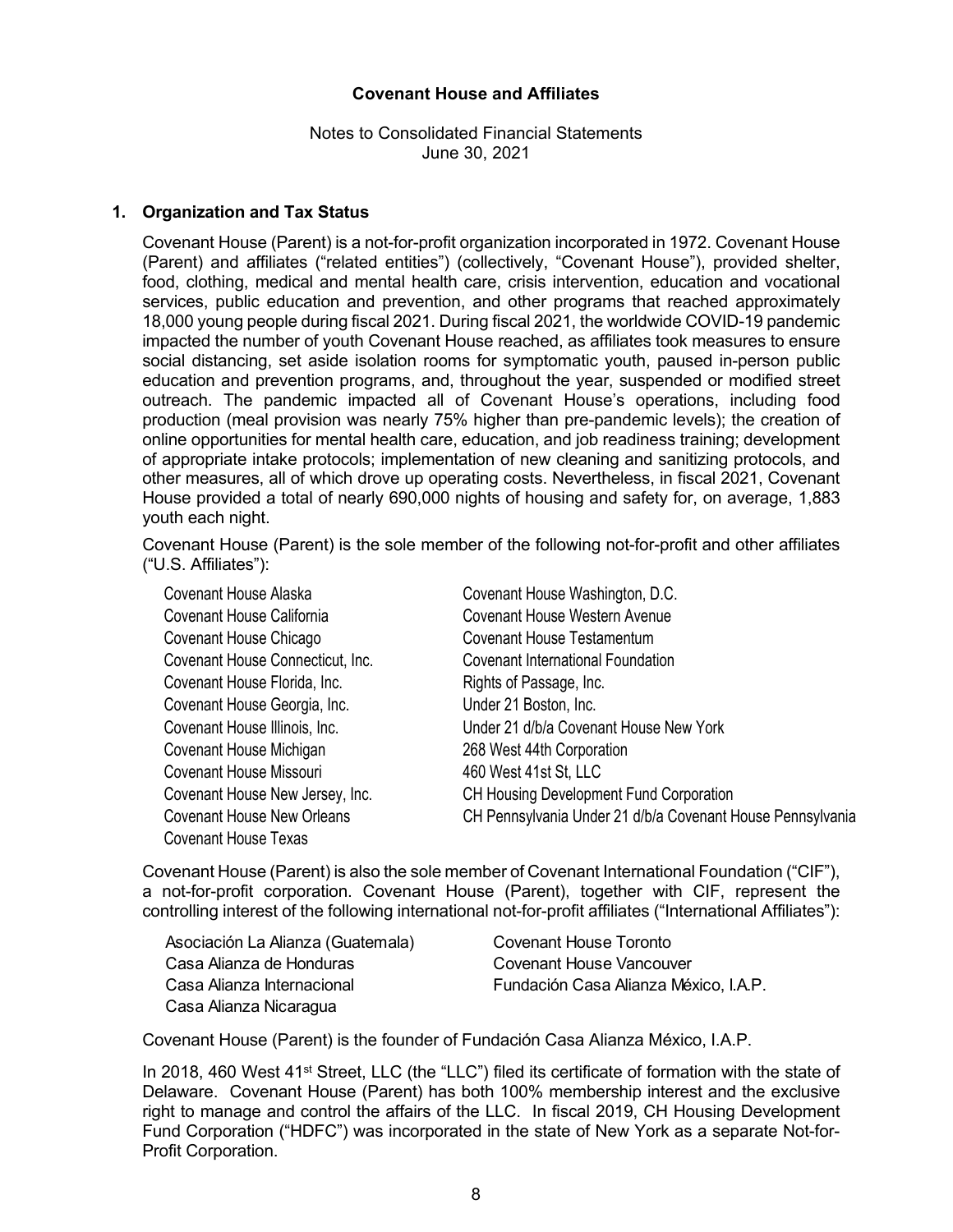Notes to Consolidated Financial Statements June 30, 2021

### **1. Organization and Tax Status** *(continued)*

Both the LLC and HDFC were formed for the purpose of acquiring, operating and developing a transitional housing facility located at 538-550 Tenth Avenue and 552-554 Tenth Avenue in New York, New York (collectively, the "Property"). HDFC, as nominee of the LLC, acquired the legal interest in the Property and then through a Declaration of Interest and Nominee Agreement, the LLC acquired the beneficial interest in the Property. Covenant House (Parent) intends to have the LLC enter into a master lease agreement with the New York affiliate, Covenant House New York/Under 21 for the Property upon its completion.

In October 2020, CHGA CHI Leverage Lender, LLC (the "Georgia LLC") a Covenant House Georgia (the "Georgia affiliate") limited liability company, was formed as a special purpose entity for participation in a New Markets Tax Credit ("NMTC") financing transaction and received an allocation of NMTC funds pursuant to Section 45D of the Code. The Georgia LLC was financed by equity contributions from the Georgia affiliate and Covenant House (Parent). The purpose of the Georgia LLC is for the construction of a new transitional supportive housing building, the renovation of the shelter and administrative facility, and a community service center, including acquisition of equipment for the use therein, located at 1559 Johnson Road, Blvd N.W., Atlanta, Georgia (the "Georgia Project").

In November 2020, Covenant House Illinois QALICB LLC (the "QALICB LLC"), a Covenant House Illinois (the "Illinois affiliate") limited liability company, was formed as a special purpose entity for participation in a NMTC financing transaction and received an allocation of NMTC funds pursuant to Section 45D of the Code. The purpose of the QALICB LLC is to acquire, develop, improve, lease, operate, finance, and manage certain real property located at 2934 West Lake Street in Chicago, Illinois (the "Illinois Project").

In 2019, Covenant House California (the "California affiliate") acquired the DreamCatcher Youth Services ("DreamCatcher") program which included a property acquisition, from its' parent agency, Alameda Family Services (AFS). DreamCatcher's mission is consistent with that of the California affiliate; providing support and housing for homeless and trafficked youth in Oakland, CA. DreamCatcher specializes in working with youth ages 13-18, and has been a long-time access point for youth to transition from homelessness into the California affiliate's Oakland Program.

In 2012, Covenant House Holdings, LLC ("CHH") was formed as a special purpose entity for the purpose of participation in a NMTC financing transaction, and received an allocation of NMTC funds pursuant to Section 45D of the Code to fund the opening of the crisis center located at 755 A Street, Anchorage, Alaska. Covenant House Alaska (the "Alaska affiliate") is the sole member of CHH. In February 2020, CHH was dissolved after the unwinding of NMTC transactions (see Note 9).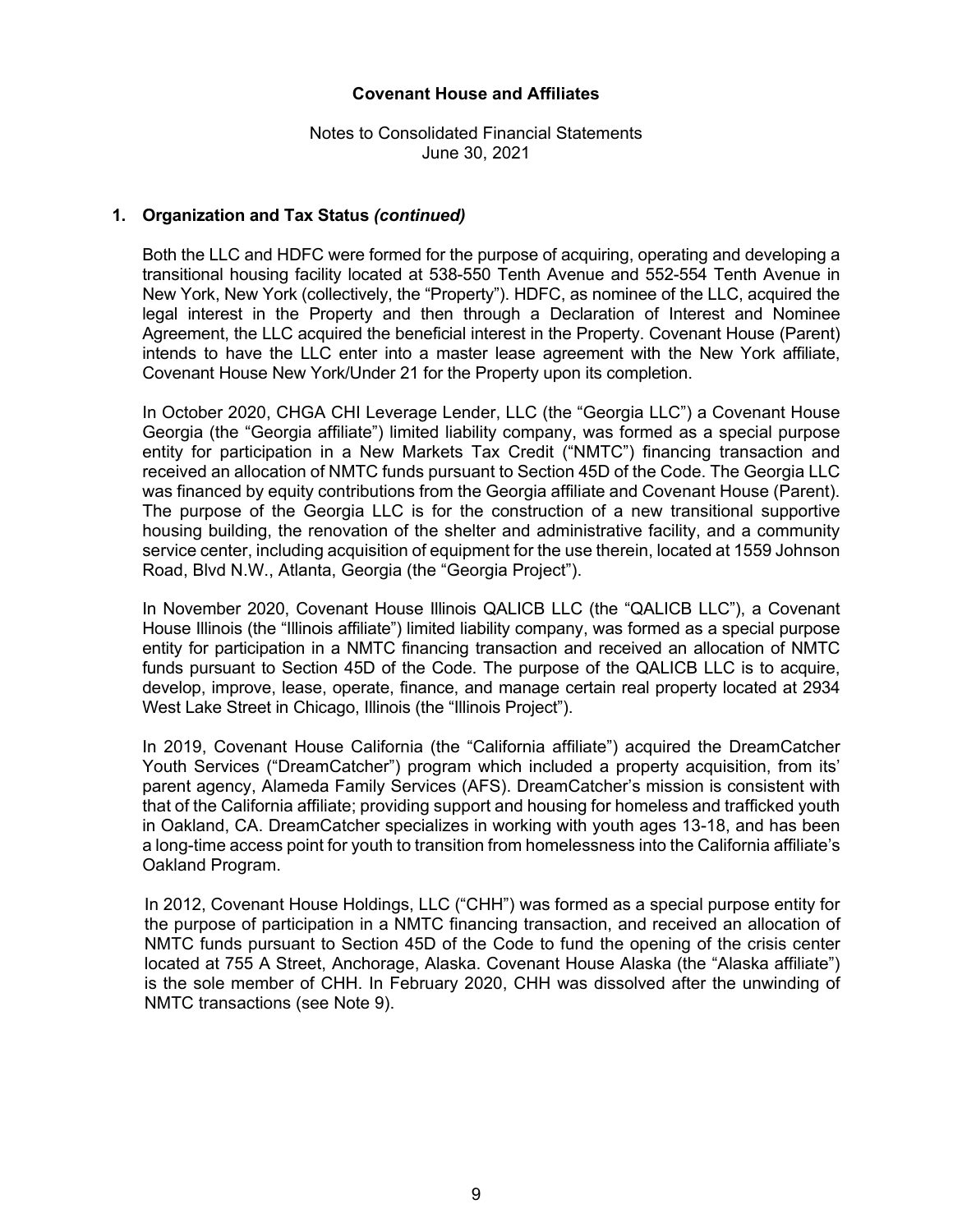Notes to Consolidated Financial Statements June 30, 2021

### **1. Organization and Tax Status** *(continued)*

Covenant House Toronto and Covenant House Vancouver, both located in Canada and International affiliates of Covenant House, are charitable organizations registered under the Income Tax Act (Canada). Covenant House Toronto was incorporated without share capital under the Corporations Act (Ontario) and Covenant House Vancouver was incorporated under the British Columbia Act.

Fundación Casa Alianza México, I.A.P. is not subject to income taxes in accordance with (Mexican) Income Tax Law, except for nondeductible expenses incurred. Based on Nicaragua's applicable fiscal equity law, Casa Alianza Nicaragua as a nonprofit organization is exempt from income taxes. Asociación La Alianza (Guatemala) and Casa Alianza de Honduras are also not-for-profit organizations and are not subject to income taxes under their respective country's income tax laws.

Covenant House (Parent) is qualified as a tax-exempt organization as described in Section 501(c)(3) of the Internal Revenue Code (the "Code"). Accordingly, it is not subject to federal income taxes under Section 501(a) of the Code. Covenant House (Parent), as a not-for-profit organization, is also exempt from state and local income taxes and has been classified as a publicly supported charitable organization under Section 509(a)(1) of the Code and qualifies for the maximum charitable contribution deduction for donors. The U.S. affiliates of Covenant House (Parent) are also classified as tax-exempt organizations and are not subject to federal income taxes under Section 501(a) of the Code, and as not-for-profit organizations, are also exempt from state and local income taxes.

# *Components of Program and Supporting Services*

#### *Program Services*

The Short term Housing and Crisis Care *(formally Shelter and Crisis Care)* program provides emergency services, temporary housing, food, clothing, medical care, mental health services, and legal aid to young people under the age of 21 experiencing homelessness or human trafficking.

The Outreach program actively seeks out young people experiencing homelessness who may need help. The team assists with critical safety needs by providing transportation to a safe shelter. Young people living on the streets can receive food, water, hygiene kits, clothing, blankets, counseling, and referrals to services such as medical care, employment, and education services.

The Young Families Program *(formerly Mother/Child)* program provides emergency services, short and long-term housing, food, and medical and mental health care to pregnant and parenting youth and their children. The program also offers young families access to free childcare services, parenting support, and a full range of educational, vocational, and job placement services.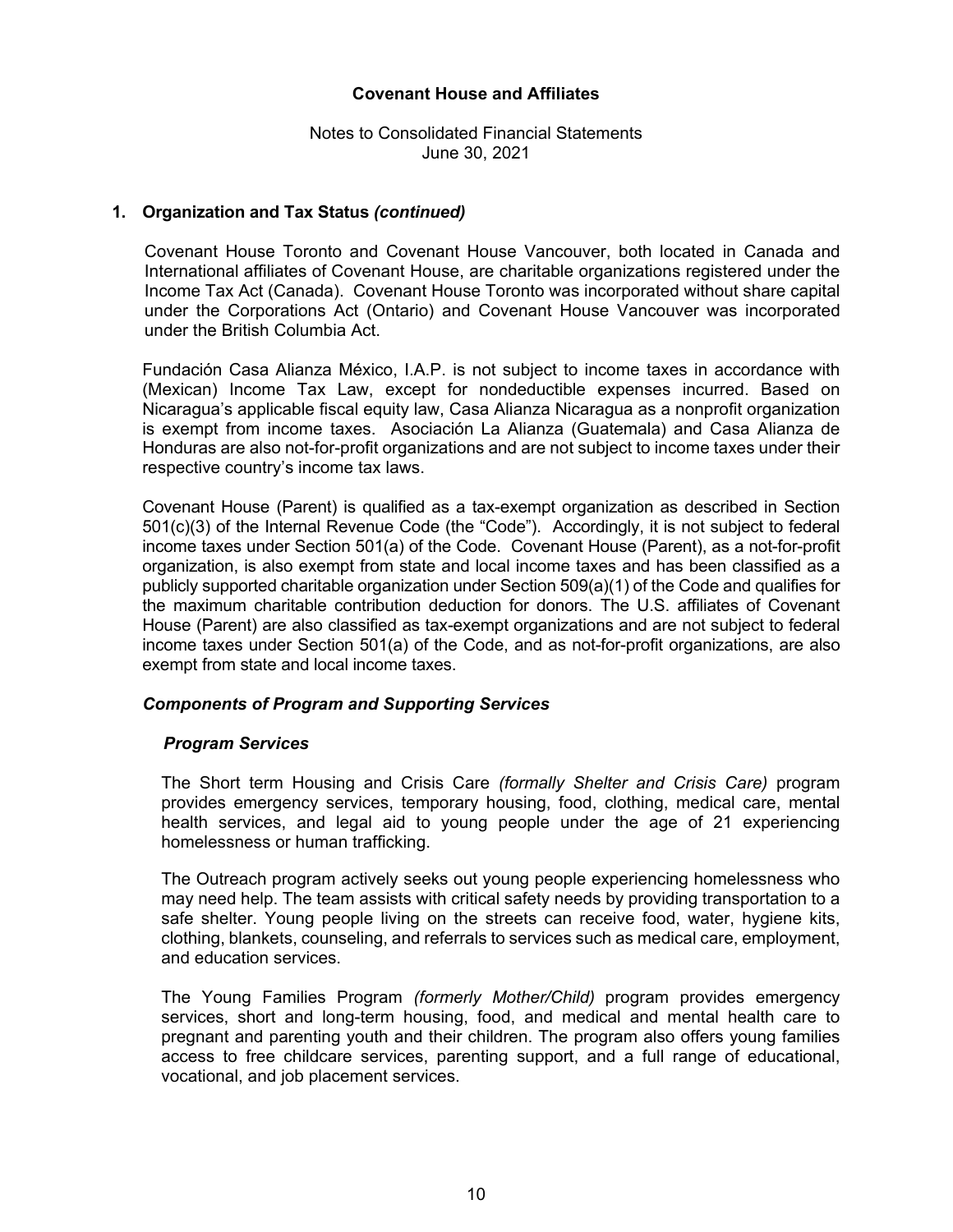Notes to Consolidated Financial Statements June 30, 2021

### **1. Organization and Tax Status** *(continued)*

### *Components of Program and Supporting Services (continued)*

### *Program Services (continued)*

Medical includes medical facilities operated at and maintained by certain Covenant House affiliates to provide immediate and ongoing medical attention to individuals receiving services at the site.

The Drop-in Services *(formerly Community Service Center)* are another form of outreach at Covenant House affiliates. Youth in this program are not receiving residential services, but are provided access to nutritious meals, hot showers, hygiene products, laundry services, and new clothing and shoes. They can request and receive medical and mental health services, case management services, transitional and permanent housing assistance, and they may take part in the education and employment program.

Public Education uses a variety of platforms to inform and educate the public, government officials, and young people about youth homelessness and human trafficking. Covenant House employs websites, social media, public service announcements, billboards, newsletters, school-based programs, talks, lectures, and peer-to-peer events across the Covenant House federation to raise awareness of the causes and impacts of youth homelessness and of the signs that a young person might be experiencing homelessness or human trafficking.

Transitional Living - Rights of Passage, often referred to as "Rights of Passage" or ROP, are where young people take steps toward independence. Youth live in ROP for 18-24 months, where they tap their potential and plan for the future. Here they build basic life skills and financial literacy, participate in educational and vocational programs, seek employment with long-term advancement and career prospects, and work toward moving into their own safe and stable housing. Covenant House staff supports each young person on their journey toward sustainable independence and a hope-filled future.

The Permanent Supportive Housing program provides housing to youth and young families through scattered-site apartments, where they receive ongoing case management and behavioral health services. Covenant House helps youth by covering a portion of their rent, a portion that dwindles as their capacity for independence increases. Community apartments and rapid rehousing programs are emerging as an increasingly important part of the continuum of care.

The School's program at Covenant House Michigan (the "Michigan Affiliate") provides services to young people who need support to complete their education and obtain employment. If youth have been suspended from school, the program provides general educational development classes, job training, and a reduction in the length of the suspension.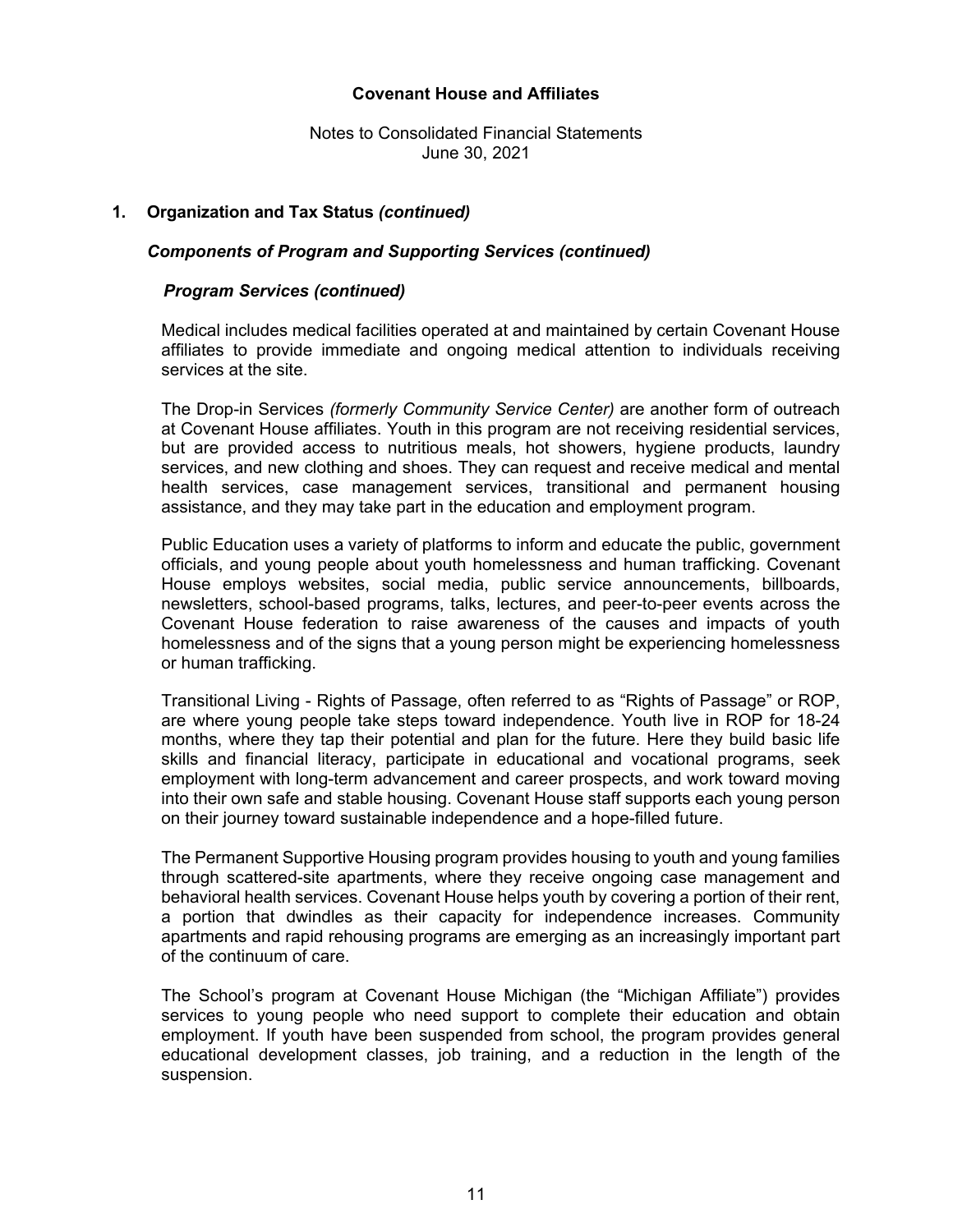Notes to Consolidated Financial Statements June 30, 2021

# **1. Organization and Tax Status** *(continued)*

### *Components of Program and Supporting Services (continued)*

# *Supporting Services*

#### *Management and General*

Management and general services include administration, finance and general support activities. Certain administrative costs that relate to specific programs have been allocated to such programs.

#### *Fundraising*

Fundraising services relate to the activities of Covenant House's development department in raising general and specific contributions.

#### *Costs of Direct Benefits to Donors*

Costs of direct benefits to donors are those costs incurred in connection with special events related to items benefiting attendees of such events, such as meals and entertainment.

#### **2. Summary of Significant Accounting Policies**

# *Basis of Presentation and Use of Estimates*

The preparation of consolidated financial statements in conformity with accounting principles generally accepted in the United States of America ("U.S. GAAP") requires management to make estimates and assumptions that affect the reported amounts of assets and liabilities and disclosure of contingent assets and liabilities at the date of the consolidated financial statements and the reported amounts of revenues and expenses during the reporting period. Actual results could differ from those estimates.

# *Basis of Consolidation*

The accompanying consolidated financial statements include the accounts of Covenant House (Parent) and its affiliates. All significant intercompany transactions and balances have been eliminated in consolidation.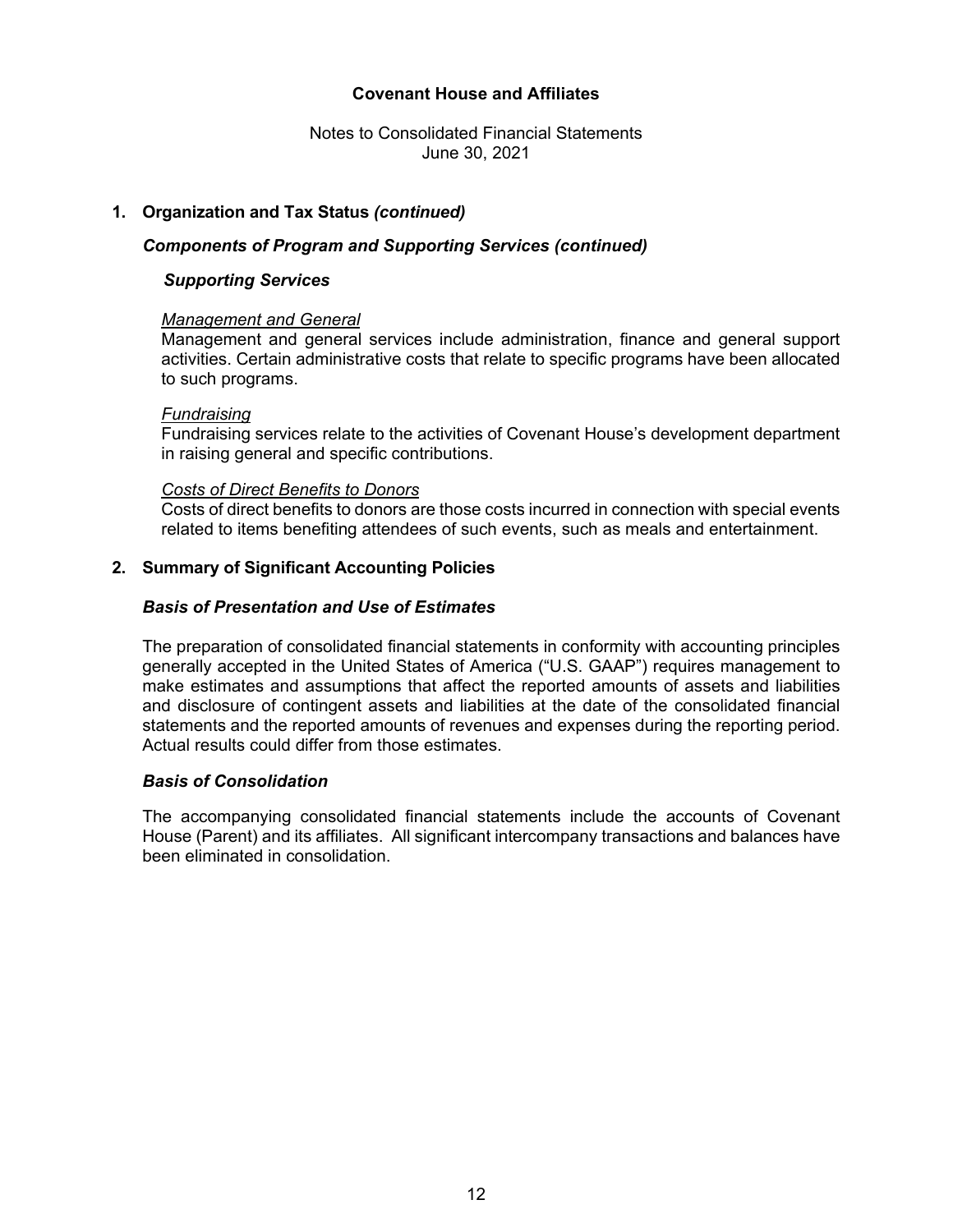Notes to Consolidated Financial Statements June 30, 2021

### **2. Summary of Significant Accounting Policies** *(continued)*

#### *Net Asset Presentation*

Resources for various purposes are classified for accounting and reporting purposes into net asset categories established according to nature and purpose as follows:

*Without donor restrictions –* consist of resources available for the general support of Covenant House's operations and that may be used at the discretion of Covenant House's management and Board of Directors.

*With donor restrictions –* consist of resources which have either an implied or stated time restriction or have been restricted by donors for specific activities, including gift instruments requiring the principal be invested in perpetuity and the income be used for specific or general purposes. Donor restrictions that have been satisfied are reported in the consolidated statement of activities as net assets released from restrictions and are reclassified to net assets without donor restrictions. Donor restricted contributions whose restrictions expire during the same fiscal year are recognized as support without donor restrictions.

# *Contributions*

Contributions, including unconditional promises to give, are reported as revenues in the period received. Unconditional promises to give that are greater than one year are discounted to reflect the present value of future cash flows using a risk adjusted discount rate assigned in the year the respective pledge originates. Amortization of the discount is recorded as additional contribution revenue in accordance with donor-imposed restrictions, if any.

Contributions that the donor requires to be used to acquire long-lived assets (e.g., building improvements, furniture, fixtures and equipment) are reported as with donor restrictions. Covenant House reflects the expiration of the donor-imposed restriction when long-lived assets have been placed in service, at which time net assets with donor restrictions are reclassified to net assets without donor restrictions and reported in the consolidated statement of activities as net assets released from restrictions.

Covenant House maintains an allowance for doubtful accounts for estimated losses that may result from the inability of donors to make required payments. Such allowance is based upon several factors including, but not limited to, historical collection experience and the creditworthiness of the respective donor.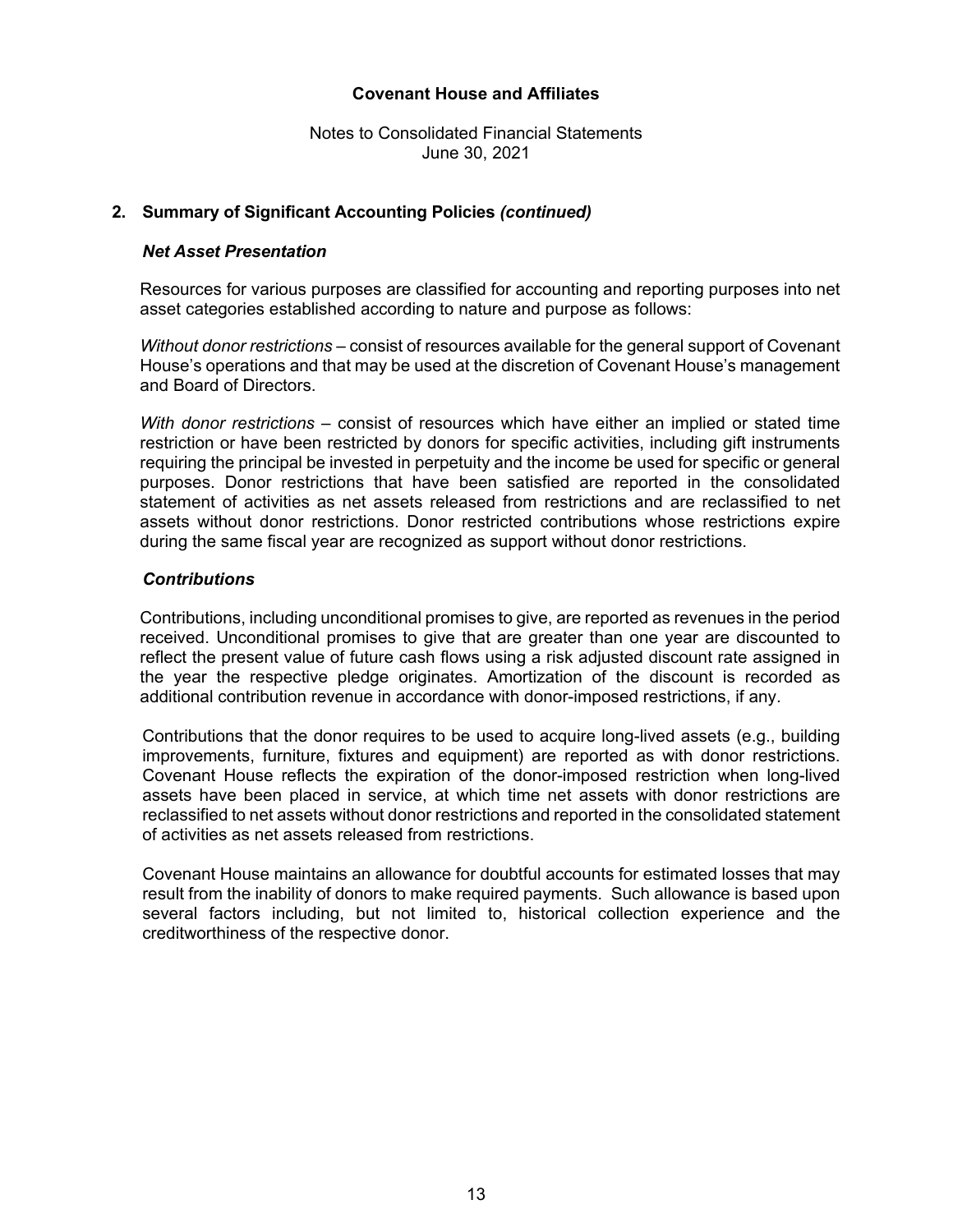Notes to Consolidated Financial Statements June 30, 2021

# **2. Summary of Significant Accounting Policies** *(continued)*

#### *Government Contracts and Grants*

Revenue from government grants and contracts is recognized as earned, that is, as related costs are incurred under the grant or contract agreement, or it is recognized as revenue in the period in which services are rendered.

Several affiliates have been awarded special-purpose grants/loans from federal, state and/or local agencies for the purpose of constructing and/or renovating their facilities. The unearned portions of these grants/loans are reflected as deferred revenue on the consolidated statement of financial position and are being amortized over the period of the respective grant/loan agreements.

#### *Contributed Goods, Services, Public Service Announcements and Materials*

Covenant House recognizes the fair value of contributed services which create or enhance nonfinancial assets, or require specialized skills provided by individuals possessing those skills and would typically be purchased if not provided by donation. Contributed services which do not meet these criteria are not recognized as revenue in the accompanying consolidated financial statements.

Covenant House recognizes contributions of public service announcements and materials at their estimated fair value at the date of the donation. During fiscal 2021, Covenant House (Parent) received \$53,858,799 in contributed public service announcements.

#### *Special Events*

Revenues and expenses incurred relative to special events are recognized upon occurrence of the respective event. Revenues are shown net of costs of direct benefits to donors.

#### *School Management Fees*

School management fee revenue is reported at the gross amount billed as the principal or primary obligor for the operation of certain individual charter schools. Costs of operating the schools include salaries of school staff, facility costs, and other amounts which are recognized on the accrual basis when incurred.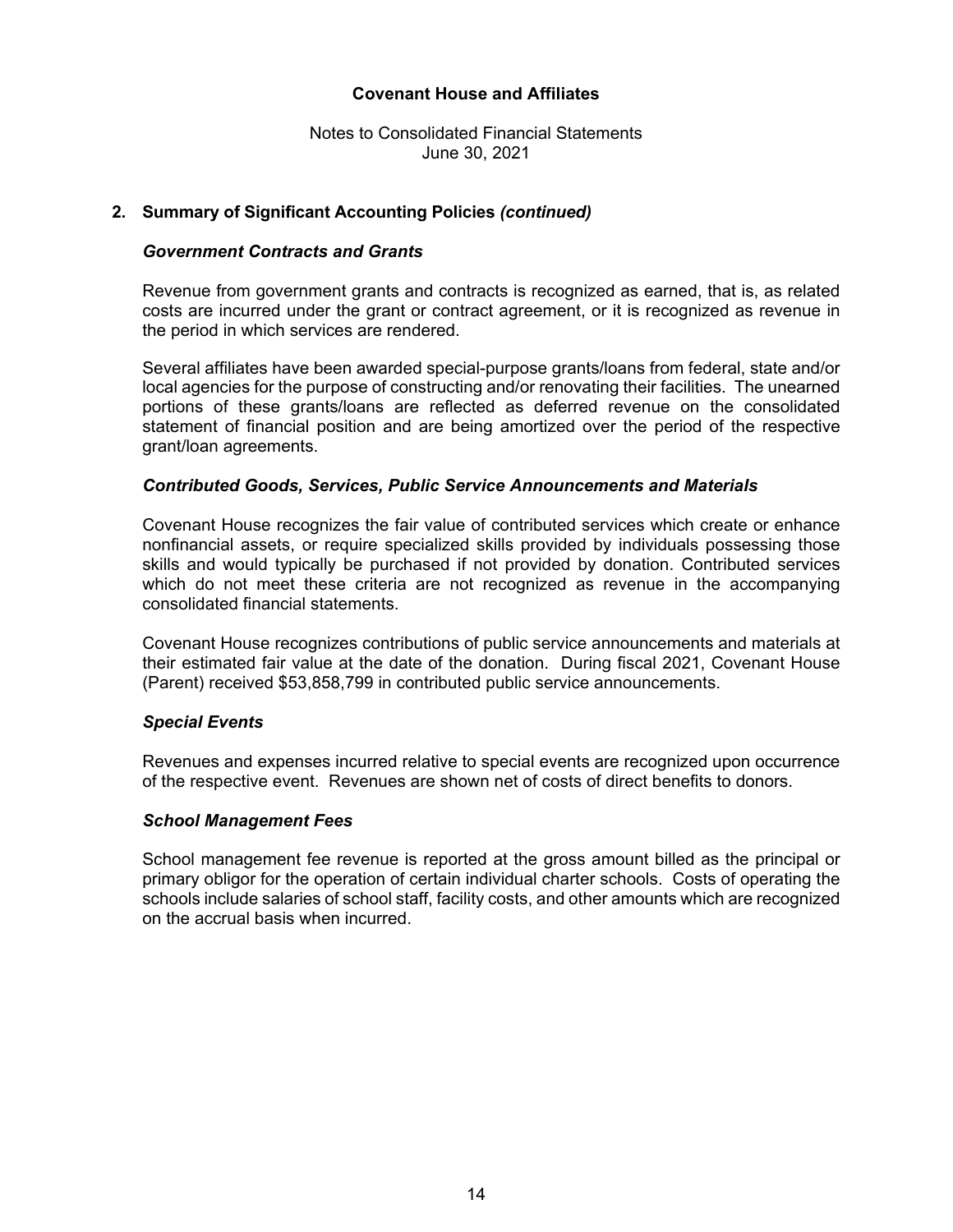# Notes to Consolidated Financial Statements June 30, 2021

# **2. Summary of Significant Accounting Policies** *(continued)*

#### *Cash and Cash Equivalents, Cash Held in Escrow and Restricted Cash*

Cash and cash equivalents are defined as cash balances held in bank accounts and highly liquid investments with maturities of three months or less from the date of purchase, except for those cash equivalents which are included in Covenant House's investment portfolio and are held for long-term investment purposes. Cash held in escrow consists of timing of deposits and drawdowns related to the construction costs of the Property. Restricted cash consists principally of cash held for both the Georgia and Illinois Projects. The following is a reconciliation of the cash and cash equivalents, cash held in escrow and restricted cash reported on the consolidated statement of financial position and the consolidated statement of cash flows at June 30:

|                           | 2021         | 2020       |
|---------------------------|--------------|------------|
| Cash and cash equivalents | 51, 143, 142 | 44,176,784 |
| Cash held in escrow       | 742,739      | 1,467,260  |
| Restricted cash           | 6,085,911    | 228,579    |
|                           | 57,971,792   | 45,872,623 |

#### *Investments*

Investments are carried at fair value. Marketable equity securities and debt obligations are carried at fair value based on quoted market values. Covenant House follows guidance which removed the requirements to categorize within the fair value hierarchy alternative investments where fair value is measured using the net asset value (NAV). The fair value of the nonexchange traded alternative investments have been estimated using NAV as reported by the respective external investment manager or general partner. U.S. GAAP guidance provides for the use of NAV as a "Practical Expedient" for estimating fair value of alternative investments. Because such alternative investments are not readily marketable, their estimated value is subject to uncertainty and therefore may differ from the value that would have been used had a ready market for such investments existed. Such differences could potentially be material.

Purchases and sales of securities are reflected on a trade-date basis. Gains and losses on sales of securities are based on the first-in, first-out method and are recorded in the consolidated statement of activities in the period in which the securities are sold. Dividends and interest are recognized as earned. Income earned from investments, including realized and unrealized gains and losses, is recorded as without donor restrictions, except where the instructions of the donor specify otherwise.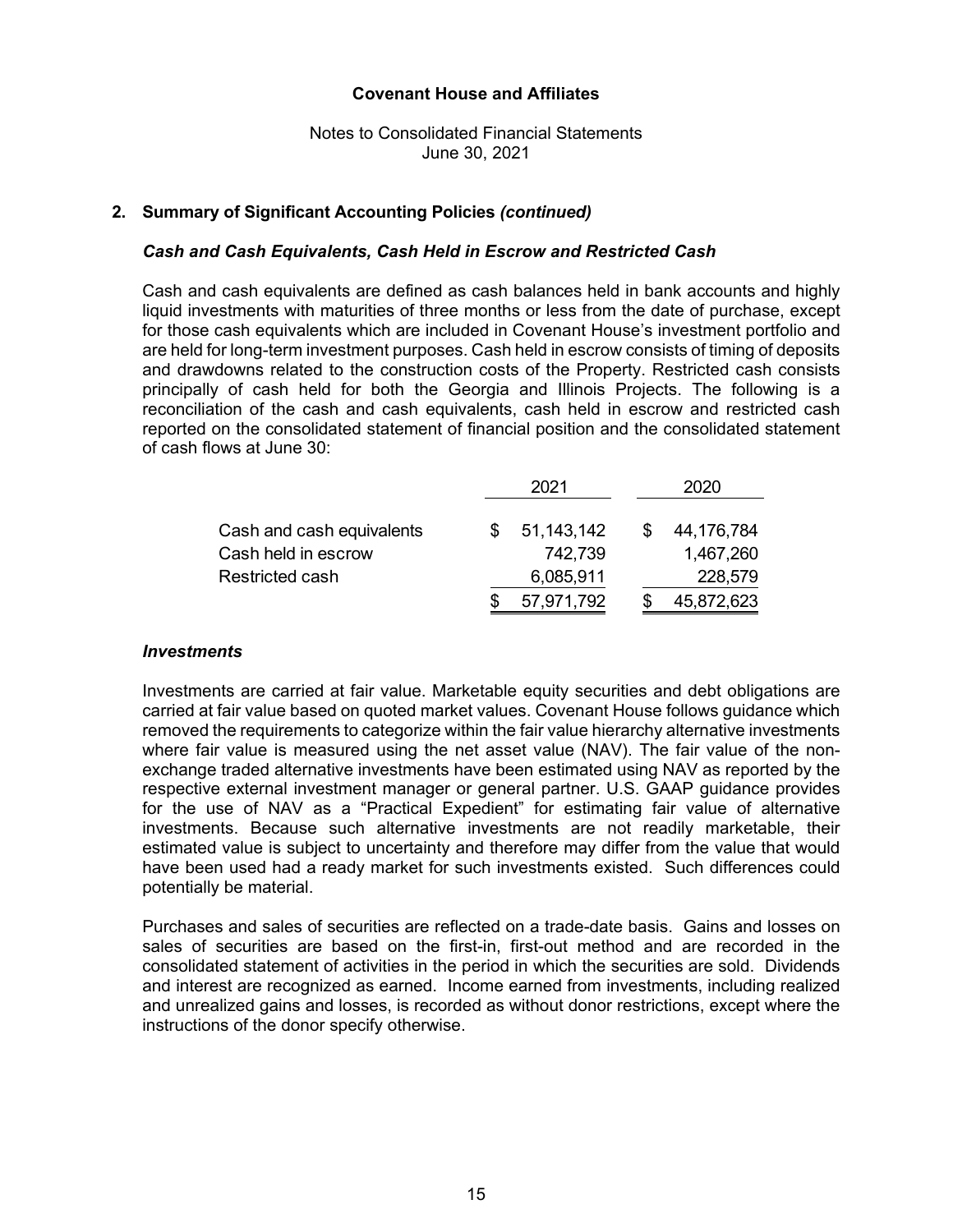Notes to Consolidated Financial Statements June 30, 2021

# **2. Summary of Significant Accounting Policies** *(continued)*

### *Investments – Other*

Investments – other, consist of certificates of deposit held for investment with maturities greater than three months at time of purchase that are not debt securities and are carried at cost, which approximates fair value. In addition, investments - other, consists of guaranteed investment certificates, with a maturity at the purchase date of greater than three months but not more than one year and are carried at cost, which approximates fair value.

# *Other Assets, Customer Lists*

The costs of customer lists purchased by Covenant House (Parent) for generating fundraising contributions are capitalized and amortized from the date of purchase using the straight-line method over an estimated useful life of three to five years.

# *Property, Plant and Equipment*

Property, plant and equipment are recorded at cost if purchased or, if donated, at fair value at the date of the gift, less accumulated depreciation and amortization. Depreciation is computed on the straight-line basis over the estimated useful lives of the assets which range from 3 to 33 years. Leasehold improvements are amortized on a straight-line basis over the lesser of the term of the lease or their estimated useful lives. As of June 30, 2021 and 2020, property held for sale is recorded at the lower of cost or fair value, less costs to sell at \$31,423 and is not depreciated.

#### *Impairment of Long-Lived Assets*

Long-lived assets, such as property, plant and equipment, are reviewed for impairment whenever events or changes in circumstances indicate that the carrying amount of the asset may not be recoverable. If the carrying amount of the long-lived asset (or asset group) exceeds its fair value and the carrying amount is not recoverable, an impairment loss is recognized. An impairment loss is measured as the amount by which the long-lived asset (or asset group) exceeds its fair value. Fair value is determined through various valuation techniques including undiscounted cash flow models, quoted fair values and third-party independent appraisals, as considered necessary. There were no asset impairments for the years ended June 30, 2021 and 2020.

# *Deferred Rent*

U.S. GAAP requires that rent be expensed on a straight-line basis over the lease term, notwithstanding the actual cash payments required under the lease, with the difference between the straight-line expense and the actual rent payments shown as deferred rent on the consolidated statement of financial position.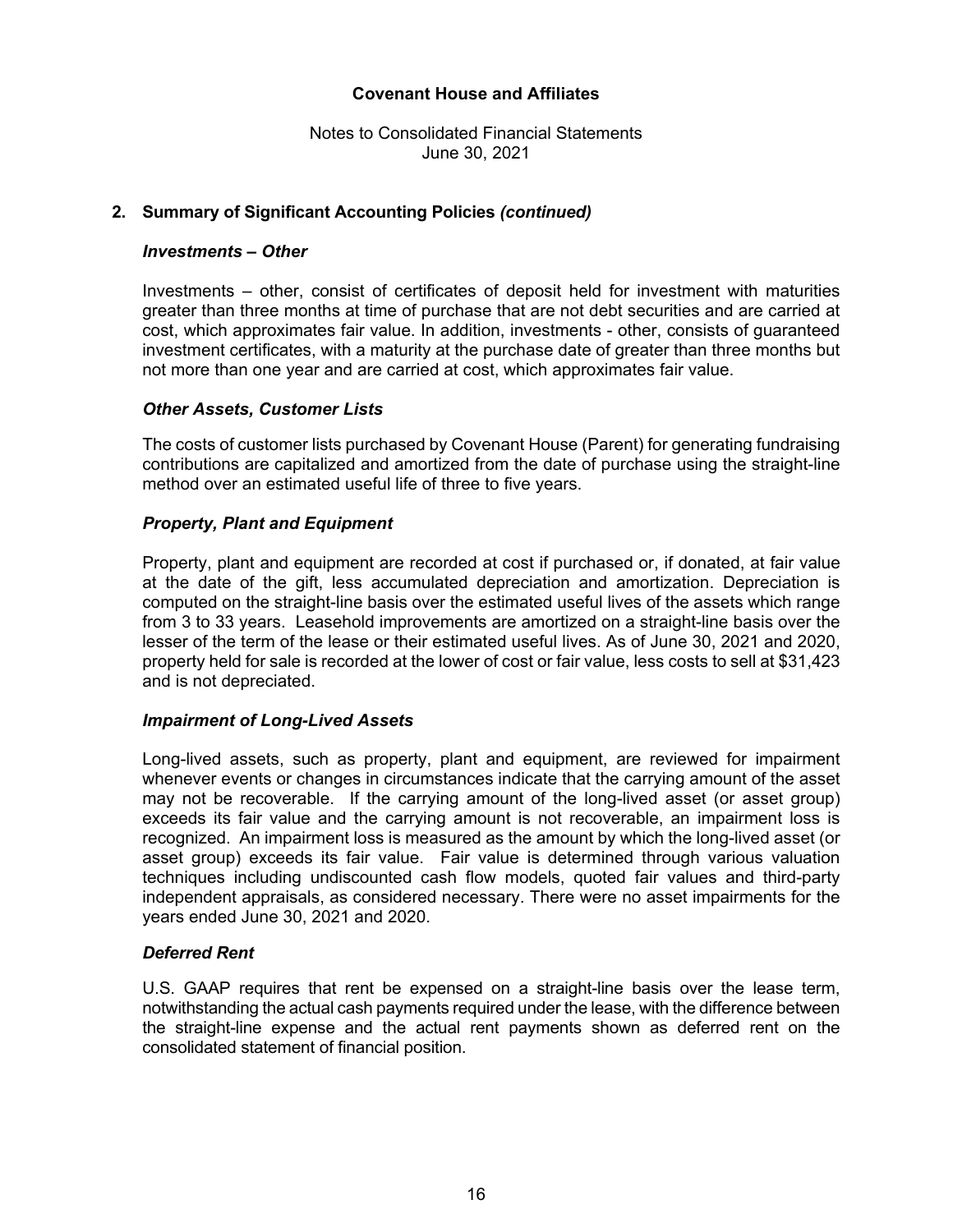Notes to Consolidated Financial Statements June 30, 2021

# **2. Summary of Significant Accounting Policies** *(continued)*

#### *Split-Interest Agreements and Beneficial Interests in Trusts*

Covenant House is a beneficiary of various perpetual trusts and trusts with a defined time frame ("term trusts") that are held by others. Under the terms of these trusts, Covenant House has an irrevocable right to receive all or a portion of the income earned on the trust assets for the life of the trust. Covenant House does not control the assets held by the outside trusts. Covenant House measures its beneficial interest in trusts held by others based upon its beneficial interest in the fair value of the underlying investments held by the trusts. The fair value of Covenant House's beneficial interest is adjusted during the term of the trusts for changes in fair value of the underlying investments or the changes to Covenant House's beneficial interest. Such adjustments are reported as change in value of beneficial interests in trusts on the consolidated statement of activities.

 In addition, Covenant House holds assets under split-interest agreements consisting of charitable remainder trusts and charitable gift annuities for which Covenant House serves as the trustee. Such agreements provide for payments to the donors or their stipulated beneficiaries of either income earned on related investments or specified annuity amounts. Assets held under these agreements are included in investments. A portion of the contributed assets is considered to be a charitable contribution for income tax purposes and has been recognized as a contribution at the date of gift. When the terms of the gift instrument have been met, the remaining amount of the gift may be used for general or specific purposes as stipulated by the respective donor. Under Covenant House's charitable gift annuities and charitable remainder trust programs where Covenant House is the trustee, liabilities are recorded for the present value of the estimated future payments expected to be made to the donors and/or beneficiaries, as long as they live, after which time the remaining assets, if any, are available for the general use of Covenant House, unless as otherwise stipulated by the donor. The liabilities are adjusted during the term of the trust or annuity contract for changes in the life expectancy of the donor or beneficiary, discount rate, and other changes in the estimates of future payments. Such adjustments are reported as change in value of split-interest agreements on the consolidated statement of activities.

#### *Asset Retirement Obligations*

Asset retirement obligations include, but are not limited to, certain types of environmental issues that are legally required for remediation upon an asset's retirement, as well as contractually required asset retirement obligations. Conditional asset retirement obligations ("CARO") are obligations whose settlement may be conditional on a future event and/or where the timing or method of such settlement may be uncertain. The liability related to such obligations totaled \$414,374 at June 30, 2021 and 2020, and primarily relates to required future asbestos remediation expected to occur in the next 2 to 4 years. For the years ended June 30, 2021 and 2020, depreciation expense recorded on the related asset totaled \$0. Accretion of interest related to these obligations in fiscal 2021 and 2020 totaled \$0 and Covenant House did not incur any payments for asbestos remediation in fiscal 2021 and 2020.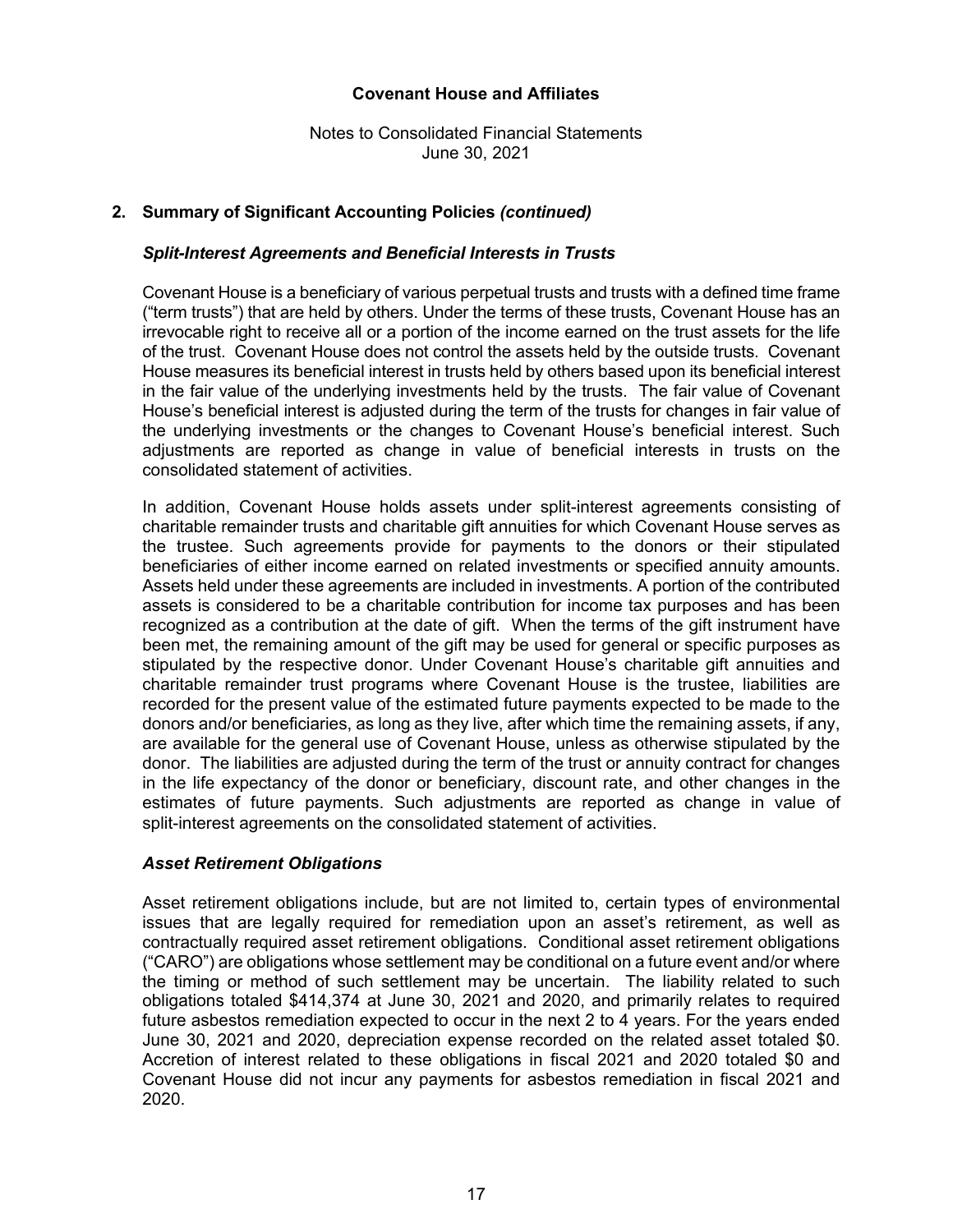Notes to Consolidated Financial Statements June 30, 2021

### **2. Summary of Significant Accounting Policies** *(continued)*

#### *Functional Expense Allocation*

The majority of expenses are directly identified with the program or supporting service to which they relate and are charged accordingly. Other expenses by function have been allocated among program and supporting services classifications on the basis of square footage of office space occupied, salaries, the support to affiliates prorated program percentage allocation and other bases determined by Covenant House's management. Expenses of shared services or non-program services are allocated based on the number of full-time employees and the percentage of their time spent on certain programs, fundraising and administrative duties.

#### *Fair Value of Financial Instruments*

The three levels of the fair value hierarchy used by Covenant House are described below:

- Level 1 Quoted prices are available in active markets for identical assets or liabilities as of the measurement date. A quoted price for an identical asset or liability in an active market provides the most reliable fair value measurement because it is directly observable in the market.
- Level 2 Pricing inputs are other than quoted prices in active markets, which are either directly or indirectly observable as of the measurement date. The nature of these securities includes investments for which quoted prices are available, but traded less frequently and investments that are valued using other securities, the parameters of which can be directly observed.
- Level 3 Securities that have little to no pricing observability as of the measurement date. These securities are measured using management's best estimate of fair value, where the inputs into the determination of fair value are not observable and require significant management judgment or estimation.

Investments are classified within the level of the lowest significant input considered in determining fair value. In evaluating the level at which Covenant House's investments have been classified, Covenant House has assessed factors including, but not limited to, price transparency, subscription activity, redemption activity and the existence or absence of certain restrictions such as a gate or lockup period.

The following methods and assumptions were used by Covenant House in estimating the fair value of its financial instruments:

*Common stocks, mutual funds, exchange-traded funds and debt securities:* The reported fair value of common stocks, mutual funds, exchange-traded funds and debt securities is based on quoted market prices or other similar inputs. The fair values assigned to non-exchange traded alternative investments are based on valuations provided by the respective external investment manager or general partner. Covenant House believes such values are reasonable and appropriate.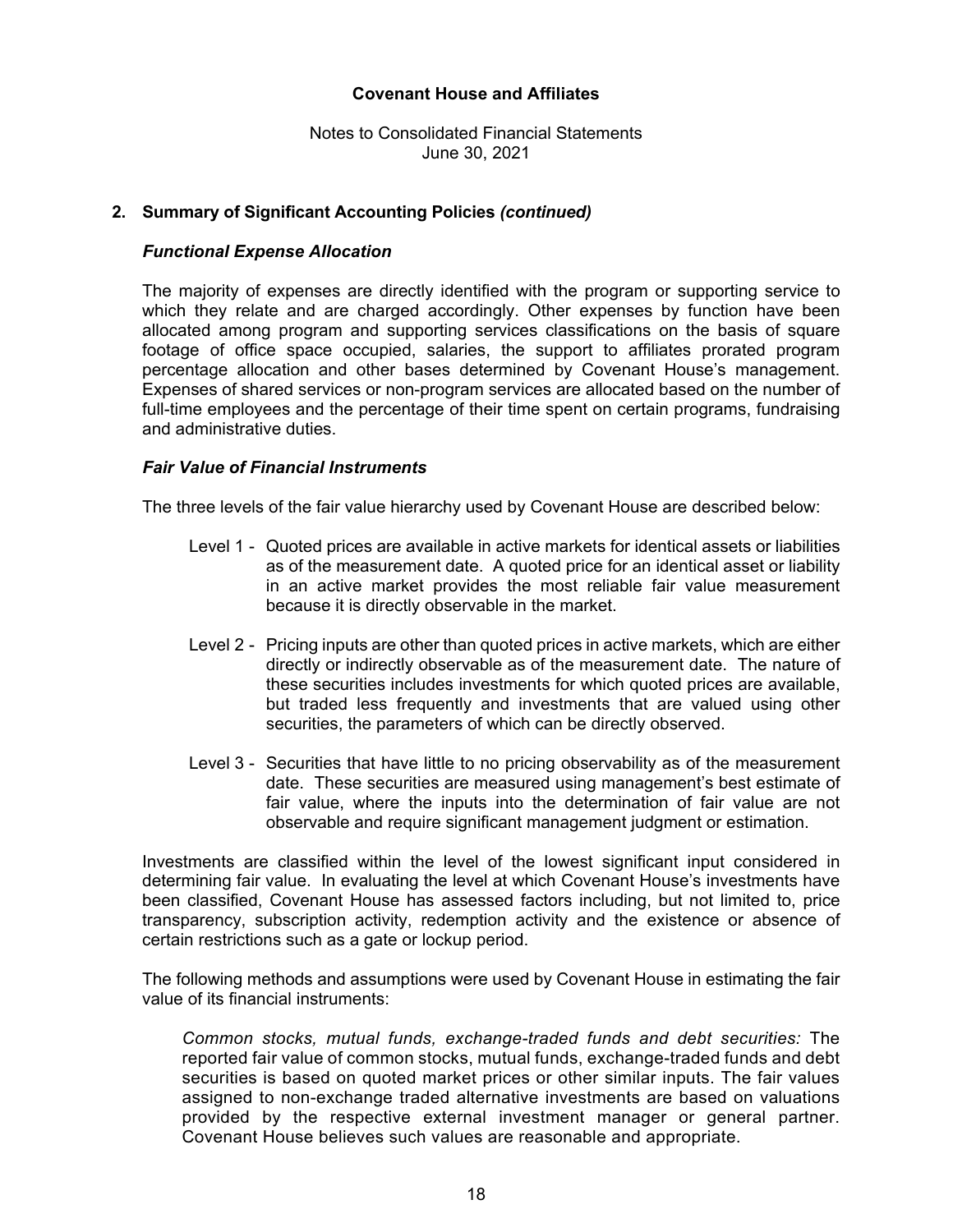Notes to Consolidated Financial Statements June 30, 2021

# **2. Summary of Significant Accounting Policies** *(continued)*

# *Fair Value of Financial Instruments (continued)*

*Beneficial interests in trusts:* The fair value of beneficial interests in trusts is determined by Covenant House's share of the fair value of the assets held by the trust.

*Obligations due under split-interest agreements:* The fair value of obligations due under split-interest agreements is based upon actuarial assumptions utilizing the required rate of return as of the measurement date.

#### *Accounting for Uncertainty in Income Taxes*

Covenant House recognizes the effect of income tax positions only if those positions are more likely than not to be sustained. Management has determined that Covenant House has no uncertain tax positions that would require financial statement recognition and/or disclosure. Covenant House is no longer subject to examinations by the applicable taxing jurisdictions for years prior to June 30, 2018.

#### *Foreign Currency Translation*

Covenant House has determined that its functional currency is the United States dollar. Accordingly, for those affiliates that do not use the United States dollar as their functional currency, assets and liabilities are translated using the current exchange rate in effect at the consolidated statement of financial position date. Operations are translated using the weighted-average exchange rate in effect during the fiscal year. The resulting foreign exchange gains and/or losses are recorded on the consolidated statement of activities.

#### *Concentration of Credit Risk*

Financial instruments that potentially subject Covenant House to concentrations of credit and market risk consist principally of cash and cash equivalents on deposit with financial institutions, which from time to time may exceed the Federal Deposit Insurance Corporation ("FDIC") limit. Covenant House does not believe that a significant risk of loss, due to the failure of a financial institution, presently exists.

Concentrations of credit risk with respect to receivables are generally diversified due to the large number of entities and individuals composing Covenant House's donor base.

The investment portfolio is diversified by type of investments and industry concentrations so that no individual investment or group of investments represents a significant concentration of credit risk.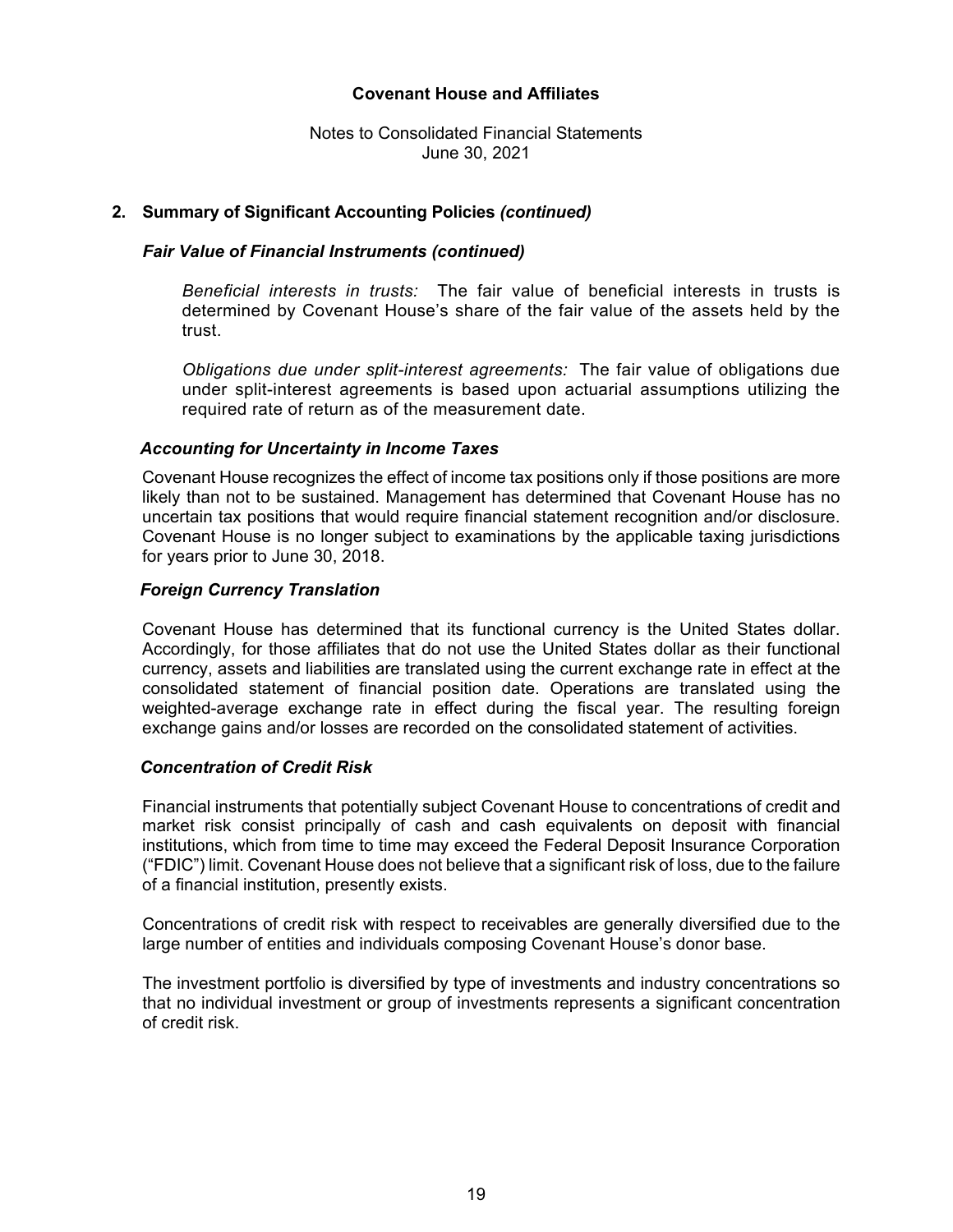Notes to Consolidated Financial Statements June 30, 2021

### **2. Summary of Significant Accounting Policies** *(continued)*

#### *Operating Measure*

The consolidated statement of activities separately reports changes in net assets from operating and non-operating activities. Operating activities consist principally of revenues and expenses related to program and supporting activities.

#### *Deferred Financing Costs*

Debt issuance costs are reported on the consolidated statement of financial position as a direct deduction from the related debt. Amortization of these costs is provided using the straight line method, which does not differ materially from the effective interest method, over the life of the related debt. Covenant House reflects amortization of deferred financing costs within interest expense.

#### *Summarized Comparative Information*

The consolidated financial statements include certain prior-year summarized comparative information in total but not by net asset class. Such information does not include sufficient detail to constitute a presentation in conformity with U.S. GAAP. Accordingly, such information should be read in conjunction with Covenant House's consolidated financial statements as of and for the year ended June 30, 2020, from which the summarized information was derived.

#### *Subsequent Events*

Management has evaluated subsequent events for disclosure and/or recognition in the consolidated financial statements through the date that the consolidated financial statements were available to be issued, which date is May 5, 2022.

#### **3. Contributions Receivable**

Contributions receivable from donors that are due within one year are considered current. Contributions receivable that are due in more than one year have been discounted to their present value using discount rates ranging from .29% to 6.75% in 2021 and 2020. The discount rate has been calculated using factors that approximate the risk and expected timing of future contribution payments. The receivables are due as follows at June 30:

|                                                     | 2021         | 2020         |
|-----------------------------------------------------|--------------|--------------|
| Unconditional promises expected to be collected in: |              |              |
| Less than one year                                  | \$10,081,616 | \$11,353,201 |
| Within five years                                   | 2,759,092    | 5,419,177    |
| Thereafter                                          | 387,081      | 390,482      |
|                                                     | 13,227,789   | 17,162,860   |
| Less: Discount to present value                     | (133, 567)   | (220, 842)   |
| Reserve for uncollectible accounts                  | (329,644)    | (152, 320)   |
|                                                     | \$12,764,578 | \$16,789,698 |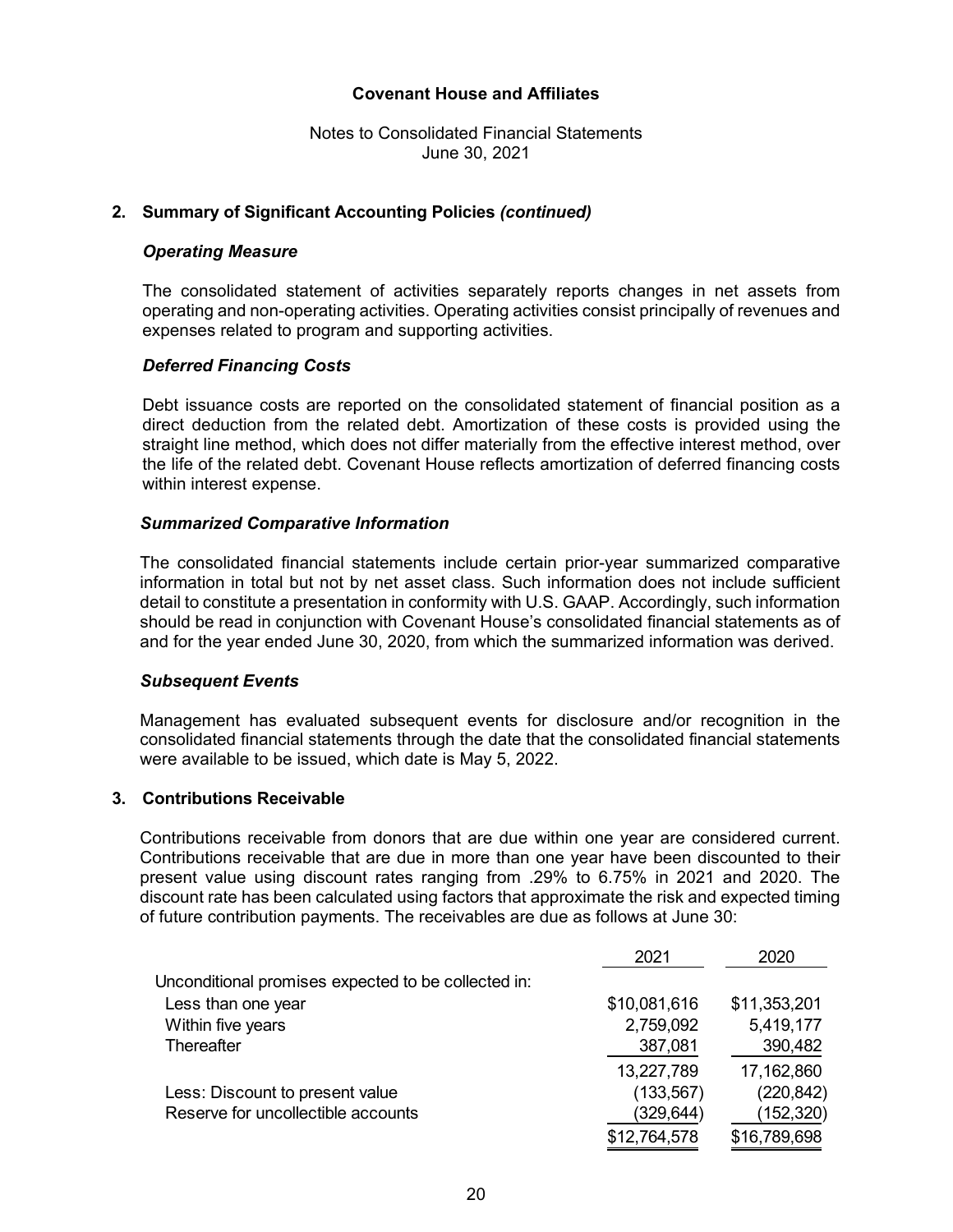Notes to Consolidated Financial Statements June 30, 2021

#### **3. Contributions Receivable** *(continued)*

During fiscal 2021, Covenant House received notification of certain promises to give. However, due to their conditional nature, these gifts have not been reflected in the accompanying consolidated financial statements.

#### **4. Grants Receivable**

Grants receivable of \$11,321,148 and \$11,271,298 at June 30, 2021 and 2020 are expected to be collected within one year. As of June 30, 2021 and 2020, no allowance for doubtful accounts was determined to be necessary.

#### **5. Notes Receivable**

In connection with the Georgia affiliate's NMTC transaction, in December 2020, the Georgia LLC loaned Chase CHG Atlanta Investment Fund, LLC, ("Investment Fund 1"), an unrelated entity, \$5,829,570. As of June 30, 2021, the loan accrued \$30,605 of interest income. Investment Fund 1 also received equity from a tax credit investor and then made a Qualified Equity Investment ("QEI") in Empowerment Reinvestment Fund XXXVIII ("ERF") (Suballocatee), as a Community Development Entity ("CDE"). The CDE then made two loans in the amount of \$5,829,570 (Note A) and \$2,027,430 (Note B) to the Georgia affiliate. (See Note 9)

In connection with the Illinois affiliate's NMTC transaction, in January 2021, the Illinois affiliate loaned Covenant House Investment Fund, LLC, ("Investment Fund 2"), an unrelated entity, \$6,046,900. As of June 30, 2021, the loan accrued \$28,276 of interest income. Investment Fund 2 also received equity from a tax credit investor and then made a QEI in Chicago Development Fund ("CDF") Suballocatee XLI, LLC, as a CDE. The CDE then made two loans in the amount of \$6,046,900 (Note C) and \$2,283,100 (Note D) to the QALICB LLC. (See Note 9)

In connection with the Alaska affiliate's NMTC transaction (Note 9), in September 2012, the Alaska affiliate loaned Covenant House Investment Fund, LLC, ("Investment Fund 2"), an unrelated entity, \$12,813,000. Investment Fund 2 also received equity from a tax credit investor and then made a QEI in Wells Fargo Community Development Enterprise Round 8 Subsidiary 7, LLC ("Wells Fargo"), Brownfield Revitalization XXIV, LLC ("Brownfield") and Consortium America XXXIX, LLC ("Consortium"), as a CDE. The CDE then made two loans in the amount of \$12,813,000 (Note E) and \$4,487,000 (Note F) to CHH.

The Note E receivable was netted with \$17,107,659 in debt associated with NMTC as part of the unwind of the NMTC transaction as described in Note 9. The Alaska affiliate recognized a net gain of \$4,502,710 on the forgiveness of debt from NMTC unwind.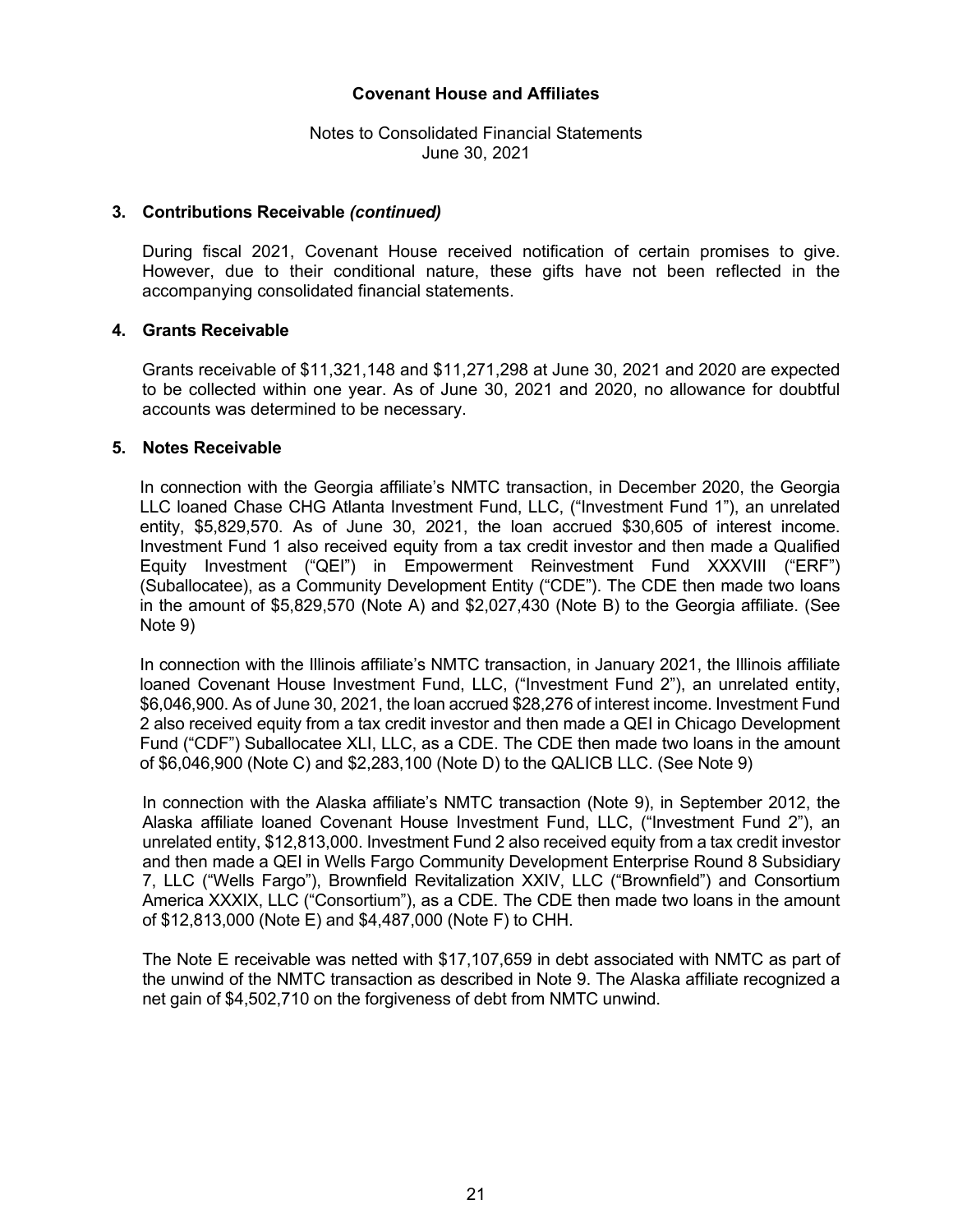Notes to Consolidated Financial Statements June 30, 2021

#### **6. Other Assets, Customer Lists**

Included in prepaid expenses and other assets on the consolidated statement of financial position are customer lists that Covenant House (Parent) purchased for purposes of generating fundraising contributions. At June 30, 2021 and 2020 the cost of the customer lists amounted to \$15,899,095 and \$10,398,647. Accumulated amortization at June 30, 2021 and 2020 amounted to \$9,386,837 and \$7,274,584. Amortization expense for fiscal year 2021 and 2020 amounted to \$2,112,253 and \$1,105,496.

Future amortization for Covenant House (Parent's) customer lists are as follows for the years ending June 30:

|      | Amount |           |  |  |  |  |
|------|--------|-----------|--|--|--|--|
|      |        |           |  |  |  |  |
| 2022 | \$     | 2,913,261 |  |  |  |  |
| 2023 |        | 2,530,286 |  |  |  |  |
| 2024 |        | 1,068,708 |  |  |  |  |
|      | \$     | 6,512,255 |  |  |  |  |

#### **7. Investments**

The following tables prioritize the inputs used to measure and report the fair value of Covenant House's investments at June 30:

|                                    | 2021 |            |    |         |    |            |
|------------------------------------|------|------------|----|---------|----|------------|
|                                    |      | Level 1    |    | Level 2 |    | Total      |
| Investments:                       |      |            |    |         |    |            |
| Common stocks                      | \$   | 3,384,614  | \$ |         | \$ | 3,384,614  |
| U.S. government securities         |      | 868,043    |    |         |    | 868,043    |
| Foreign government securities      |      | 374,376    |    |         |    | 374,376    |
| Corporate debt securities          |      | 1,034,694  |    | 685,252 |    | 1,719,946  |
| Exchange-traded funds              |      | 849,607    |    |         |    | 849,607    |
| Mutual Funds:                      |      |            |    |         |    |            |
| <b>Stocks</b>                      |      | 17,398,904 |    |         |    | 17,398,904 |
| <b>Bonds</b>                       |      | 22,409,976 |    |         |    | 22,409,976 |
| Combined                           |      | 25,953,342 |    |         |    | 25,953,342 |
| Total Investments at Fair Value    |      | 72,273,556 | \$ | 685,252 |    | 72,958,808 |
| Cash and cash equivalents, at cost |      |            |    |         |    | 17,621,983 |
| <b>Total Investments</b>           |      |            |    |         |    | 90,580,791 |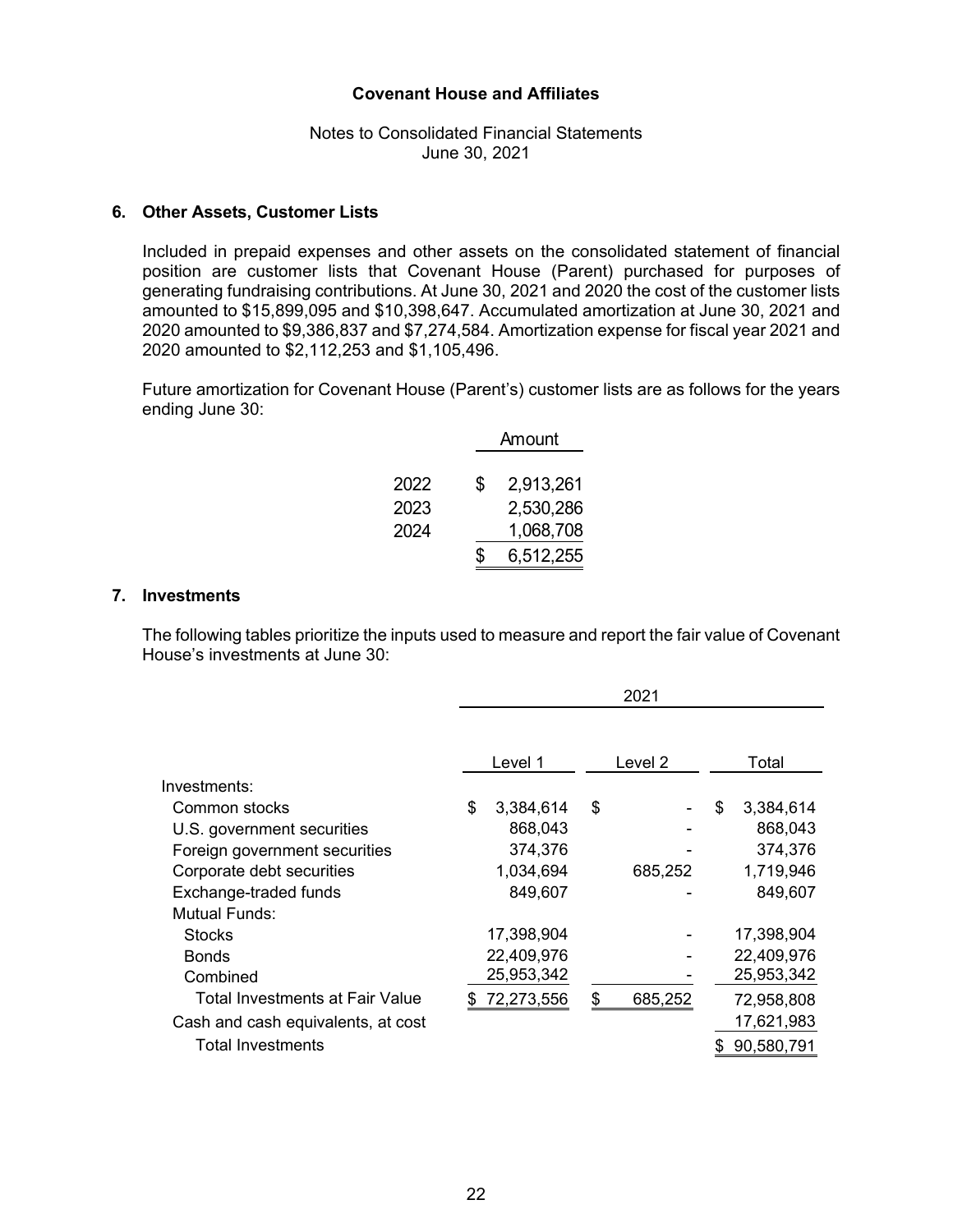# Notes to Consolidated Financial Statements June 30, 2021

#### **7. Investments** *(continued)*

|                                        | 2020 |            |    |           |    |            |
|----------------------------------------|------|------------|----|-----------|----|------------|
|                                        |      | Level 1    |    | Level 2   |    | Total      |
| Investments:                           |      |            |    |           |    |            |
| Common stocks                          | \$   | 2,499,137  | \$ |           | \$ | 2,499,137  |
| U.S. government securities             |      | 1,061,914  |    |           |    | 1,061,914  |
| Foreign government securities          |      | 170,259    |    |           |    | 170,259    |
| Corporate debt securities              |      | 1,146,312  |    | 1,285,186 |    | 2,431,498  |
| Mutual Funds:                          |      |            |    |           |    |            |
| <b>Stocks</b>                          |      | 17,347,690 |    |           |    | 17,347,690 |
| <b>Bonds</b>                           |      | 15,807,246 |    |           |    | 15,807,246 |
| Combined                               |      | 15,657,049 |    |           |    | 15,657,049 |
| <b>Total Investments at Fair Value</b> |      | 53,689,607 | \$ | 1,285,186 |    | 54,974,793 |
| Cash and cash equivalents, at cost     |      |            |    |           |    | 17,747,155 |
| <b>Total Investments</b>               |      |            |    |           |    | 72,721,948 |

The categorization of the investments within the fair value hierarchy presented above is based solely on the pricing transparency of the respective instrument and does not necessarily correspond to Covenant House's perceived risk associated with the investment security.

Covenant House's policy is to recognize transfers in and transfers out at the end of the reporting period. There were no transfers between levels during fiscal 2021 and 2020.

Investment management fees of approximately \$136,700 and \$114,000 are netted with interest and dividend income in the accompanying consolidated statement of activities for the years ended June 30, 2021 and 2020.

Covenant House's certificates of deposit of \$1,902,968 and \$2,036,221 and guaranteed investment certificates of \$14,540,653 and \$19,226,180 as of June 30, 2021 and 2020, are classified as investments, other, in the accompanying consolidated statement of financial position. These do not qualify as securities as defined by the guidance, and as such, fair value disclosures are not required.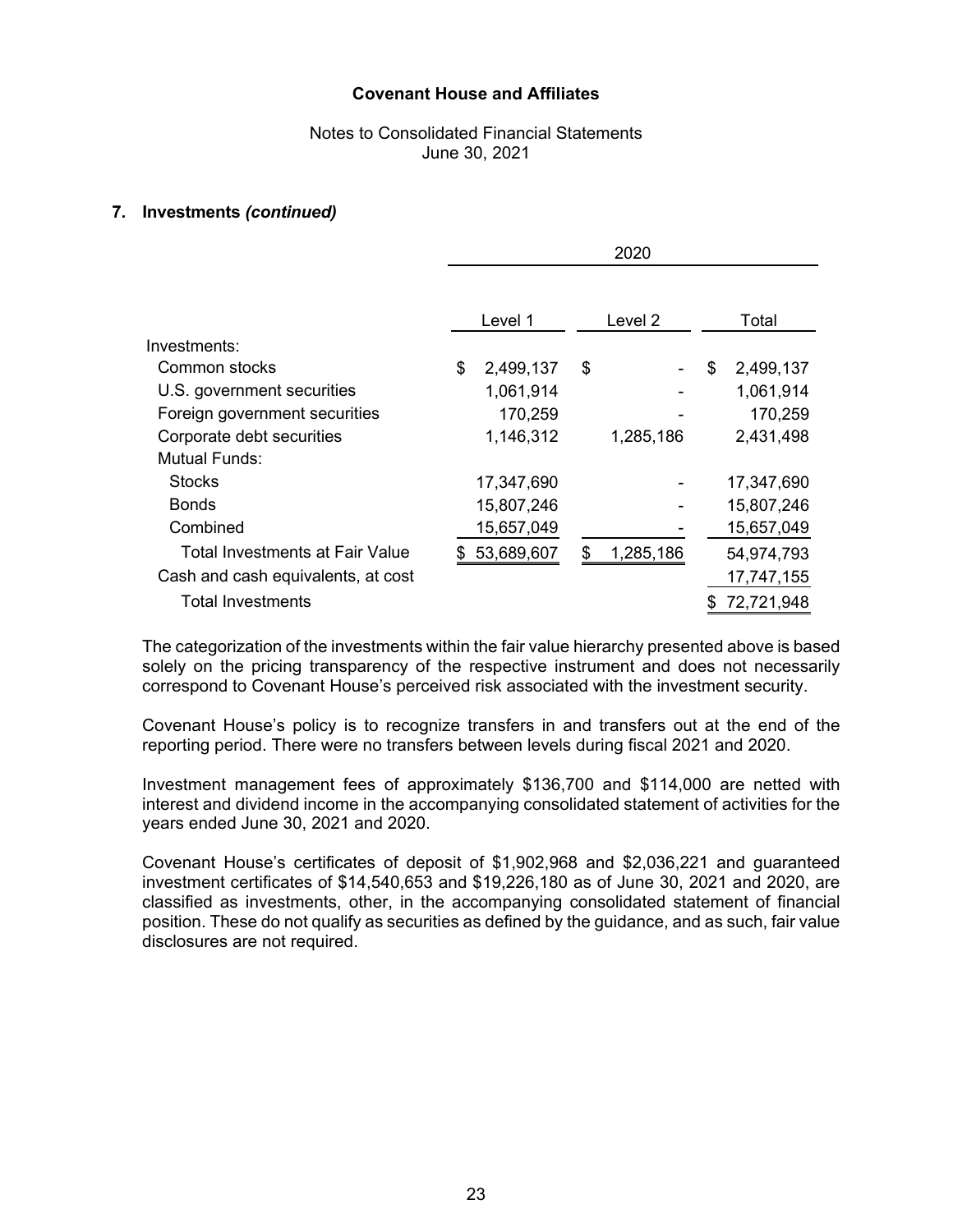# Notes to Consolidated Financial Statements June 30, 2021

### **8. Property, Plant and Equipment and Property Held for Sale**

Property, plant and equipment and property held for sale, consist of the following at June 30:

|                                                    | 2021              | 2020               |
|----------------------------------------------------|-------------------|--------------------|
| <b>Buildings</b>                                   | 138,297,965<br>\$ | \$131,647,469      |
| <b>Building improvements</b>                       | 47,362,889        | 46,291,773         |
| Equipment, furniture and vehicles                  | 27,960,194        | 25,931,376         |
| Equipment acquired under capital lease obligations | 1,396,970         | 1,324,400          |
| Leasehold improvements                             | 11, 155, 179      | 10,974,323         |
|                                                    | 226, 173, 197     | 216,169,341        |
| Less: Accumulated depreciation and amortization    | (112,379,205)     | (105,328,829)      |
|                                                    | 113,793,992       | 110,840,512        |
| Land                                               | 35,863,983        | 33,048,248         |
| Construction in progress                           | 93,635,187        | 43,494,158         |
| Property, Plant and Equipment, net                 | 243,293,162       | 187,382,918<br>\$. |
| <b>Property Held for Sale</b>                      | \$<br>31,423      | 31,423             |

Accumulated depreciation and amortization on equipment acquired under capital lease obligations amounted to \$1,201,500 and \$800,310 at June 30, 2021 and 2020.

Depreciation and amortization expense amounted to \$7,411,259 and \$7,259,933 for the years ended June 30, 2021 and 2020.

During fiscal year 2021, the California affiliate acquired property at 632 N East Street, Anaheim, California for a purchase price of \$1,356,686, of which \$601,800 was allocated to land and \$754,886 was allocated to building at the estimated fair value of the assets. During fiscal year 2021, the California affiliate also acquired nine modular homes in Hayward, California for a purchase price of \$752,036.

During fiscal year 2021, the Washington, D.C. affiliate sold its property located at 7 New York Avenue, Washington, D.C. The sales price was \$4,600,000, resulting in a gain on the sale of \$4,012,927 after settlement and other charges, which is included in the accompanying consolidated statement of activities. In conjunction with the sale, the note payable secured by the property was paid.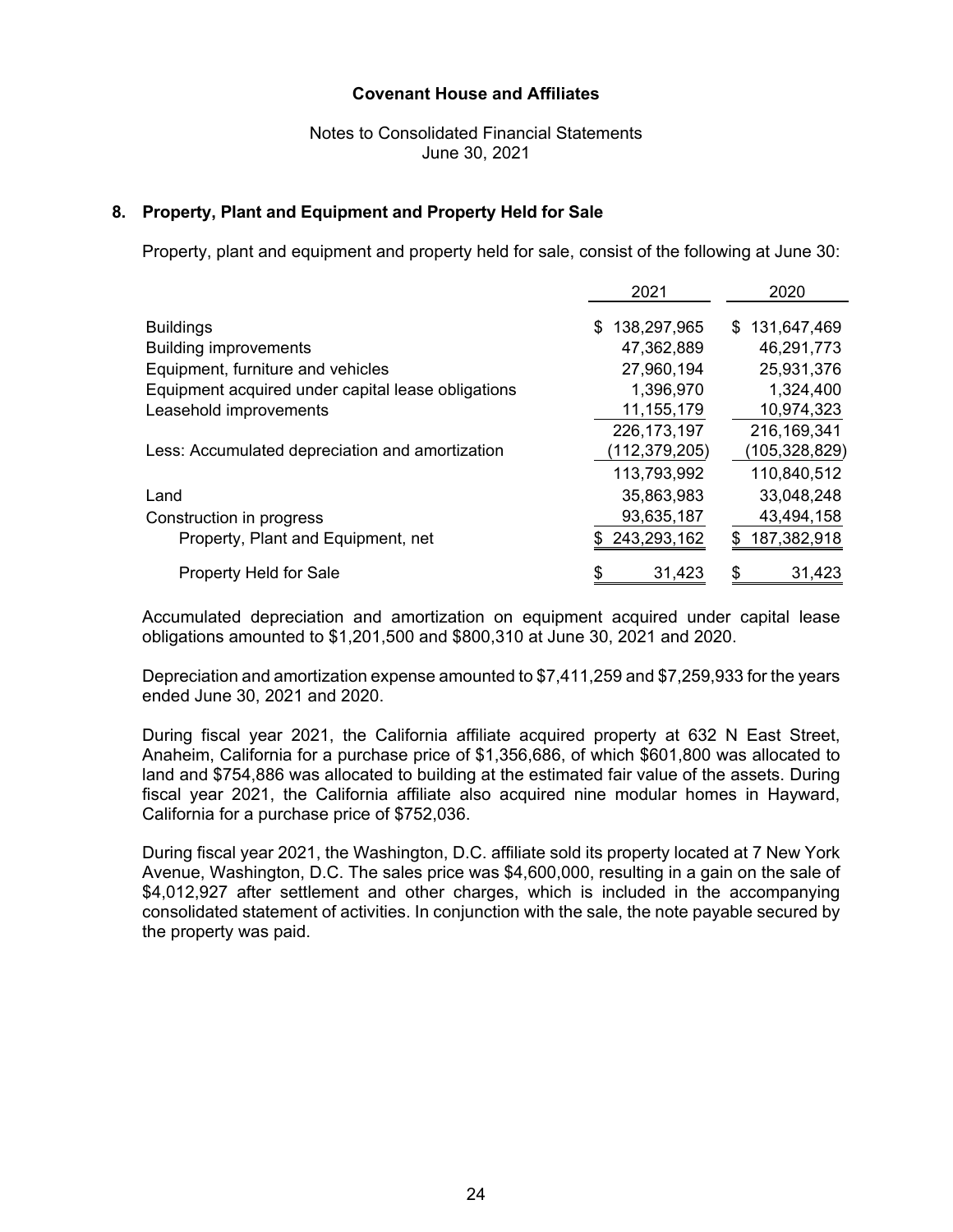Notes to Consolidated Financial Statements June 30, 2021

# **8. Property, Plant and Equipment and Property Held for Sale** *(continued)*

On January 13, 2020, the Illinois affiliate finalized the acquisition of a building and land at 2934 West Lake Street in Chicago. The acquisition was partially funded by a loan from Covenant House (Parent). The Illinois affiliate acquired the building and land for a purchase price of \$2,900,000. Since the acquisition, the property has been undergoing significant renovations in order to bring it to its intended use. As a result, no depreciation charges have been provided on the building as of June 30, 2021. Additional renovation costs incurred have been capitalized as construction in progress and will be reclassified to building improvements and depreciated upon completion of renovations and placement into service. In 2021, the Illinois affiliate transferred the land, building and construction in progress costs to the QALICB LLC, in connection with the NMTC. A net asset transfer was made totaling \$738,099 for costs incurred for the land, building and construction in progress costs for the Illinois Project incurred by the Illinois affiliate, net of the CDE loans. The total net asset transfer consisted of land costs of \$708,712, building costs of \$2,829,768, construction in progress costs of \$3,565,882, and debt issuance costs of \$496,023, net of the CDE loans payable of \$8,330,000 and due from QALICB LLC for \$8,484.

On July 22, 2019, the Texas affiliate acquired real property for a purchase price of \$3,750,000, of which \$1,975,000 was allocated to land and \$1,775,000 was allocated to building at the estimated fair value of the assets. At closing, the Texas affiliate made a cash payment of \$1,950,000 and obtained a loan totaling \$1,800,000 held by Allegiance Bank for the balance (see Note 9).

The Vancouver affiliate is undertaking the redevelopment at 1280 Seymour Street as Phase 2 and renovation at 326 West Pender Street as Phase 3 of an expansion project. The expansion project is the redevelopment, construction and renovation/fixturing of the affiliate's three locations. The Vancouver affiliate is committed to a construction contract for 1280 Seymour Street. As of June 30, 2021, the Vancouver affiliate has incurred \$21,025,066 CAD (US \$16,959,848) of professional development and construction costs related to Phase 2 and \$72,857 CAD (US \$58,770) for Phase 3, which have been recorded as construction in progress. At June 30, 2021, the Vancouver affiliate has contracted costs aggregating \$12,782,755 CAD (US \$10,311,197) related to the completion of Phase 2 of the expansion project

On April 1, 2001, the VanCity Place Society assigned to the Vancouver affiliate a land lease, free of charge, located on West Pender Street, Vancouver, which the VanCity Place Society acquired from the City of Vancouver. The lease expires on June 25, 2057. The Vancouver affiliate purchased the building located on the leased land and uses it for its program purposes. While the value of the purchased building was capitalized and has been depreciated since the date of purchase, no value was assigned to the free use of the land under the terms of the lease. Accordingly, in accordance with U.S. GAAP, for purposes of preparing its consolidated financial statements, Covenant House has recognized a restricted contribution at fair value for the right to use the land. The contribution is being amortized on a straight-line basis over the remaining term of the lease.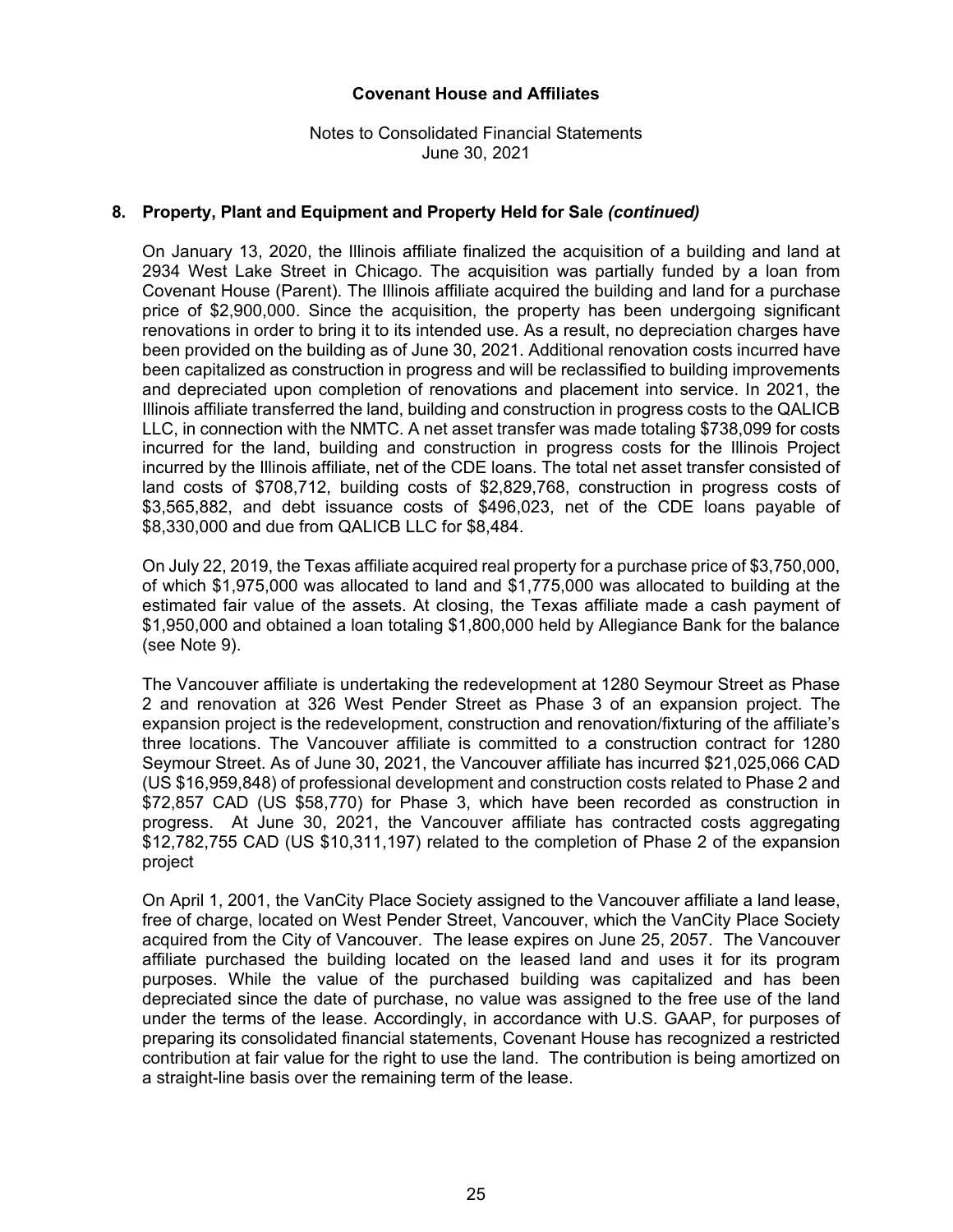Notes to Consolidated Financial Statements June 30, 2021

# **8. Property, Plant and Equipment and Property Held for Sale** *(continued)*

#### *Purchase and Sale, Development Agreement*

Covenant House (Parent) entered into a development agreement with The Gotham Organization, Inc. ("Gotham"), effective October 20, 2017, to redevelop the Property. During fiscal 2019, a net asset transfer was made by Covenant House (Parent) to the LLC totaling \$1,942,566 for construction costs incurred for the Property by Covenant House (Parent), net of various construction liabilities. This consisted of construction in progress costs of \$11,315,582, net of accrued construction loans payable of \$1,471,213 and construction escrow deposits of \$7,901,803.

In addition, Covenant House (Parent) entered into a purchase and sale agreement with GO Covenant, LLC, a newly formed affiliate of Gotham. GO Covenant, LLC, advanced certain pre-development and transaction costs to an escrow account ("Construction Escrow Deposits") for the purpose of designing and constructing the Property. The construction escrow deposits totaled \$10,901,803 and \$7,901,803 at June 30, 2021 and 2020.

The LLC incurred \$66,969,766 and \$34,077,614 of construction in progress costs related to the Property as of June 30, 2021 and 2020.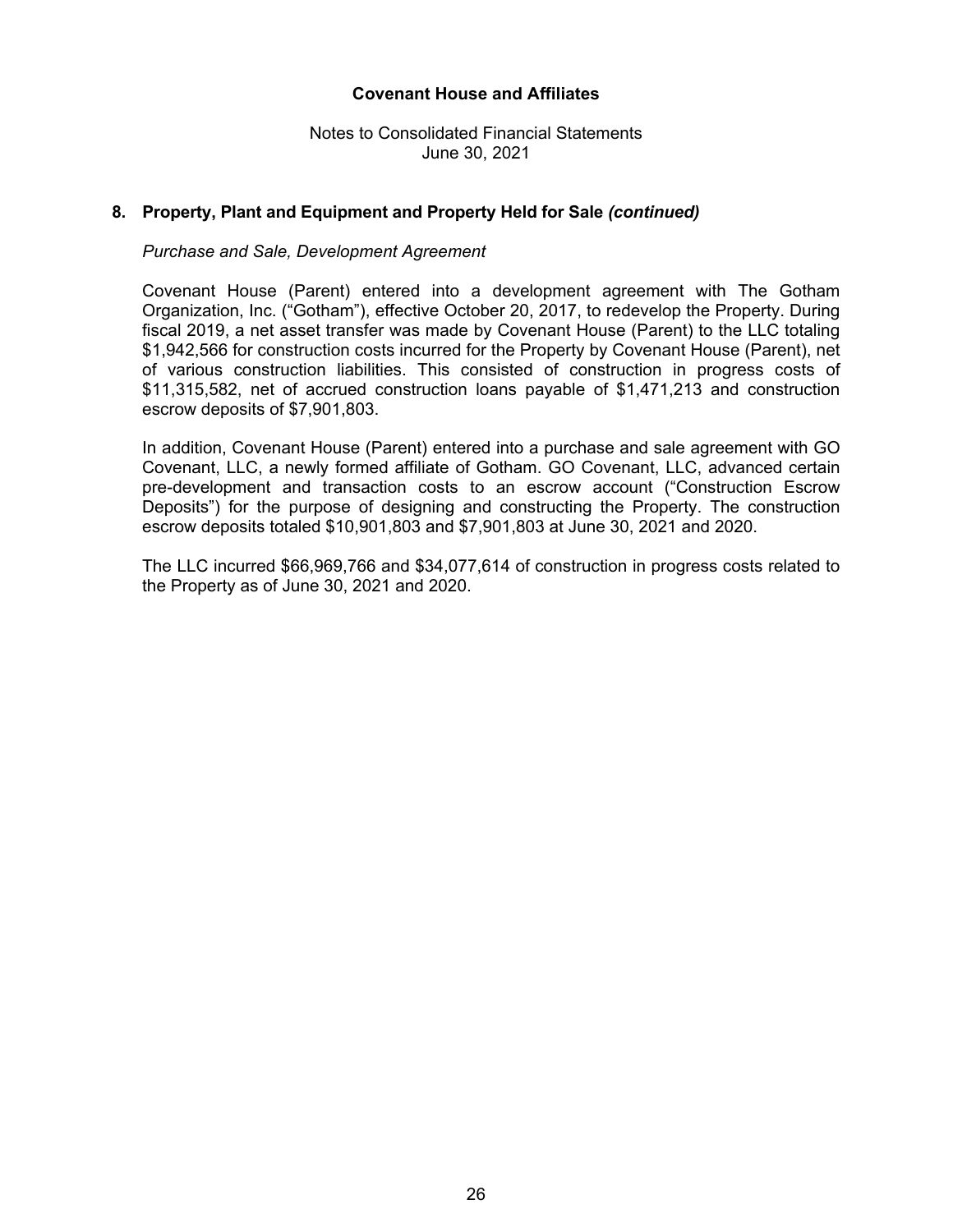Notes to Consolidated Financial Statements June 30, 2021

# **9. Line of Credit, Other Debt Obligations and Capital Leases**

The following table summarizes the total amounts outstanding under the line of credit agreement, other debt obligations and capital leases attributed to Covenant House and each affiliate as of June 30:

|                                |                                                    |                |                      | Interest        |               |
|--------------------------------|----------------------------------------------------|----------------|----------------------|-----------------|---------------|
|                                |                                                    | Debt           |                      | Rate (per       | Debt          |
| <b>Covenant House</b>          |                                                    | Obligation at  | Maturity             | annum) at       | Obligation at |
| ("CH") Affiliate               | Lender                                             | June 30, 2021  | Date                 | June 30, 2021   | June 30, 2020 |
|                                |                                                    |                |                      |                 |               |
| <b>CH Parent Entity</b>        | Goldman Sachs                                      | \$             | 2/14/2022            | $LIBOR + 1.65%$ | \$ 2,075,000  |
| CH California                  | Department of Housing and Community Development    | 444,000        | 9/23/2023            | 3.00%           | 518,000       |
| <b>CH California</b>           | Bank of America                                    | 1,213,422      | 1/28/2028            | 4.25%           | 1,262,684     |
| <b>CH California</b>           | Great American Leasing Co.                         | 36,045         | 6/30/2025            | 1.94%           | 65,830        |
| <b>CH California</b>           | Weingart Foundation (Note 2)                       | 750,000        | 11/5/2021            | 2.00%           | 750,000       |
| <b>CH California</b>           | Bank of America                                    | 1,574,002      | 1/15/2031            | 3.45%           |               |
| CH Florida                     | Milner, Inc                                        | 66,949         | 6/1/2023             | 18.00%          | 92,518        |
| CH Georgia                     | Chase Community Development Entity Subsidiary, LLC |                |                      |                 |               |
|                                | (Note A)                                           |                | 5,829,570 9/15/2050  | 1.41%           |               |
| CH Georgia                     | Chase Community Development Entity Subsidiary, LLC |                |                      |                 |               |
|                                | (Note B)                                           |                | 2,027,430 9/15/2050  | 1.41%           |               |
| CH Illinois                    | Chase Community Development Entity Subsidiary, LLC |                |                      |                 |               |
|                                | (Notes C & D)                                      |                | 8,372,217 12/31/2057 | 1.09%           |               |
| CH Illinois                    | IFF Leverage Loan                                  | 305,738        | 1/12/2024            | 6.25%           |               |
| <b>CH Missouri</b>             | Affordable Housing Commission                      |                | 134,579 11/15/2037   | $0.00\%$        | 142,496       |
| CH Missouri                    | Sumner One                                         | 17,659         | 5/15/2025            | 4.00%           | 20,706        |
| CH New Jersey                  | New Jersey Housing and Mortgage                    |                |                      |                 |               |
|                                | Finance Agency ("NJHMFA")                          | 829,306        | 10/6/2024            | 0.00%           | 829,306       |
| CH New Jersey                  | NJHMFA                                             | 648,346        | 6/7/2024             | 0.00%           | 648,346       |
| CH New Jersey                  | NJHMFA                                             | 700,000        | 3/31/2024            | $0.00\%$        | 700,000       |
| CH New Jersey                  | <b>NJHMFA</b>                                      |                | 165,179 11/20/2042   | $0.00\%$        | 165,179       |
| CH New Jersey                  | New Jersey Department of Community Affairs         | 654,400        | 7/27/2042            | 1.00%           | 654,400       |
| CH New York/Under 21           | Pitney Bowes -Send Pro P2000 Mailing System Lease  | 3,166          | 5/28/2022            | 1.93%           | 6,616         |
| CH New York/Under 21           | Konica Minolta Business Solutions                  |                | 14,212 8/15/2022     | 0.00%           |               |
| CH New York/Under 21           | Konica Minolta Business Solutions                  | 29,689         | 6/12/2024            | $0.00\%$        |               |
| CH New York/Under 21           | Konica Minolta Business Solutions                  |                | 4,717 10/10/2024     | 0.00%           |               |
| CH Pennsylvania/Under 21       | Citizens Bank                                      | $\blacksquare$ | 4/1/2021             | 2.31%           | 2,188,000     |
| CH Texas                       | NEC Financial Services, LLC                        | 16,498         | 9/4/2023             | 0.00%           | 24,583        |
| <b>CH Texas</b>                | Allegiance Bank                                    | 1,369,687      | 7/22/2024            | 5.50%           | 1,400,000     |
| CH Washington, D.C.            | <b>PNC Bank</b>                                    |                | 1/27/2030            | 6.00%           | 257,396       |
| <b>CH Toronto</b>              | City of Toronto                                    | 606,802        | 2024                 | 0.00%           | 583,796       |
| CH Vancouver                   | BC Housing/Proposal Development Funding            | 4,544,398      | 4/1/2029             | 0.00%           | 4,129,213     |
|                                |                                                    |                | Payable on           | 0.00%           |               |
| <b>CH Vancouver</b>            | BC Housing Management Commission                   | 4,033,245      | demand               |                 | 3,664,760     |
| <b>CH Vancouver</b>            | Canada Mortgage and Housing Corporation            | 4,105,223      | 2040                 | 0.00%           | 3,730,163     |
|                                |                                                    | 38,496,479     |                      |                 | 23,908,992    |
| Less: Deferred financing costs |                                                    | (1,006,299)    |                      |                 | (41, 943)     |
|                                |                                                    | \$37,490,180   |                      |                 | \$23,867,049  |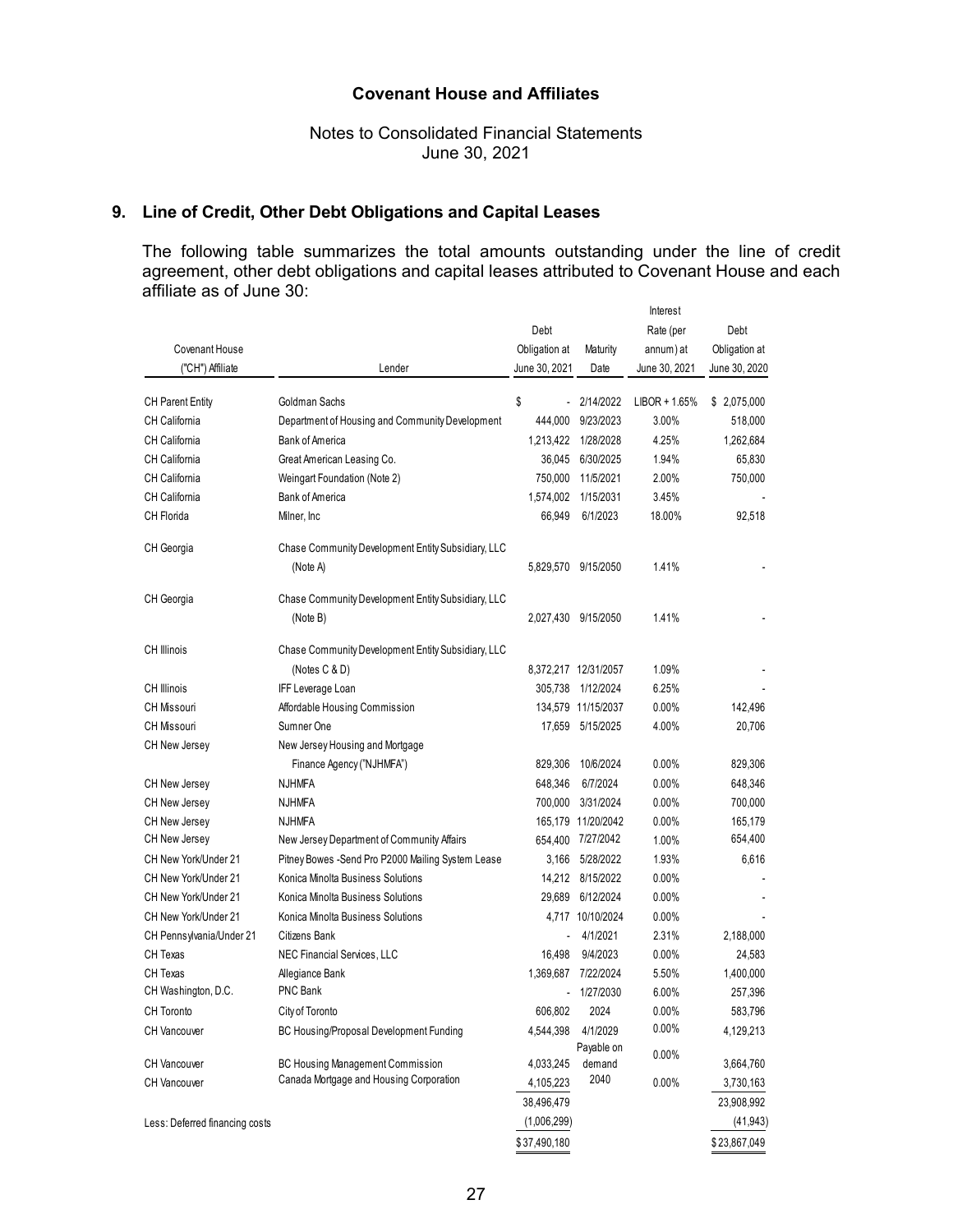Notes to Consolidated Financial Statements June 30, 2021

# **9. Line of Credit, Other Debt Obligations and Capital Leases** *(continued)*

Covenant House (Parent) entered into an unsecured line of credit agreement with a financial institution to borrow up to an aggregate amount of \$15 million on February 14, 2019. Interest on outstanding borrowings is payable at the one-month LIBOR rate plus additional percentage points as defined in the agreement, which totaled 1.64% and 1.65% at June 30, 2021 and 2020.

Drawdowns under the unsecured line of credit agreement with the financial institution totaled \$3,825,000 and \$10,050,000 during the years ended June 30, 2021 and 2020. Total repayments on the line of credit were \$5,900,000 and \$13,925,000 during fiscal 2021 and 2020.

On December 20, 2020, the Georgia LLC received two loans from the CDE. The loans were comprised of Note A totaling \$5,829,570 and Note B totaling \$2,027,430 from Investment Fund 1. Each of the loans are secured by the mortgage with respect to the Georgia Project. Both Note A and B have an interest rate equal to a fixed rate of 1.4123% per annum. Interest only payments are due quarterly starting March 15, 2021, and through September 15, 2027. Commencing on December 15, 2027, payments of interest and principal will be made quarterly over the remaining term of the loan, which matures September 15, 2050. In connection with the NMTC financing, the Tax Credit Investor, and sole member of the Investment Fund for the NMTC financing, entered into an Investment Fund Put and Call Agreement (the "Put and Call Agreement") with the Georgia LLC, allowing the Tax Credit Investor, upon expiration of the seven-year compliance period with respect to the NMTC Financing, to sell or "put" its membership interest in Investment Fund 1 to the Georgia LLC. The NMTC financing was arranged on behalf of the Georgia LLC, a commonly controlled affiliate of the Georgia affiliate.

On January 13, 2021, the QALICB LLC received two mortgage loans from the CDE. The loans were comprised of Note C totaling \$6,046,900 from Investment Fund 2 and Note D totaling \$2,283,100 from Chase Community Equity, LLC (the "Tax Credit Investor"). Each of the loans are secured by the mortgage with respect to the Illinois Project. Both Note A and B have an interest rate equal to a fixed rate of 1.086% per annum. Interest only payments are due annually starting December 1, 2021 and through January 13, 2028. Any accrued but unpaid interest and unpaid principal on the loans are due in full on December 31, 2057. In connection with the NMTC financing, the Tax Credit Investor, and sole member of Investment Fund 2 for the NMTC financing, entered into an Investment Fund Put and Call Agreement (the "Put and Call Agreement") with the QALICB LLC, allowing the Tax Credit Investor, upon expiration of the seven-year compliance period with respect to the NMTC Financing, to sell or "put" its membership interest in Investment Fund 2 to the QALICB LLC. For the QALICB LLC, the total amount of capitalized interest related to the credit arrangement described above totaled \$42,217 for the year ended June 30, 2021. The NMTC financing was arranged on behalf of the QALICB LLC, a commonly controlled affiliate of the Illinois affiliate.

Both the Georgia and QALICB LLCs served as the qualified active low-income community business (the "QALICB") for the NMTC financing.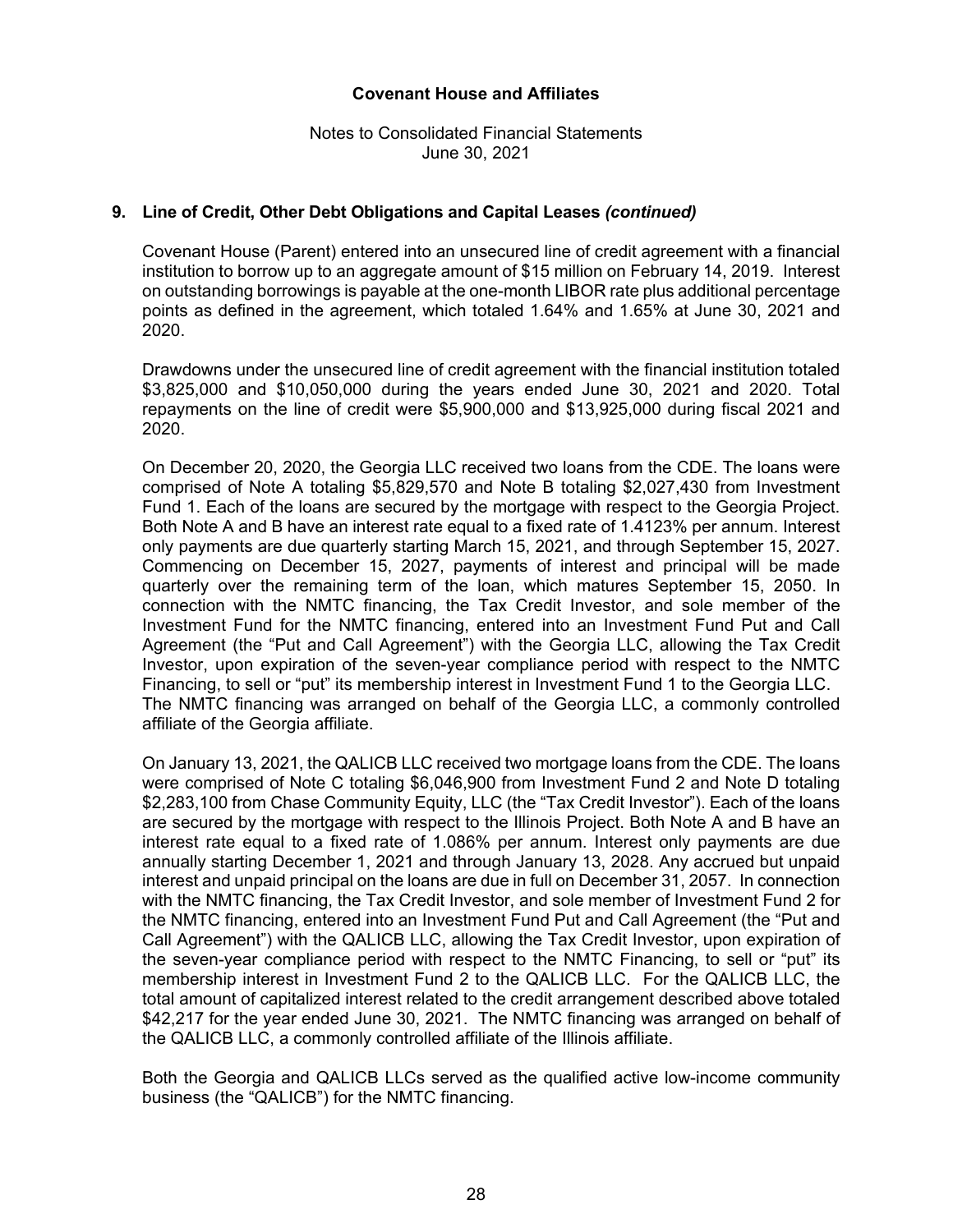Notes to Consolidated Financial Statements June 30, 2021

# **9. Line of Credit, Other Debt Obligations and Capital Leases** *(continued)*

On January 12, 2021, the Illinois affiliate entered into a separate loan agreement with a mission driven lender to borrow a maximum amount of \$605,000 to make the leverage loan to the Investment Fund and fund the interest reserve in connection with the Illinois Project. The Illinois affiliate is required to repay any unpaid principal balance in full no later than January 12, 2024. Interest accrues on outstanding principal of the loan at a rate of 6.25%. For the year ended June 30, 2021, total interest expense on the loan was \$10,721.

On January 15, 2021, the California affiliate entered into a \$1,600,000 term loan with Bank of America, with an interest rate of 3.45% and maturity date of January 15, 2031. The total amount of interest expense relating to this loan totaled \$22,793 for the year ended June 30, 2021.

During 2018, the California affiliate refinanced its outstanding debt and entered into a \$1,375,000 term loan with Bank of America, with an interest rate of 4.25% and maturing on January 28, 2028. The total amount of interest expense relating to this loan totaled \$53,677 and \$55,673 for the years ended June 30, 2021 and 2020.

On November 5, 2018 (the "disbursement date"), the California affiliate obtained through financing a secured note payable of \$750,000 with an interest rate at 2% from an unrelated foundation with the condition that the note be used to repay the secured note of \$750,000, entered into for the Covenant House Western Avenue Property. The principal balance and accrued interest was repaid in full on November 12, 2021.

On November 5, 2018 (the "disbursement date") the California affiliate obtained through financing an unsecured note payable of \$750,000 ("Note 2") with an interest rate at 2% from an unrelated foundation, with the condition that the note be used to repay Note 1. The repayment of the principal balance and accrued interest will be due and payable three years from the disbursement date. The total amount of interest expense relating to Note 2 totaled \$15,000 and \$9,833 for the years ended June 30, 2021 and 2020.

In fiscal year 2019, the California affiliate was awarded an Emergency Housing and Assistance Program Operating Facility ("EHAP") grant through Department of Housing and Community Development of \$740,000 in order to secure funding on the purchase of the DreamCatcher property. The grant is structured as a loan to the affiliate, to be forgiven at the end of the grant period and secured by a deed of trust on the DreamCatcher property and bears interest at the rate of 3% simple interest per annum. The forgiveness is amortized over the grant period. At June 30, 2021 and 2020, the total unamortized balance of the remaining forgivable loan was \$444,000 and \$518,000.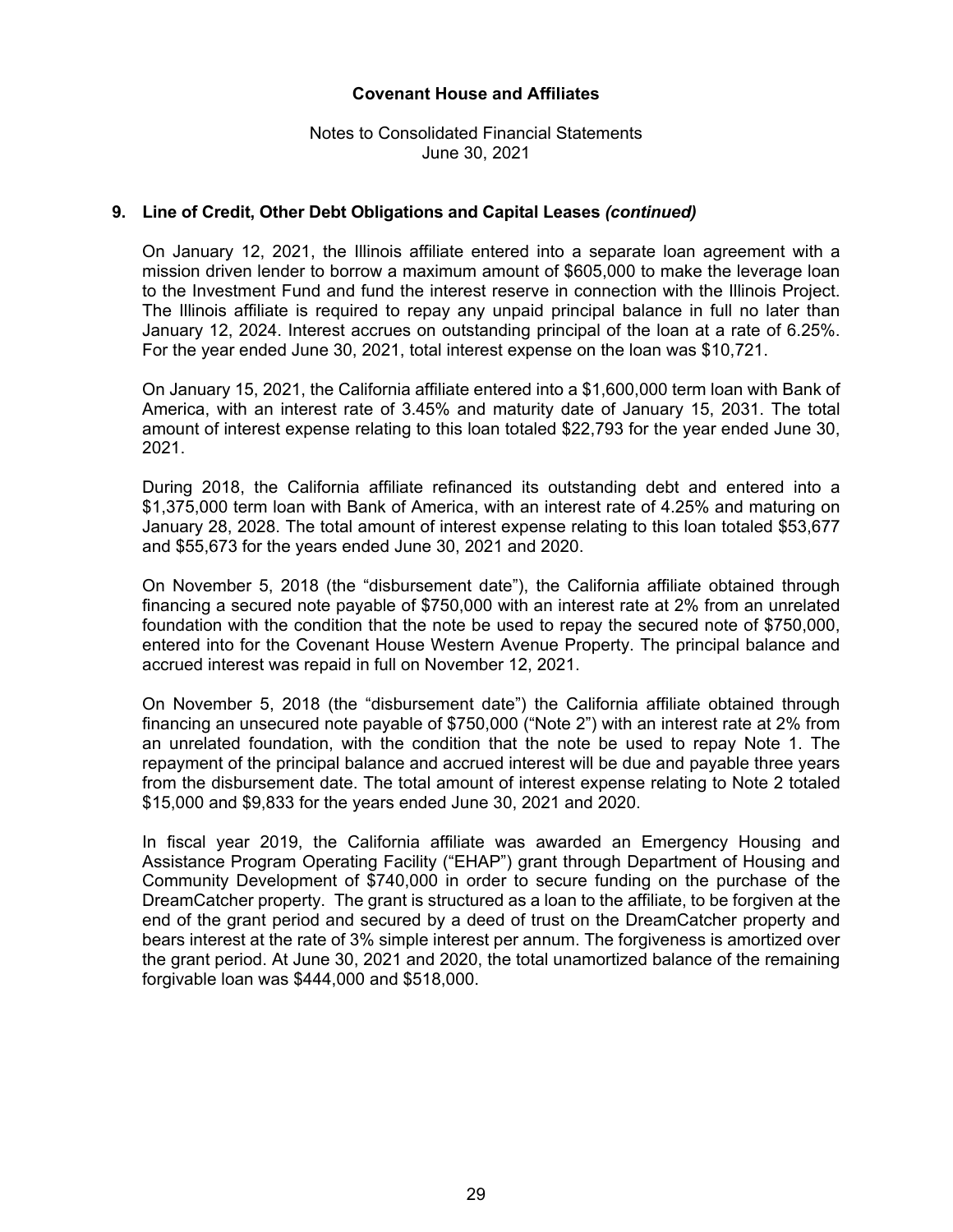Notes to Consolidated Financial Statements June 30, 2021

# **9. Line of Credit, Other Debt Obligations and Capital Leases** *(continued)*

In 2008, the Missouri affiliate obtained a non-interest-bearing forgivable loan totaling \$237,500 from the Affordable Housing Commission for the construction of 36 residential dwelling units located at 2727 N. Kings Highway (the "Missouri Project"). The loan is secured by the assets of the Missouri Project. The Affordable Housing Commission forgives \$7,917 of the liability annually, with final forgiveness occurring on November 16, 2037, the maturity date. The entire unpaid principal and interest amount of this loan shall become immediately due and payable upon the first to occur of the following: (i) the sale of the Missouri Project; (ii) failure of the borrower to maintain the Missouri Project as a rental property, (iii) failure of occupancy requirements. Forgivable loan balances amounted to \$134,579 and \$142,496 for the years ended June 30, 2021 and 2020.

On October 6, 2009, the New Jersey affiliate obtained permanent financing for the transitional living program facility in Montclair, NJ, from NJHMFA, aggregating \$829,306 at June 30, 2021 and 2020. Of this amount, \$538,000 was used to repay the existing debt obligation to Covenant House (Parent), \$109,729 was applied to fund required escrow balances, \$30,187 was applied to financing expenses, capitalized as deferred financing costs on the accompanying consolidated statement of financial position, and the balance was received by the New Jersey affiliate as cost reimbursement for construction costs previously incurred. This mortgage is payable without interest over a period of 15 years. Repayment will be made from 25% of the project's available cash flows after payment of operating expenses and funding of all required escrows, pursuant to the loan agreement. At June 30, 2021 and 2020, the escrow amount held with the trustee totaled \$110,773 and \$108,891. To the extent that principal payments are not covered by cash flows, the payment of principal is deferred until the end of the mortgage term. In fiscal 2021 and 2020, the project ran a deficit; as such no principal payments were made. The property serves as collateral for the mortgage.

The New Jersey affiliate also acquired a residential property in Montclair, NJ for a transitional living program to serve youths with mental disabilities called Nancy's Place. The Montclair purchase and approximately half of two adjacent residential properties purchased in Newark, NJ, for the transitional living program were provided for by temporary financing of \$1,015,500 obtained from Corporation for Supportive Housing ("CSH") on March 20, 2008. In accordance with terms of the agreement, partial payments aggregating \$775,466 were made. These payments were made using grant funds awarded to the New Jersey affiliate from the U.S. Department of Housing and Urban Development. On June 8, 2009, the remaining balance of \$240,034 was refinanced by NJHMFA into a new permanent mortgage aggregating \$648,346, including additional loan proceeds for the acquisition of two adjacent properties. This mortgage is payable, without interest, over a period of 15 years. Repayment will be made from 25% of the project's available cash flows after payment of operating expenses and funding of all required escrows, pursuant to the loan agreement. At June 30, 2021 and 2020, the escrow amount held with the trustee totaled \$145,693 and \$143,745. To the extent that principal payments are not covered by cash flows, the payment of principal will be deferred until the end of the mortgage term. In fiscal 2021 and 2020, the project ran a deficit; as such no principal payments were made. The property serves as collateral for the mortgage.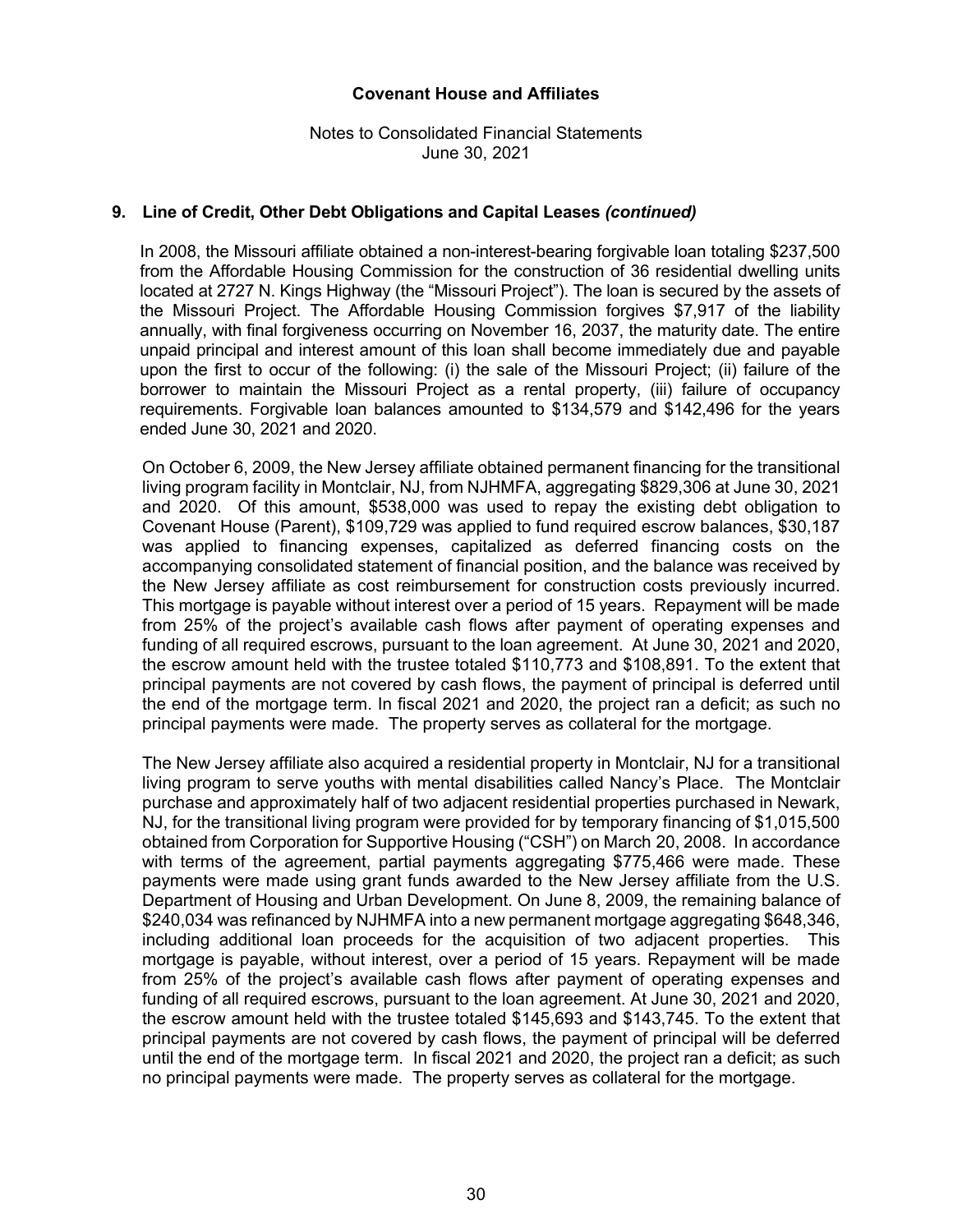Notes to Consolidated Financial Statements June 30, 2021

# **9. Line of Credit, Other Debt Obligations and Capital Leases** *(continued)*

In May 2006, the New Jersey affiliate secured a long-term loan from the CSH for \$528,000. The proceeds were used for the acquisition of land and related fees for a new transitional living program facility in Atlantic City, NJ. The New Jersey affiliate entered into an agreement to buy the related real estate on August 9, 2005. This loan was refinanced as part of new funding received from the New Jersey Housing and Mortgage Finance Agency ("NJHMFA") which totaled approximately \$4,000,000, \$3,300,000 of which was received via a grant and \$700,000 was a loan, which was entered into on March 17, 2008. The initial mortgage term for the \$700,000 loan is for a 15-month construction period, followed by a 15-year permanent mortgage, with 0% interest for the entire term. Repayment will be made from 25% of the project's available cash flows after payment of operating expenses and funding of all required escrows, pursuant to the loan agreement. At June 30, 2021 and 2020, the escrow amount held with the trustee totaled \$259,647 and \$256,383. To the extent that principal payments are not covered by cash flows, the payment of principal will be deferred until the end of the mortgage term. In fiscal 2021 and 2020, the project ran a deficit; as such no principal payments were made. The property serves as collateral for the loan.

On November 20, 2012, the New Jersey affiliate obtained permanent financing for the acquisition of a supportive apartment living facility in Newark, NJ from NJHMFA, aggregating \$165,179. The mortgage is payable without interest over a period of 30 years. Repayment will be made from 25% of the project's available cash flows after payment of operating expenses and funding of all required escrows, pursuant to the loan agreement. At June 30, 2021 and 2020, the escrow amount held with the trustee totaled \$24,455 and \$20,635. To the extent that payments are not covered by cash flows, the payment of principal will be deferred until the end of the mortgage term. In fiscal 2021 and 2020, the project ran a deficit; as such no principal payments were made. If it is determined at the maturity of the mortgage that the New Jersey affiliate cannot repay and if all mortgage terms and conditions have been met, NJMFA may extend or refinance the mortgage. The property serves as collateral for the mortgage.

On July 27, 2012, the New Jersey affiliate obtained permanent financing for the acquisition of a supportive apartment living facility in Montclair, NJ from New Jersey Department of Community Affairs ("NJDCA"), aggregating \$654,400 at June 30, 2021 and 2020. Of this amount \$600,000 was received at the closing with the balance due as expenses related to the occupancy of the building were incurred. \$1,000 was received both in fiscal 2014 and fiscal 2013 and the balance of \$52,400 was fully received as of June 30, 2016. This mortgage is payable over a period of 30 years with interest of 1% per annum, from the first of the month following the issuance of a final certificate of occupancy for the premises. Occupancy commenced on October 1, 2013. Repayment will be made from 50% of the project's cash flows after payment of expenses and debt service. To the extent that principal and interest payments are not covered by the project's cash flows, payment is deferred until the end of the mortgage term. In fiscal 2021 and 2020, the project ran a deficit; as such no principal or interest payments were made. The property serves as collateral for the mortgage. Interest expense on this mortgage amounted to \$6,540 both in fiscal 2021 and 2020.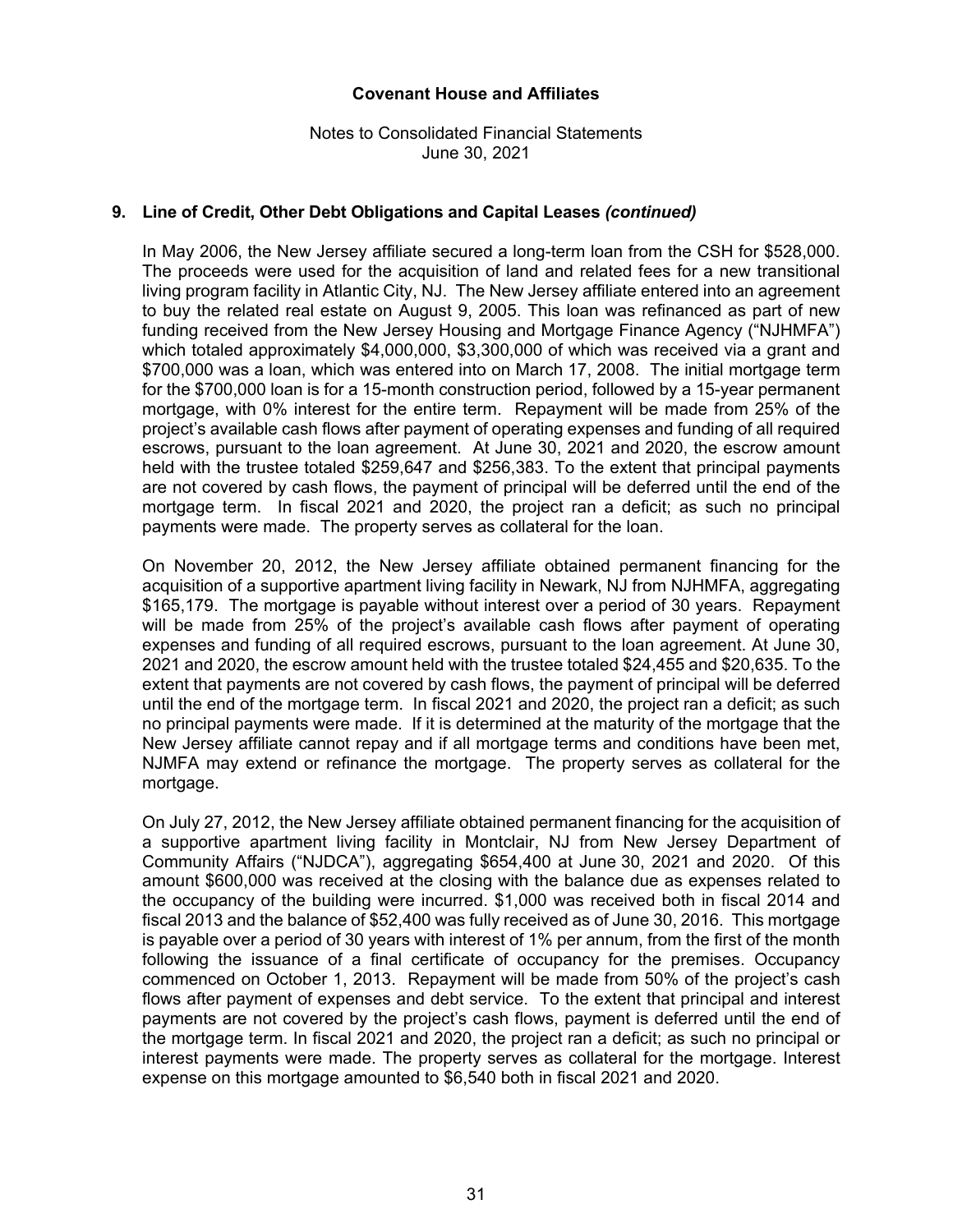Notes to Consolidated Financial Statements June 30, 2021

# **9. Line of Credit, Other Debt Obligations and Capital Leases** *(continued)*

The New Jersey affiliate has an available \$1,000,000 line of credit agreement with Bank of America, N.A. which was renewed and has a maturity date on February 28, 2023. Interest on amounts borrowed accrues at a rate of British Banker's Association LIBOR plus 3.50%. There were no outstanding borrowings on this line of credit facility at June 30, 2021 and 2020. Interest expense for June 30, 2021 and 2020 amounted to \$0 and \$9,618.

In April 2016, the Pennsylvania affiliate refinanced its loan payable with a financial institution. The new term loan is for \$2,650,000, matured in April 2021, and had an interest rate based on the 30-day LIBOR rate plus 2%. Interest was payable monthly with a principal payment due in the amount of \$4,200, and a final balloon payment due at maturity. Covenant House (Parent) had fully cash-collateralized the outstanding loan amount with the financial institution.

Effective March 12, 2018, the Pennsylvania affiliate renegotiated its loan terms with the financial institution. The affiliate entered into an interest rate swap agreement to effectively convert the variable interest rate to a fixed rate of 2.31% per annum. The change in the fair value of the swap agreement and the payments to, or receipts from, the counterparty to the swap are netted with interest expense on the consolidated statement of functional expenses. Accordingly, at June 30, 2020, the affiliate recognized a swap liability of \$39,262, which is included in accounts payable and accrued expenses. The swap is reported at fair value using level 2 inputs. The maturity date and principal payment terms remain unchanged. The outstanding loan balance at June 30, 2020, was \$2,188,000. On July 24, 2020, the Pennsylvania affiliate paid the full amount of the then existing loan payable and at the same time the interest rate swap agreement was terminated.

During fiscal 2020, the Texas affiliate obtained a loan totaling \$1,800,000 held by Allegiance Bank. The loan matures on July 22, 2024 and requires monthly payments of interest at 5.50% per annum for the first eighteen months. Commencing with month nineteen, monthly installment payments of principal and interest shall be due based on an amortization of the original loan over 240 months. Upon maturity, the remaining principal and accrued interest are due in full. In fiscal 2020, the Texas affiliate made a balloon principal payment of \$400,000 towards the loan. As of June 30, 2021, the total amount outstanding on the note payable was \$1,369,687.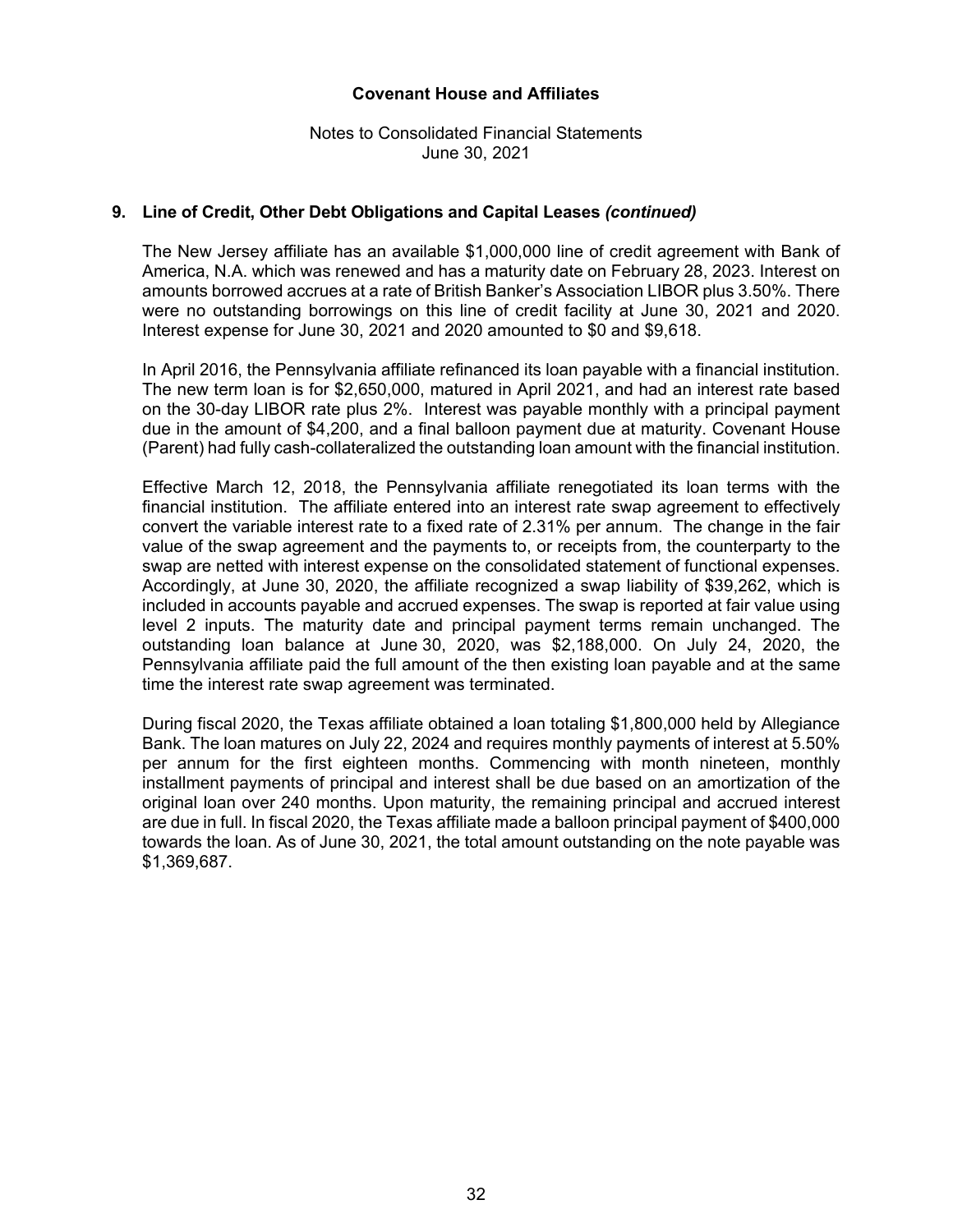Notes to Consolidated Financial Statements June 30, 2021

# **9. Line of Credit, Other Debt Obligations and Capital Leases** *(continued)*

The Washington, D.C. affiliate had a term loan with a principal amount of \$397,742 that bore interest at 6% per annum, and was secured by a Deed of Trust on the underlying property located at New York Avenue, Washington, D.C. The outstanding balance was \$257,396 as of June 30, 2020. The loan was paid in full during fiscal year 2021 after the underlying property was sold.

During July 2018, the Washington, D.C. affiliate obtained a line of credit in the amount of \$500,000. Interest only payments are due monthly at the prime rate plus 0.50%. The line of credit is due on demand and secured by substantially all assets of the Washington, D.C. affiliate. There was no outstanding balance on the line of credit at June 30, 2020. The line of credit was closed during the year ended June 30, 2021.

The Toronto affiliate has an unsecured line of credit, maturing on demand, to borrow up to CAD \$3,000,000 (US \$2,419,947). Interest is payable at the bank's prime rate. During fiscal 2021 and 2020, there were no drawings against this line of credit.

During fiscal 2019, the Toronto affiliate received CAD \$885,000 (USD \$713,884) in funding in the form of a forgivable loan from the City of Toronto towards the cost of the building purchased in 2018 for a new housing program. This amount is secured by a mortgage, which is non-interest bearing and there are no principal payments due unless the building is sold or there is a change in use without prior agreement. The mortgage will be reduced at a rate of 5% per year until fully forgiven in 20 years. As of June 30, 2021, the outstanding balance of the forgivable loan was CAD \$752,250 (USD \$606,802).

The Vancouver affiliate was provided with financial assistance in the amount of CAD \$5,000,000 (US \$4,033,245) in the form of a forgivable mortgage, registered on July 26, 2017. The Vancouver affiliate is required to continue developing and operating the property at 1302 Seymour Street, for the specific purpose under the mortgage. As long as the Vancouver affiliate is using the property for the specific purpose, the mortgage will be forgiven equally over the term of the loan in the 11th year following the project completion date of 2021. As of June 30, 2021, the outstanding balance of the forgivable mortgage was CAD \$5,000,000 (US \$4,033,245).

In fiscal 2019, the Vancouver affiliate was provided with financial assistance in the amount of CAD \$5,633,675 (US \$4,544,398) in the form of a mortgage, repayable on demand. The mortgage is non-interest bearing prior to its maturity in April 2029, and the property at 1302 Seymour Street is provided as collateral. No principal repayments are required prior to maturity. Subsequent to April 2029, if the mortgage is not fully repaid, it bears interest at the prime interest rate plus 2% per annum. As of June 30, 2021, the outstanding balance of the forgivable mortgage was CAD \$5,633,675 (US \$4,544,398).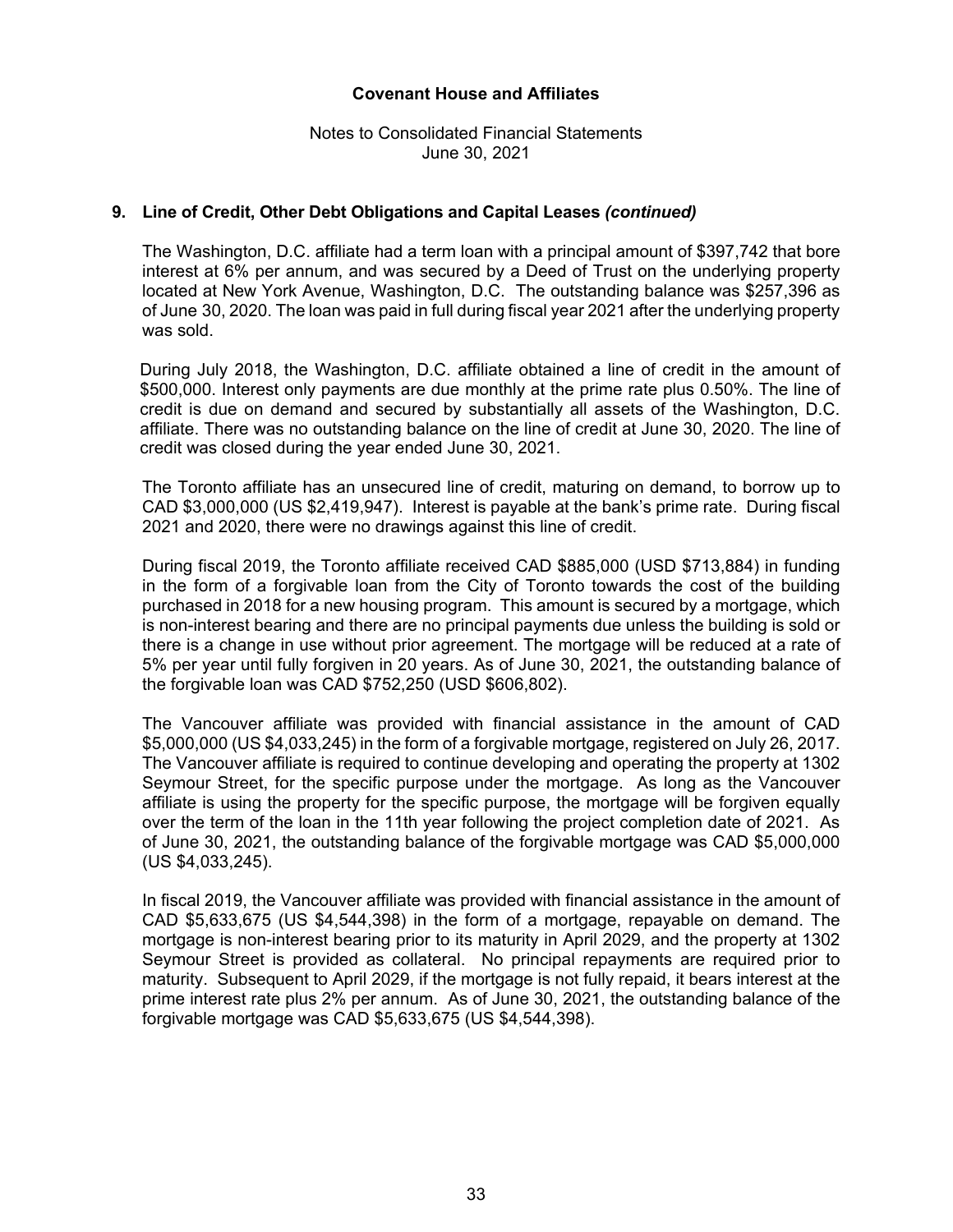Notes to Consolidated Financial Statements June 30, 2021

# **9. Line of Credit, Other Debt Obligations and Capital Leases** *(continued)*

In fiscal 2020, the Vancouver affiliate was provided with financial assistance in the amount of CAD \$5,089,232 (US \$3,730,163) in the form of a mortgage, repayable on demand. The mortgage is non-interest bearing prior to its maturity in January 2040, and the property at 1302 Seymour Street is provided as collateral. No principal repayments are required prior to maturity. Subsequent to April 2029, if the mortgage is not fully repaid, it bears interest at the prime interest rate plus 5% per annum. As of June 30, 2021, the outstanding balance of the forgivable mortgage was CAD \$5,089,232 (US \$4,105,223).

The Georgia affiliate maintains a line of credit agreement with CenterState Bank. On July 6, 2020, the Georgia affiliate renewed the line of credit and increased the limit to \$500,000 (previously \$300,000). The line bears interest at the bank's prime lending rate of 3.25%. On July 6, 2021, the Organization renewed the line of credit and extended the maturity date to July 6, 2022. There were no borrowings against the line as of June 30, 2021 and 2020. The line is renewed annually and is due on demand.

Covenant House is a lessee of certain equipment acquired under capital leases expiring in various years through fiscal year 2026. Amortization of assets acquired under capital leases is included in depreciation and amortization expense on the consolidated statement of activities. Obligations under capital leases at June 30, 2021 and 2020 amounted to approximately \$189,000 and \$210,000.

The following summarizes the scheduled line of credit, other debt obligations and capital lease obligation payments for the years ending June 30:

| 2022                               | \$<br>1,045,769 |
|------------------------------------|-----------------|
| 2023                               | 263,875         |
| 2024                               | 973,763         |
| 2025                               | 1,249,250       |
| 2026                               | 722,357         |
| Thereafter                         | 34,269,127      |
|                                    | 38,524,141      |
| Less: Deferred financing costs     | (1,006,299)     |
| Less: Amount representing interest | (27,662)        |
|                                    | 37,490,180      |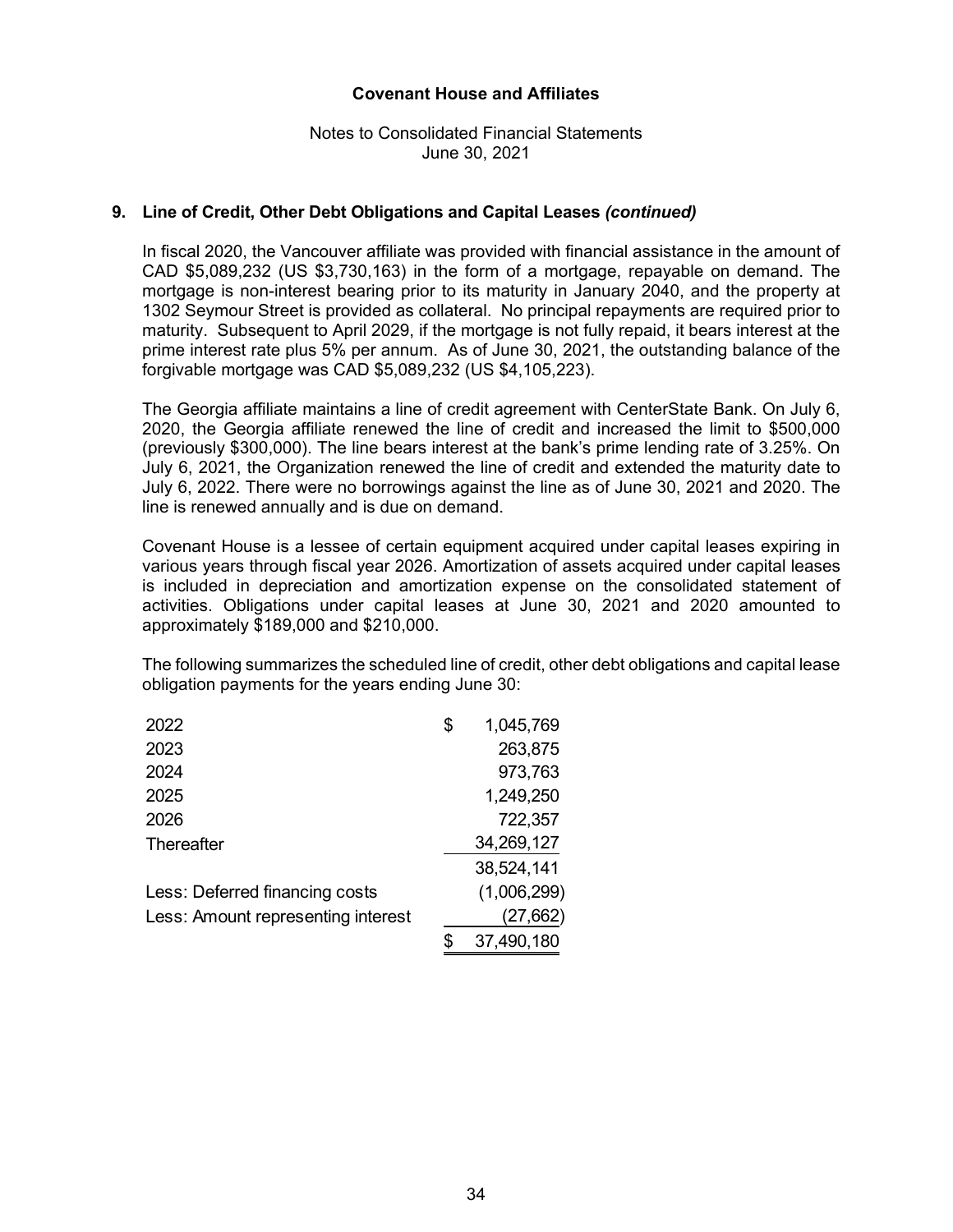# Notes to Consolidated Financial Statements June 30, 2021

#### **10. Deferred Revenue**

Several affiliates have been awarded special-purpose grants/loans from federal, state and/or local agencies for the purpose of constructing and/or renovating their facilities. The unearned portions of these grants/loans are reflected as deferred revenue on the accompanying consolidated statement of financial position and are being amortized over the period of the respective grant/loan agreements.

The following grants/loans have been awarded to various Covenant House affiliates during current and prior fiscal years:

|                       |                                                                     | Unamortized   |    | Unamortized   |
|-----------------------|---------------------------------------------------------------------|---------------|----|---------------|
| <b>Covenant House</b> |                                                                     | Balance at    |    | Balance at    |
| ("CH") Affiliate      | Awarding Agency/Other                                               | June 30, 2021 |    | June 30, 2020 |
| CH California         | State of California                                                 |               |    |               |
|                       | Department of Housing and Community Development                     | \$<br>150,729 | -S | 428,505       |
| <b>CH New Jersey</b>  | U.S. Department of Housing and Urban Development                    | 800,000       |    | 800,000       |
| CH New Jersey         | State of New Jersey Department of Community Affairs                 |               |    | 43,815        |
| <b>CH New Jersey</b>  | State of New Jersey Department of Human Services<br>(Crisis Center) | 5,419         |    | 6,503         |
| CH Alaska             | Cook Inlet Tribal Council                                           | 374.205       |    | 398,743       |
| CH Alaska             | Doris Duke Foundation                                               |               |    | 350,000       |
| CH Alaska             | Rasmuson Foundation                                                 |               |    | 150,000       |
| CH Alaska             | Municipality of Anchorage                                           | 862,633       |    |               |
| CH Alaska             | Providence St. Joseph                                               | 56.808        |    |               |
| Various               | Various                                                             | 594,908       |    | 752,684       |
|                       |                                                                     | 2,844,702     |    | 2.930.250     |

#### **11. Split-Interest Agreements**

Covenant House is the beneficiary of various split-interest agreements with donors. Covenant House may control donated assets and may share with the donor or the donor's designee income generated from those assets until such time as stated in the agreement (usually upon the death of the donor or the donor's designee(s)) at which time the remaining assets are available for Covenant House's use. Under Covenant House's charitable remainder trust and charitable gift annuities programs, where Covenant House is the trustee, Covenant House has elected the fair value reporting option under ASC 825, which requires the obligation due under split-interest agreements to be measured at fair value annually based upon changes in the life expectancy of the donor or beneficiary and the discount rate at the date of measurement. Covenant House believes that accounting for charitable remainder trusts and charitable gift annuities at fair value appropriately reflects Covenant House's obligations due under split-interest agreements.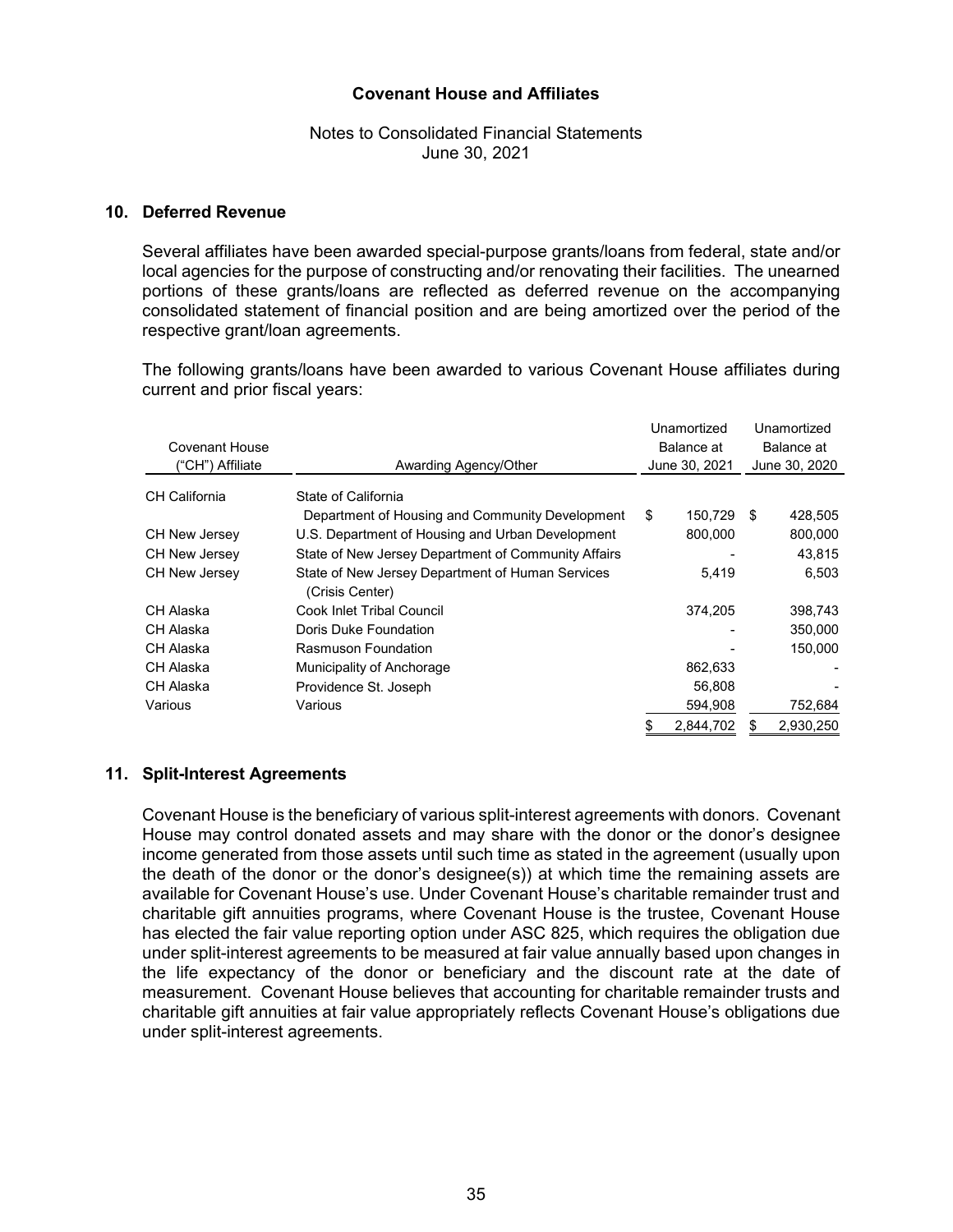Notes to Consolidated Financial Statements June 30, 2021

#### **11. Split-Interest Agreements** *(continued)*

The discount rate used in the calculation of all obligations due to annuitants under splitinterest agreements at June 30, 2021 was 0.5% and in 2020 was 0.6%. At June 30, 2021, obligations due under split-interest agreements relating to charitable remainder trusts and charitable gift annuities were approximately \$2,072,000 and \$2,801,000. At June 30, 2020, obligations due under split-interest agreements relating to charitable remainder trusts and charitable gift annuities were approximately \$1,993,000 and \$2,934,000. As of June 30, 2021 and 2020, \$8,814,650 and \$8,470,116 of investments relate to such agreements. Statemandated insurance reserves related to charitable gift annuity agreements are maintained at the required level.

Covenant House further maintains beneficial interests in certain trusts administered by third parties. Those trusts of a perpetual nature were valued at approximately \$4,611,000 and \$4,046,000 at June 30, 2021 and 2020. Other trusts with a defined time frame (term trusts) were valued at approximately \$2,598,000 and \$1,896,000 at June 30, 2021 and 2020. As these trusts are controlled and invested by independent third parties, Covenant House records a beneficial interest and contribution revenue for its ratable share of the assets based on the fair value of the trusts' underlying assets.

The following tables prioritize the inputs used to measure and report the fair value of Covenant House's beneficial interests in trusts and obligations under split-interest agreements at June 30:

|                                                                                   | 2021      |                  |                               |
|-----------------------------------------------------------------------------------|-----------|------------------|-------------------------------|
|                                                                                   | Level 2   | Level 3          | Total                         |
| Obligations due under split-interest agreements<br>Beneficial interests in trusts | 4,873,569 | S<br>\$7,209,621 | 4,873,569<br>S<br>\$7,209,621 |
|                                                                                   |           | 2020             |                               |
|                                                                                   | Level 2   | Level 3          | Total                         |
| Obligations due under split-interest agreements                                   | 4,927,681 | \$               | 4,927,681<br>S.               |
| Beneficial interests in trusts                                                    |           | \$5,942,394      | \$5,942,394                   |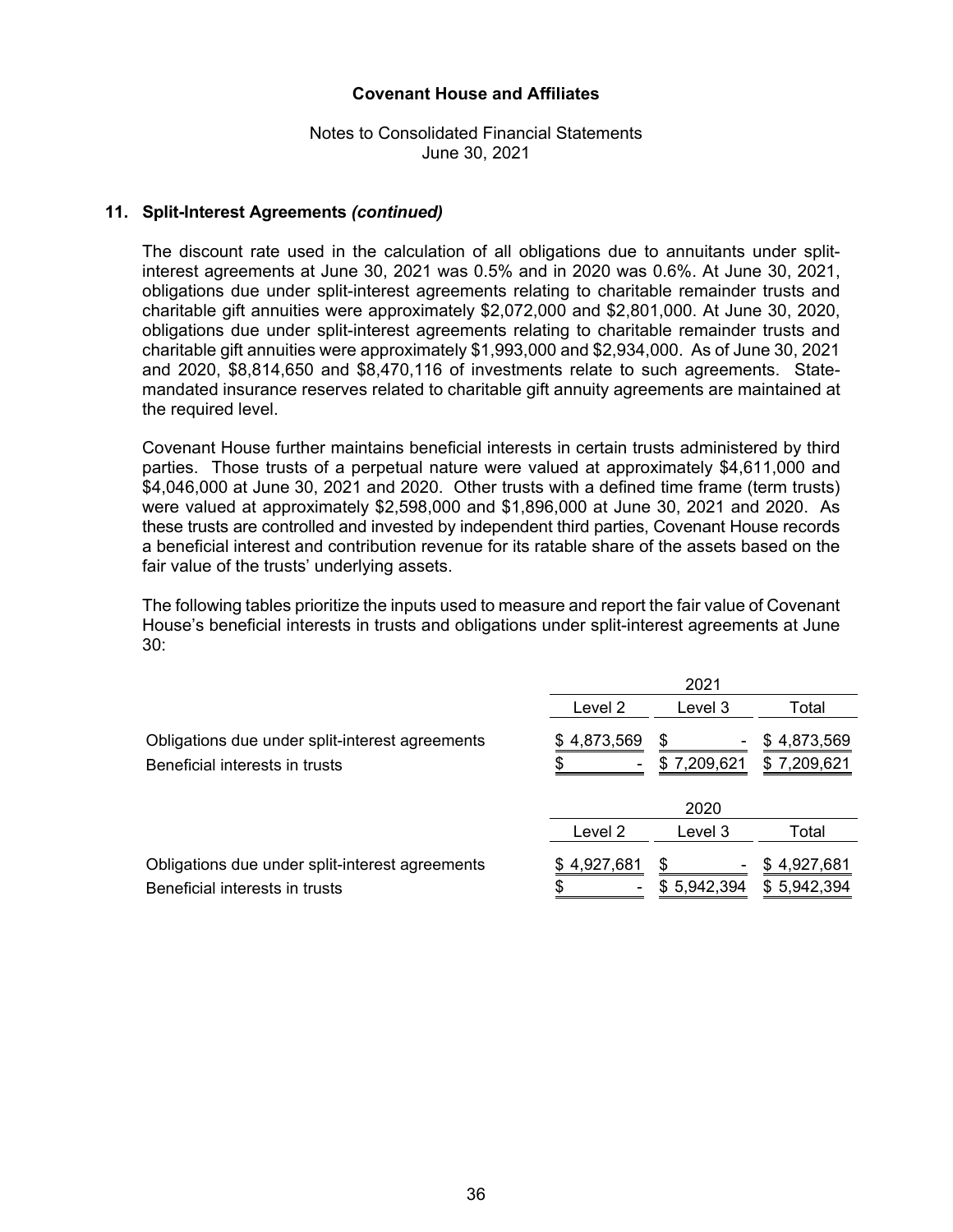Notes to Consolidated Financial Statements June 30, 2021

#### **11. Split-Interest Agreements** *(continued)*

The following tables summarize the changes in fair value associated with Covenant House's Level 3 beneficial interests in trusts for the years ended June 30:

|                                |                   |           | 2021              |                     |                 |
|--------------------------------|-------------------|-----------|-------------------|---------------------|-----------------|
|                                |                   |           |                   | <b>Distribution</b> |                 |
|                                | <b>Beginning</b>  |           |                   | from                | Ending          |
|                                | <b>Balance</b> at | Additions | Change in         | Termination         | Balance at      |
|                                | July 1, 2020      | of Trusts | <b>Fair Value</b> | of Trusts           | June 30, 2021   |
|                                |                   |           |                   |                     |                 |
| Beneficial interests in trusts | \$5,942,394       | \$        | \$1,364,447       | (97, 220)<br>\$     | 7,209,621<br>\$ |
|                                |                   |           |                   |                     |                 |
|                                |                   |           | 2020              |                     |                 |
|                                |                   |           |                   | <b>Distribution</b> |                 |
|                                | <b>Beginning</b>  |           |                   | from                | Ending          |
|                                | Balance at        | Additions | Change in         | Termination         | Balance at      |
|                                | July 1, 2019      | of Trusts | <b>Fair Value</b> | of Trusts           | June 30, 2020   |
|                                |                   |           |                   |                     |                 |
| Beneficial interests in trusts | \$6,181,741       | \$        | (134, 878)<br>\$  | \$<br>(104, 469)    | \$<br>5,942,394 |

#### **12. Construction Loans Payable**

In fiscal 2019, a financial institution and Covenant House (Parent) executed a loan agreement in an amount of up to \$57,000,000. In fiscal 2019, an amendment was fully executed to increase the total loan commitment to \$61,000,000. Covenant House (Parent) granted fee title for the loan proceeds to HDFC, and HDFC entered into a Nominee Agreement with the LLC. The loan proceeds will be used to fund the demolition and construction of the Property. The total commitment consists of two loan components, which are comprised of a building loan in the amount of \$54,595,517 and a project loan in the amount of \$6,404,483.

In fiscal 2019, the LLC drew down \$5,338,323 on the building loan and \$543,518 on the project loan. The loans bear interest at the current LIBOR rate at the time of the draw plus 275 basis points. Subsequent to June 30, 2021, both of the loans were fully repaid.

In fiscal 2020, the LLC drew down an additional \$13,474,404 on the building loan and \$1,513,173 on the project loan. In fiscal 2021, the LLC drew down an additional \$21,025,919 on the building loan and \$964,105 on the project loan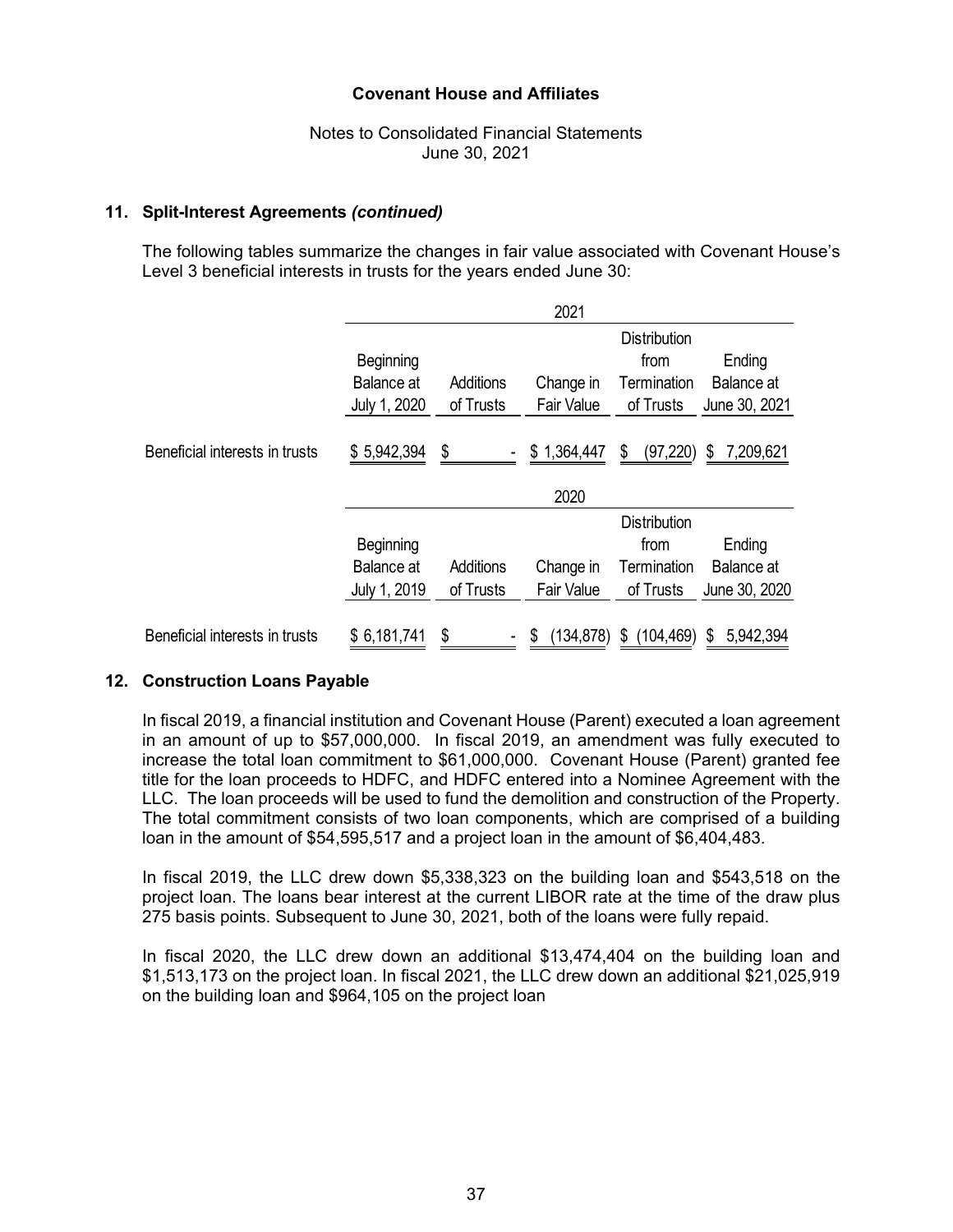Notes to Consolidated Financial Statements June 30, 2021

#### **13. Paycheck Protection Program**

During fiscal 2021 and 2020, Covenant House and its related entities in the U.S. received both the first and second rounds of loan proceeds, under the Paycheck Protection Program (the "PPP"), in the amount of \$16,014,545 during the first round and \$3,451,680 during the second round, collectively, (the "PPP loans"). The PPP, established as part of the Coronavirus Aid, Relief and Economic Security Act (the "CARES Act"), provides for loans to qualifying entities for amounts up to 2.5 times the 2019 average monthly payroll expenses of the qualifying entity. The PPP loans bear an interest rate of 1% per annum. All or a portion of the PPP loan principal and accrued interest is forgivable as long as the borrower uses the loan proceeds for eligible purposes, as described in the CARES Act, over a period of either eight or twenty-four weeks (the "Covered Period"). The amount of loan forgiveness could be reduced if the borrower terminates employees or reduces salaries below a certain threshold during the Covered Period and does not qualify for certain safe harbors. The unforgiven portion of the first round of the PPP loan, if any, is payable within two years from the date of the loan while the unforgiven portion of the second round of the PPP loan, if any, is payable within five years from the date of the loan. Loan payments of principal and interest are deferred until the amount of loan forgiveness is determined by the United States Small Business Administration ("SBA"). If Covenant House and its related U.S. entities do not apply for forgiveness, payments begin approximately 16 months after the loan date.

Certain related U.S. entities recognized their PPP loans as a conditional grant under ASC 958-605, *Revenue Recognition-Contributions* and recognize income as allowable costs are incurred and other related conditions are met. In fiscal 2021 and 2020, Covenant House and its U.S. related entities recognized \$5,572,036 and \$2,865,507 of income, included in government grants and contracts in the consolidated statement of activities. The remaining PPP loan funds of \$1,013,069 and \$4,081,316 are reported as PPP refundable advances in the consolidated statement of financial position at June 30, 2021 and 2020.

Covenant House (Parent) and related U.S. entities which received PPP loans recognized the funds as debt in accordance with ASC 470, *Debt*. Covenant House (Parent) and these U.S. entities will recognize the income when full forgiveness from the SBA is received. The balances of these PPP loans amounted to \$3,504,543 and \$9,067,722 at June 30, 2021 and 2020. Although Covenant House (Parent) and these U.S. entities believe the loans will be substantially forgiven, there can be no guarantee that the SBA will approve the loan forgiveness. For the year ended June 30, 2021, a total of \$6,001,215 in PPP loans has been forgiven in full and is included in the accompanying consolidated statement of activities.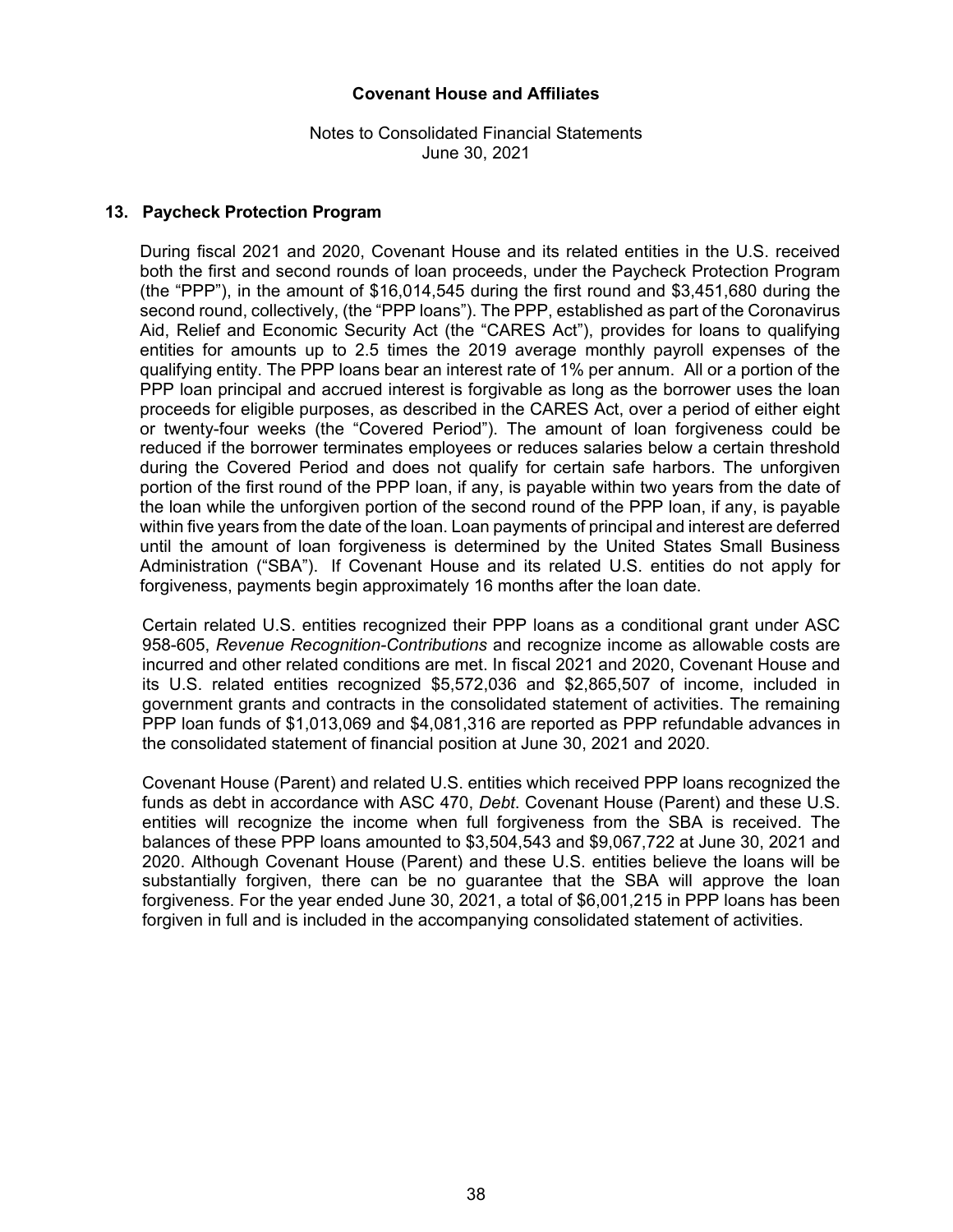Notes to Consolidated Financial Statements June 30, 2021

#### **14. Pension Plans**

Covenant House (Parent) has a defined benefit pension plan (the "Plan") covering employees of Covenant House (Parent) and its U.S. Affiliates only. Benefits are generally based on years of service and average salary, as defined under the Plan. Covenant House (Parent) contributes to the Plan the amount necessary to satisfy IRS funding requirements as calculated by its actuary.

The assets of the Plan, which are held by Transamerica Retirement Solutions, LLC, consist primarily of mutual funds and short-term corporate bonds, and are reported at fair value based on quoted market values as of the reporting date.

The Plan's investment objectives seek to obtain the highest total rate of return in keeping with a moderate level of risk while preserving principal in real terms and focusing on long-term returns over near-term current yield. To develop the expected long-term rate of return on assets assumption, Covenant House (Parent) considers historical returns and future expectations of returns for its fixed income securities.

Effective December 31, 2006, Covenant House (Parent) froze service credits in the Plan. Compensation increases continued to apply within the Plan structure for those participants who exceeded certain thresholds of age and years of service to protect the benefits of older and longer tenured employees. Covenant House (Parent) further amended the Plan effective August 1, 2009 to cease adjustments in the accrued benefit due to salary increases so that no further benefits would accrue under the Plan after that date.

As set forth in the provisions of the Employee Retirement income Security Act of 1974 ("ERISA"), Covenant House (Parent) is responsible for maintaining an annual minimum funding requirement. However, beginning in 2018, Covenant House (Parent) began charging affiliates their pro rata share of the minimum funding requirement.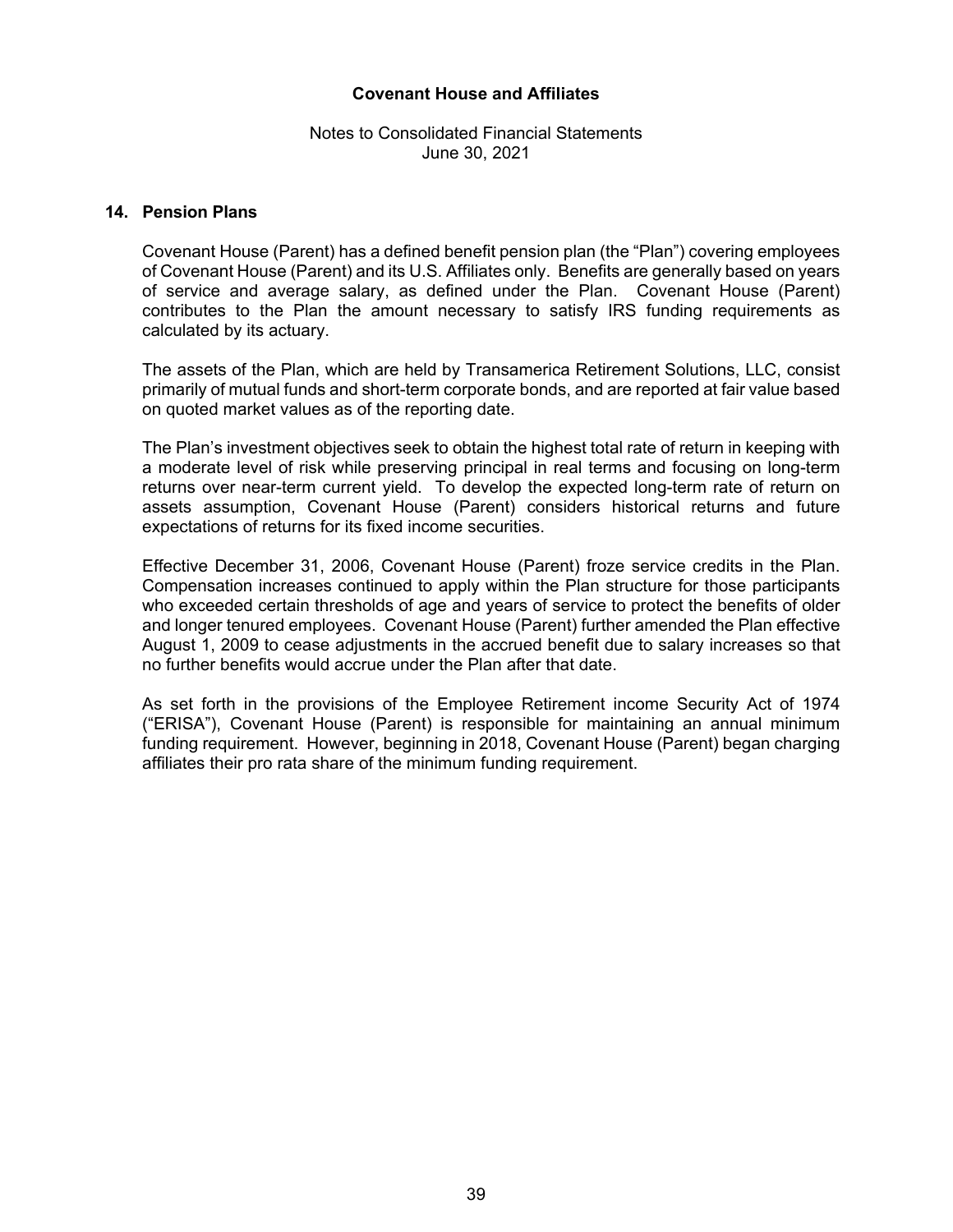Notes to Consolidated Financial Statements June 30, 2021

# **14. Pension Plans** *(continued)*

The following table presents the Plan's required pension disclosures as of and for the years ended June 30: 2021 2020

|                                                                            | 2021              | 2020             |
|----------------------------------------------------------------------------|-------------------|------------------|
| Change in benefit obligation:                                              |                   |                  |
| Projected benefit obligation, beginning of year                            | 55,489,206<br>\$  | 45,068,088<br>\$ |
| Service cost                                                               | 845,420           | 835,000          |
| Interest cost                                                              | 1,668,924         | 1,946,000        |
| <b>Actuarial loss</b>                                                      | 1,121,889         | 10,895,966       |
| Benefits paid                                                              | (3,608,346)       | (3,255,848)      |
| Projected benefit obligation, end of year                                  | \$<br>55,517,093  | \$55,489,206     |
| Change in plan assets:                                                     |                   |                  |
| Fair value of plan assets, beginning of year                               | \$33,231,567      | \$28,759,372     |
| Actual return on plan assets                                               | 2,722,123         | 2,797,097        |
| <b>Employer contributions</b>                                              | 2,198,683         | 4,930,946        |
| Benefits paid                                                              | (3,608,346)       | (3,255,848)      |
| Fair value of plan assets, end of year                                     | 34,544,027<br>\$  | \$<br>33,231,567 |
| Funded status, end of year                                                 | (20, 973, 066)    | (22, 257, 639)   |
|                                                                            |                   |                  |
| Accumulated benefit obligation                                             | 55,517,093<br>\$  | 55,489,206<br>\$ |
| Amounts included in without donor restricted net assets:                   |                   |                  |
| Unrecognized actuarial loss                                                | 18,920,000<br>\$  | 20,873,346<br>\$ |
| Components of the net periodic pension cost:                               |                   |                  |
| Service cost                                                               | \$<br>845,420     | \$<br>835,000    |
| Interest cost                                                              | 1,668,924         | 1,946,000        |
| Expected return on plan assets                                             | (1,644,857)       | (1,609,000)      |
| Amortization of actuarial loss                                             | 1,997,969         | 1,049,000        |
| Net periodic pension cost                                                  | \$<br>2,867,456   | \$<br>2,221,000  |
| Other changes recognized in without donor restrictions net assets:         |                   |                  |
| Actuarial loss incurred during the year                                    | \$<br>44,623      | \$<br>9,707,869  |
| Amortization of actuarial loss                                             | (1,997,969)       | (1,049,000)      |
| Pension related activity, other than net periodic pension cost             | \$<br>(1,953,346) | \$<br>8,658,869  |
| Amounts in without donor restrictions net assets expected to be recognized |                   |                  |
| as components of net periodic pension cost in the next fiscal year:        |                   |                  |
| Amortization of actuarial loss                                             | \$<br>1,770,635   | 1,997,969<br>\$  |
|                                                                            |                   |                  |
| Weighted-average Assumptions:                                              |                   |                  |
| Discount rate - benefit obligation                                         | 2.81%             | 3.10%            |
| Discount rate - net periodic pension cost                                  | 3.10%             | 4.40%            |
| Expected long-term rate of return on Plan assets                           | 5.00%             | 5.50%            |
| Average rate of increase in compensation levels                            | N/A               | N/A              |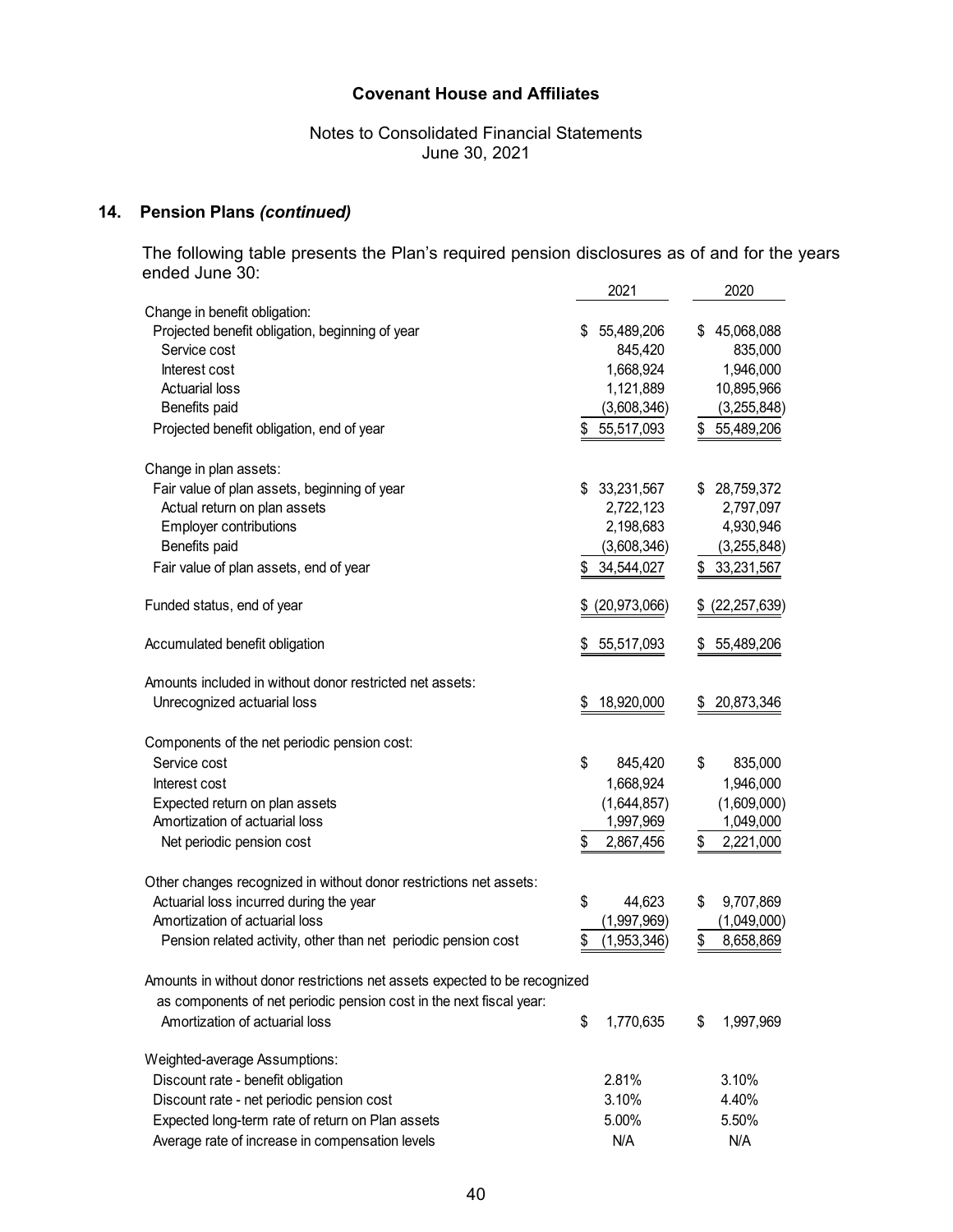### Notes to Consolidated Financial Statements June 30, 2021

# **14. Pension Plans** *(continued)*

Employer contributions to the Plan for the years ended June 30, 2021 and 2020 were \$2,198,683 and \$4,930,946. Plan benefits expected to be paid in the following fiscal years are as follows:

| 3,223,831  |
|------------|
| 2,879,401  |
| 3,481,998  |
| 3,363,958  |
| 3,112,115  |
|            |
| 15,098,468 |

The following table prioritizes the inputs used to measure and report the fair value of the Plan's assets at June 30:

|                            |              | 2021    |              |
|----------------------------|--------------|---------|--------------|
|                            | Level 1      | Level 2 | Total        |
| Fixed income mutual funds  | \$25,375,569 | \$      | \$25,375,569 |
| Equity mutual funds        | 7,701,381    |         | 7,701,381    |
| Short-term corporate bonds | 1,467,077    |         | 1,467,077    |
| <b>Total Plan Assets</b>   | \$34,544,027 | \$      | \$34,544,027 |
|                            |              | 2020    |              |
|                            | Level 1      | Level 2 | Total        |
| Fixed income mutual funds  | \$23,490,705 | \$      | \$23,490,705 |
| Equity mutual funds        | 5,162,176    |         | 5, 162, 176  |
| Pooled separate accounts   | 4,578,686    |         | 4,578,686    |
| <b>Total Plan Assets</b>   | \$33,231,567 |         | \$33,231,567 |

The percentages of the fair value of total Plan assets by asset category are as follows at June 30:

|                                      | 2021        | 2020           |
|--------------------------------------|-------------|----------------|
| Equity securities<br>Debt securities | 22%<br>78 % | $16\%$<br>84 % |
|                                      | 100 $%$     | 100 $%$        |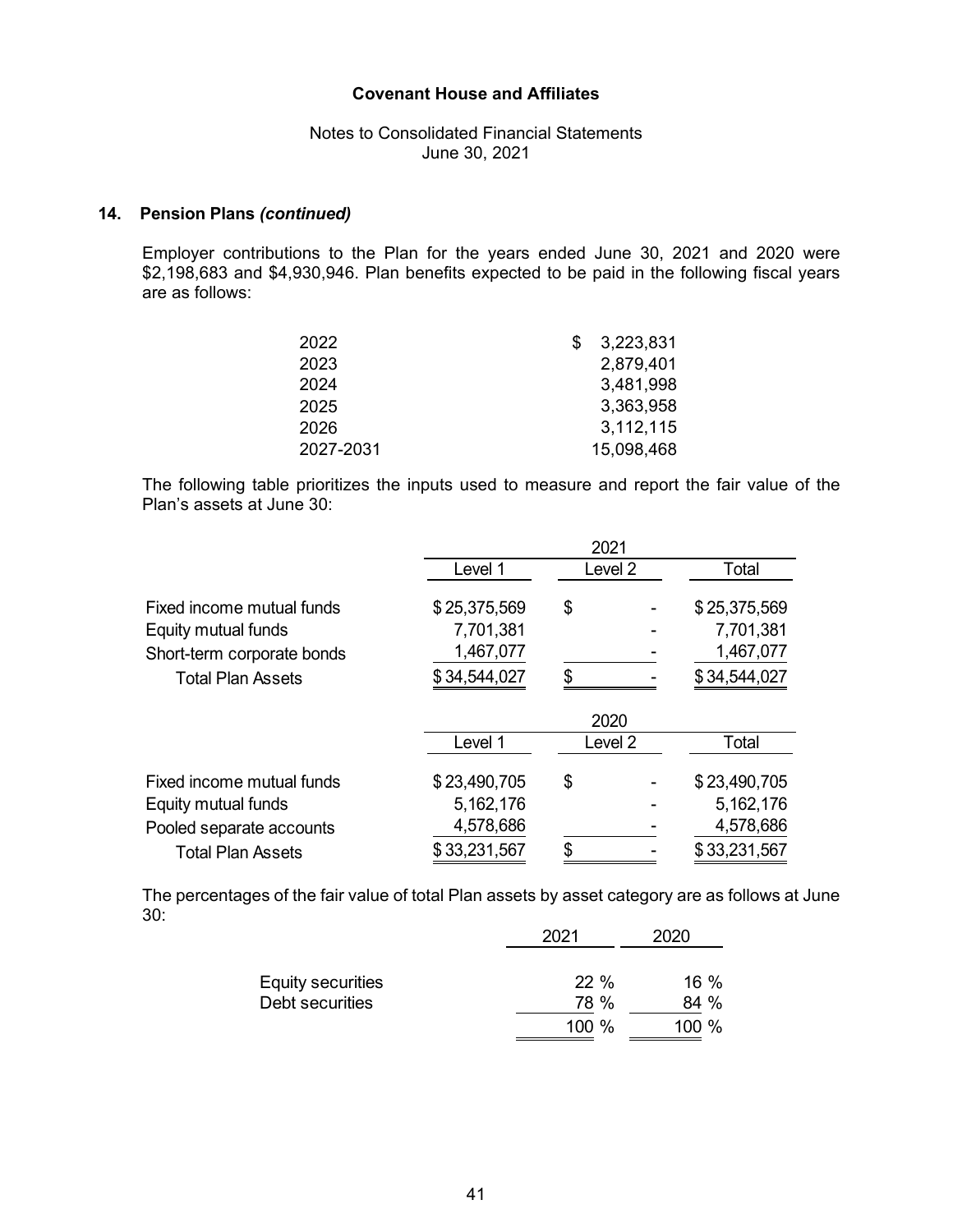# Notes to Consolidated Financial Statements June 30, 2021

#### **14. Pension Plans** *(continued)*

Effective January 1, 2007, Covenant House (Parent) adopted a 403(b) defined contribution pension plan for all employees with one year of service. As of January 1, 2012, Covenant House (Parent) and its U.S. Affiliates, match 100% of employee contributions to the 403(b) plan up to 3% of employee contributions, except for the highly compensated employees as defined below. New hires become eligible to receive the employer match contribution once the employee has reached age 21 and completed one year of service. Along with the matching provision, there is an additional annual employer contribution to the retirement account for all employees who worked 1,000 hours in a year. Covenant House (Parent) and its U.S. Affiliates contributions range from 1% to 9% of each eligible employee's salary based on points, provided that the respective employee worked 1,000 hours annually. Points are defined as the sum of age and years of service. The 403(b) plan is 100% vested (cliff vesting) after three years of service. Total expense related to the 403(b) plan was approximately \$2,600,000 and \$2,472,000 for the years ended June 30, 2021 and 2020. Total employer contributions due to the 403(b) plan are approximately \$2,180,000 and \$2,265,000 at June 30, 2021 and 2020, and are included in pension benefits liability in the accompanying consolidated statement of financial position.

Effective January 1, 2012, Covenant House (Parent) implemented a 457(b) plan for those highly compensated employees who have reached the IRS maximum 403(b) contribution for the year. These employees have the option of continuing their contributions and will be matched by the employer 100% of up to 3% of employee contributions. All other criteria for eligibility follows the same guidelines as the 403(b) plan. Total employer expense related to the 457(b) plan approximated \$62,000 and \$58,000 for the years ended June 30, 2021 and 2020. Covenant House (Parent) obligations under the 457(b) plan are approximately \$812,000 and \$662,000 at June 30, 2021 and 2020, and are included in pension benefits liability in the accompanying consolidated statement of financial position.

The Toronto affiliate maintains a Group Registered Retirement Savings Plan ("RRSP"). During fiscal years 2021 and 2020, the expense for the RRSP totaled approximately CAD \$575,000 (US \$449,000) and CAD \$536,000 (US \$399,000). There are no employer contributions due to the Toronto affiliate's RRSP at June 30, 2021 and 2020.

The Vancouver affiliate maintains a defined contribution pension plan that provides retirement benefits to its employees. Employees are eligible to join after one year of continuous service. Pension contributions vest with the employee after two years of participation in the plan. Funding contributions are made by employees and are matched by the Vancouver affiliate in the amount of 3%, 5% or 7% of employee compensation based on the number of completed years of service. The expense related to the defined contribution plan for fiscal years 2021 and 2020 totaled approximately CAD \$332,000 (US \$259,000) and CAD \$251,000 (US \$187,000). There are no employer contributions due to the Vancouver affiliate's defined contribution pension plan at June 30, 2021 and 2020.

In addition, the labor laws of affiliates in Central America provide for severance pay if an employee is dismissed without just cause. Accrued expenses related to such potential payments are determined in accordance with local statutes and are reflected in the accompanying consolidated financial statements.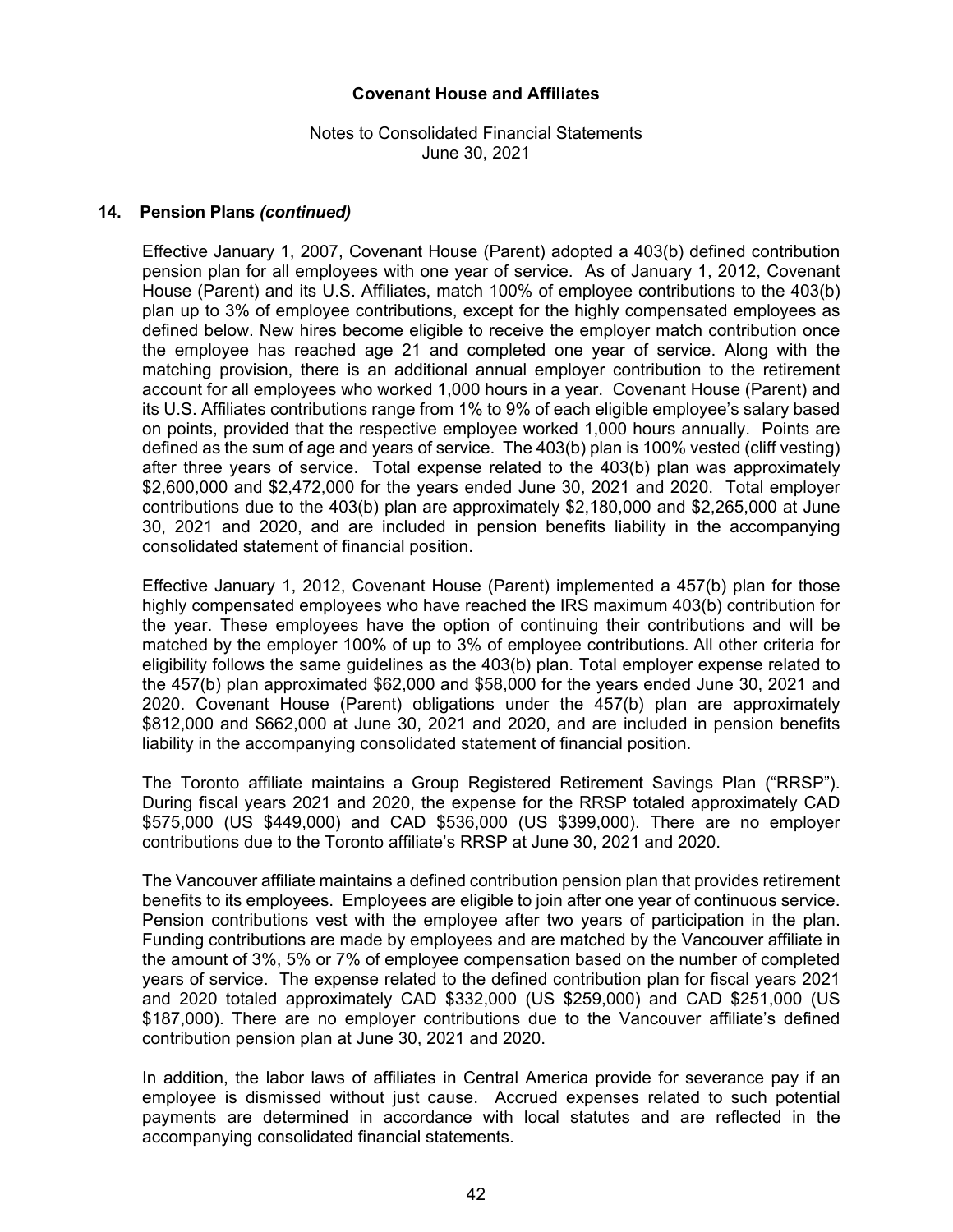Notes to Consolidated Financial Statements June 30, 2021

#### **15. Board Designated Net Assets**

Certain affiliates' Board of Directors designated a portion of their net assets without donor restrictions to be used for strategic purposes, building renovations and/or capital expenditures. These board designated net assets totaled \$33,921,864 and \$33,660,176 as of June 30, 2021 and 2020.

#### **16. Net Assets with Donor Restrictions**

Net assets with donor restrictions are restricted for the following purposes at June 30:

|                                             | 2021         | 2020             |
|---------------------------------------------|--------------|------------------|
| Various donor-imposed purpose restrictions: |              |                  |
| Program                                     | \$8,210,338  | 10,660,539<br>S. |
| Capital campaign                            | 41,691,401   | 36,810,166       |
| <b>Time Restriction:</b>                    |              |                  |
| Beneficial interest in trusts               | 2,142,458    | 1,522,494        |
| Other split-interest agreements             | 3,349,112    | 2,769,845        |
| Other time restrictions                     | 2,717,539    | 1,940,499        |
| Unappropriated endowment earnings           | 4,958,824    | 3,450,917        |
| Beneficial interest in perpetual trusts     | 4,451,059    | 3,923,891        |
| Endowment held in perpetuity                | 5,207,065    | 5,207,065        |
|                                             | \$72,727,796 | 66,285,416       |

Net assets were released from donor restrictions satisfying the following restrictions for the years ended June 30:

|                     | 2021         | 2020         |  |  |
|---------------------|--------------|--------------|--|--|
| Purpose restriction | \$25,988,361 | \$19,239,794 |  |  |
| Time restriction    | 2,387,053    | 2,086,421    |  |  |
|                     | \$28,375,414 | \$21,326,215 |  |  |

#### **17. Endowments**

Covenant House's endowment includes both donor-restricted (gifted) endowment funds and funds designated by the Board of Directors to function as an endowment (quasi-endowment). Covenant House's donor-restricted endowment consists of various individual funds established principally in support of Covenant House's mission; it excludes donor restricted beneficial interests in trusts administered by third parties. Net assets associated with endowment funds are classified and reported based on the existence or absence of donorimposed restrictions.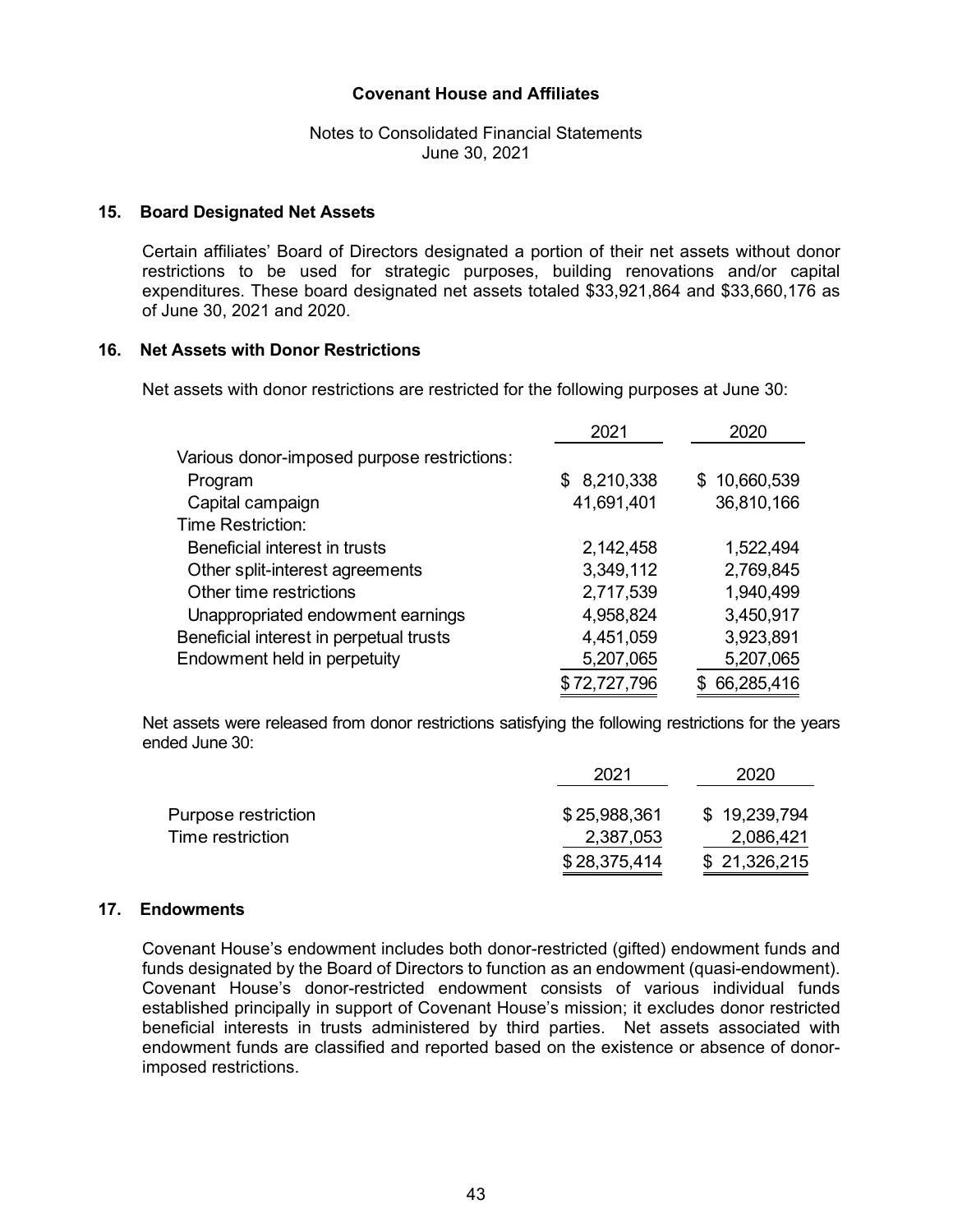# Notes to Consolidated Financial Statements June 30, 2021

#### **17. Endowments** *(continued)*

On September 17, 2010, the State of New York passed the New York State Prudent Management of Institutional Funds Act ("NYPMIFA"), its version of the Uniform Prudent Management of Institutional Funds Act ("UPMIFA"). All not-for-profit organizations formed in New York must apply this law. Covenant House classifies as donor restricted endowment funds, unless otherwise stipulated by the donor: (a) the original value of gifts donated to its permanent endowment, (b) the original value of subsequent gifts to its permanent endowment and (c) accumulations to its permanent endowment made in accordance with the direction of the applicable donor gift instrument at the time the accumulation is added to the funds.

The remaining portion of the donor-restricted endowment fund not classified as donor restricted net assets held in perpetuity is classified as donor restricted net assets until such amounts are appropriated for expenditure by Covenant House in a manner consistent with the uses, benefits, purposes and duration for which the endowment is established, and the standard of prudence prescribed by NYPMIFA.

In accordance with NYPMIFA, Covenant House considers the following factors in making a determination to appropriate or accumulate donor-restricted endowment funds: the purpose, duration, and preservation of the endowment fund; expected total return on endowment investments; general economic conditions; the possible effects of inflation and deflation; other resources of Covenant House and the investment policy of Covenant House.

Covenant House has adopted investment management and spending policies for endowment assets that support the objective of providing a sustainable and increasing level of endowment income distribution to support Covenant House's activities while seeking to maintain the purchasing power of the endowment assets. Covenant House's primary investment objective is to maximize total return within reasonable and prudent levels of risk while maintaining sufficient liquidity to meet disbursement needs and ensure preservation of capital.

To satisfy its long-term rate-of-return objectives, Covenant House relies on a total return strategy, the objective of which is to achieve a return consisting of a combination of current income and capital appreciation (depreciation), without regard to an emphasis on either, recognizing that changes in market conditions and interest rates will result in varying strategies in an attempt to optimize results. The endowment portfolio is diversified among various investment classes and strategies to help reduce risk.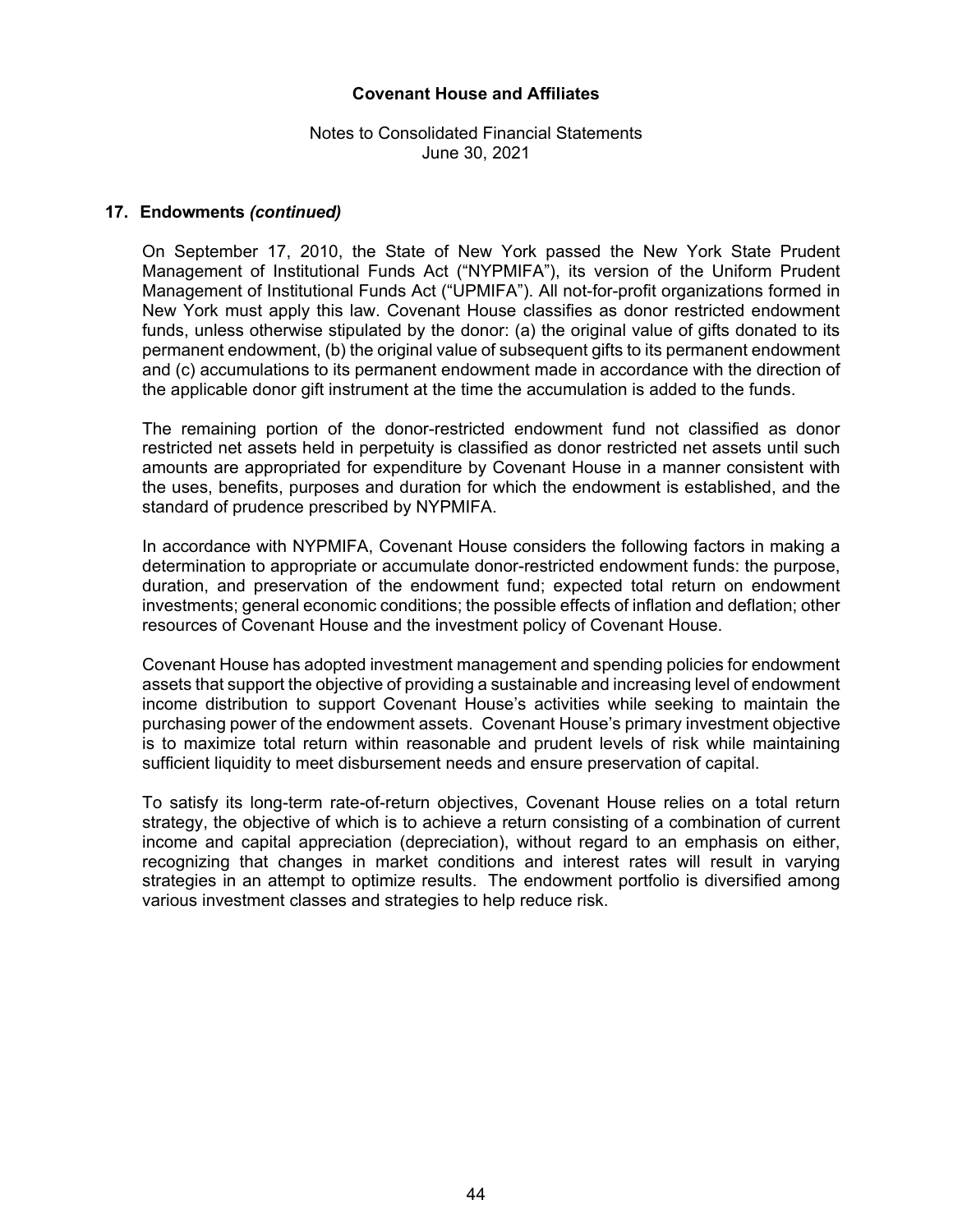# Notes to Consolidated Financial Statements June 30, 2021

# **17. Endowments** *(continued)*

The following details endowment net asset composition, excluding third-party perpetual trusts of approximately \$4,611,000 and \$4,046,000, as of June 30, 2021 and 2020.

|                                                                                     | 2021 |                                      |    |                                |    |               |    |                        |
|-------------------------------------------------------------------------------------|------|--------------------------------------|----|--------------------------------|----|---------------|----|------------------------|
|                                                                                     |      | <b>Without Donor</b><br>Restrictions |    | <b>With Donor Restrictions</b> |    |               |    |                        |
| <b>Composition of Endowment</b><br>Net Assets by Type of Fund                       |      | Board                                |    | Cumulative                     |    | Original Gift |    |                        |
|                                                                                     |      | Designated                           |    | Earnings                       |    | Amount        |    | Total                  |
| Board-designated endowment fund                                                     | \$   | 6,417,001                            | \$ |                                | \$ |               | \$ | 6,417,001              |
| Donor-restricted endowment funds                                                    |      |                                      |    | 4,958,824                      |    | 5,207,065     |    | 10,165,889             |
|                                                                                     | \$   | 6,417,001                            | \$ | 4,958,824                      | \$ | 5,207,065     | \$ | 16,582,890             |
| Changes in Endowment Net Assets                                                     |      |                                      |    |                                |    |               |    |                        |
| Endowment net assets, beginning of year<br>Investment return:                       | \$   | 4,956,407                            | \$ | 3,450,917 \$                   |    | 5,207,065     | \$ | 13,614,389             |
| Investment income                                                                   |      | 119,649                              |    | 141,947                        |    |               |    | 261,596                |
| Net appreciation (realized and unrealized)<br>Appropriation of endowment assets for |      | 1,353,573                            |    | 1,365,960                      |    |               |    | 2,719,533              |
| expenditure                                                                         |      | (10,006)                             |    |                                |    |               |    | (10,006)               |
| Other changes                                                                       |      | (2,622)                              |    |                                |    |               |    | (2,622)                |
| Endowment net assets, end of year                                                   | \$   | 6,417,001                            | \$ | 4,958,824                      | \$ | 5,207,065     | \$ | 16,582,890             |
|                                                                                     |      |                                      |    | 2020                           |    |               |    |                        |
|                                                                                     |      | Restrictions                         |    | <b>With Donor Restrictions</b> |    |               |    |                        |
| <b>Composition of Endowment</b>                                                     |      | Board                                |    | Cumulative                     |    | Original Gift |    |                        |
| Net Assets by Type of Fund                                                          |      | Designated                           |    | Earnings                       |    | Amount        |    | Total                  |
| Board-designated endowment fund<br>Donor-restricted endowment funds                 | \$   | 4,956,407                            | \$ | 3,450,917                      | \$ | 5,207,065     | \$ | 4,956,407<br>8,657,982 |
|                                                                                     | \$   | 4,956,407                            | \$ | 3,450,917                      | \$ | 5,207,065     | \$ | 13,614,389             |
| Changes in Endowment Net Assets                                                     |      |                                      |    |                                |    |               |    |                        |
|                                                                                     |      |                                      |    |                                |    |               |    |                        |
| Endowment net assets, beginning of year                                             | \$   | 4,919,848                            | \$ | 3,899,502 \$                   |    | 5,247,065     | \$ | 14,066,415             |
| Investment return:                                                                  |      |                                      |    |                                |    |               |    |                        |
| Investment income                                                                   |      | 121,129                              |    | 162,185                        |    |               |    | 283,314                |
| Net depreciation (realized and unrealized)                                          |      | (48, 410)                            |    | (610, 770)                     |    |               |    | (659, 180)             |
| Appropriation of endowment assets for                                               |      |                                      |    |                                |    |               |    |                        |
| expenditure                                                                         |      | (9,868)                              |    |                                |    |               |    | (9,868)                |
| Other changes                                                                       |      | (26, 292)                            |    |                                |    | (40,000)      |    | (66, 292)              |

Endowment net assets, end of year  $$ 4,956,407 $ 3,450,917 $ 5,207,065 $ 13,614,389$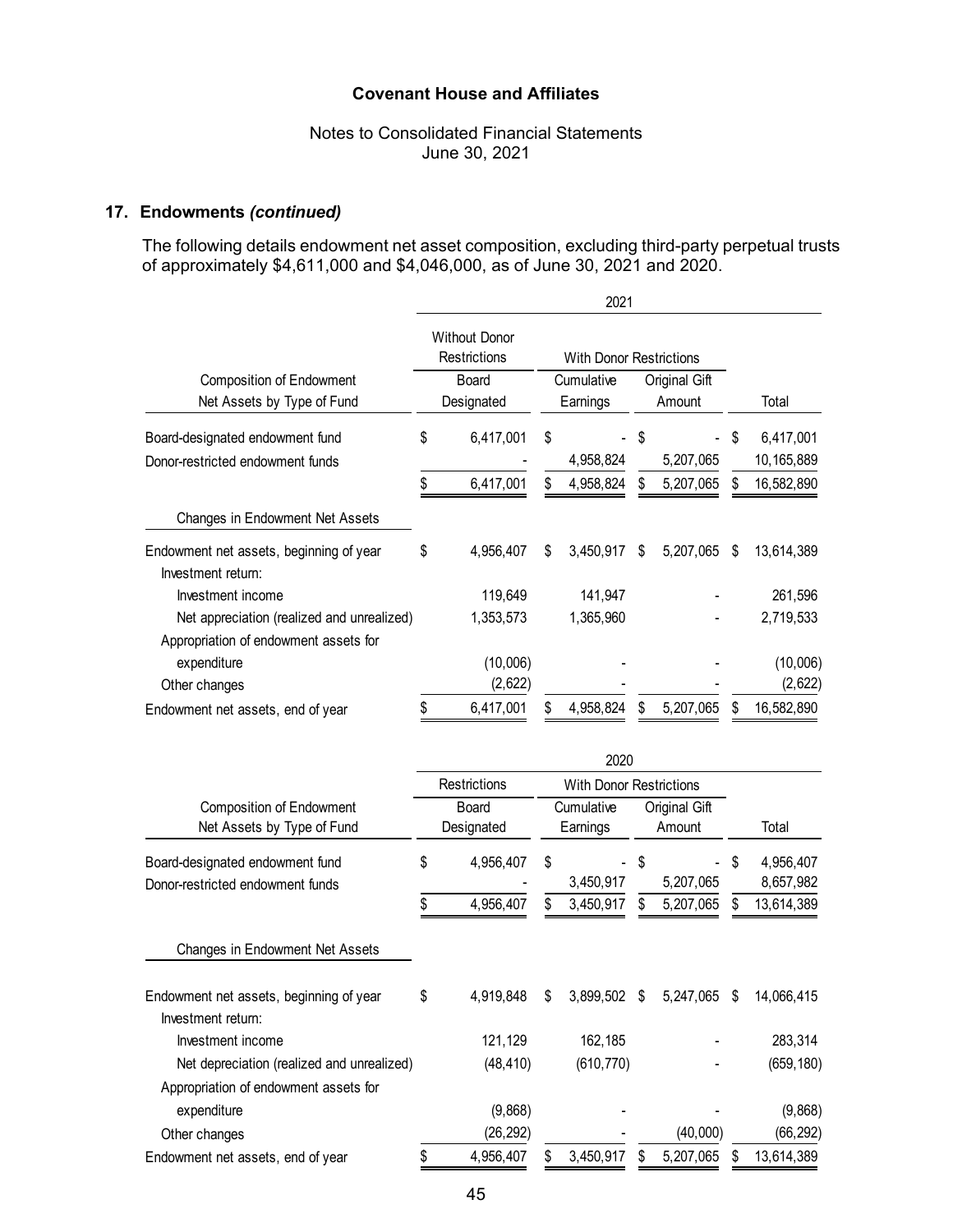# Notes to Consolidated Financial Statements June 30, 2021

#### **18. Allocation of Joint Costs**

Covenant House (Parent) has allocated joint costs incurred associated with certain informational mailings that contain an appeal for funds between the public education program and fundraising expense categories on the accompanying consolidated statement of activities. Total joint costs of approximately \$596,000 and \$203,000 were incurred during fiscal 2021 and 2020. Approximately \$549,000 and \$187,000 were allocated to public education and approximately \$47,000 and \$16,000 were allocated to fundraising.

#### **19. Commitments and Contingencies**

Covenant House is party to a number of operating leases for office space and equipment. Aggregate future minimum lease payments due under operating leases that have remaining terms in excess of one year as of June 30, 2021, are as follows:

| 2022       | \$19,824,714 |
|------------|--------------|
| 2023       | 1,119,943    |
| 2024       | 918,782      |
| 2025       | 875,433      |
| 2026       | 379,372      |
| Thereafter | 559,501      |
|            | \$23,677,745 |

During July 1999, the Michigan affiliate entered into a dollar-a-year lease for its main campus with the Archdiocese of Detroit for a period of 99 years. The fair value of the property at the time of the lease signing was recorded as net assets with donor restrictions and is released from restriction over the period of the lease. As the asset is amortized over the 99 year life of the lease, \$1,869 of rent expense is recorded. The Michigan affiliate uses this property for administrative purposes, the crisis center, rights of passage, charter school and future programs. The affiliate subleases a portion of its main campus to CHA-Detroit for its Central Campus. The affiliate entered into a lease with CHA-Detroit, East Campus for a building effective June 25, 2020 through June 30, 2025. The affiliate also entered into a lease with CHA-Detroit for its Southwest Campus for a building effective June 25, 2020 through June 30, 2025.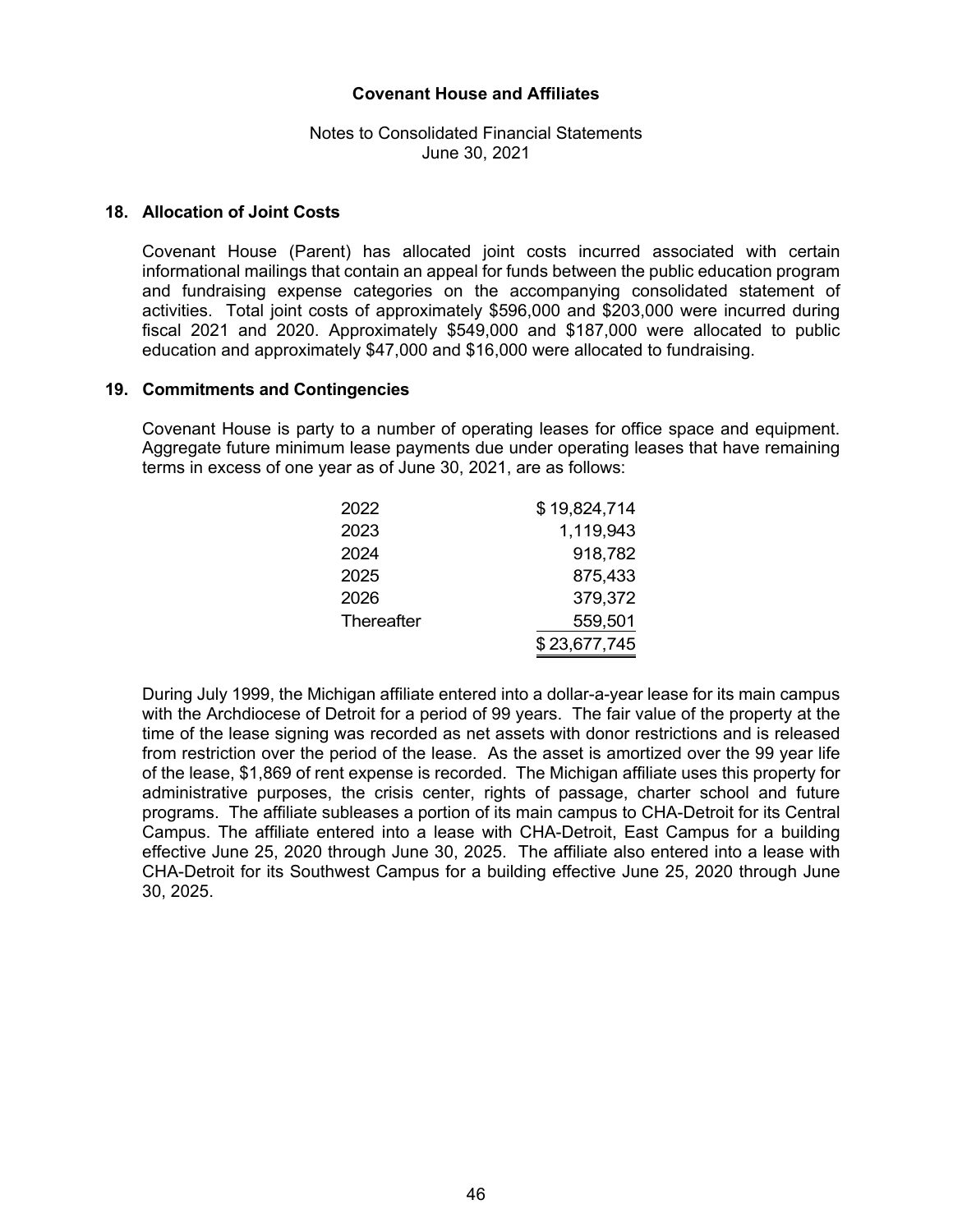Notes to Consolidated Financial Statements June 30, 2021

### **19. Commitments and Contingencies** *(continued)*

The Washington, D.C. affiliate's Community Service Center resides on a parcel of land along Mississippi Ave., SE, in Washington, D.C., which is part of a larger Building Bridges Across the River, Inc. (BBAR) development project. The Washington, D.C. affiliate has negotiated a ground sublease with BBAR that was finalized on November 11, 2005. Based on the sublease agreement, the lease commencement date was determined retroactively to be January 20, 2003 with a termination date of July 18, 2100. The lease has an annual rent of \$25 per year and the Washington, D.C. affiliate is responsible for all operating expenses and utilities. The fair value of the land at the time of the lease agreement signing was recorded as a contribution receivable and restricted contribution and is released from restrictions over the term of the lease. The balance of the long term other asset of \$272,081 and \$275,482, is reported in prepaid expenses and other assets on the accompanying consolidated statement of financial position at June 30, 2021 and 2020. The Washington, D.C. affiliate built a free-standing, twostory building on the premises, referred to as the Nancy Dickerson Whitehead Community Service Center, which the Washington, D.C. affiliate owns and can sell, assign, or sublet after 15 years, assuming that the purchaser, assignee, or sub-lessee agrees to certain use restrictions, will perform a needed service at the facility, and is financially capable.

If the Washington, D.C. affiliate sells the building, then BBAR will be entitled to 19% of the proceeds. The Washington, D.C. affiliate uses the building and land to provide recreational, educational, social, cultural and support services to homeless and at-risk youths.

Covenant House is contingently liable under various claims and lawsuits, many of which are covered in whole or in part by insurance. In management's opinion, none of these claims and lawsuits will have a material adverse effect on the consolidated financial statements of Covenant House.

Covenant House receives funding under grants and contracts from various federal, state and local government agencies. In accordance with the terms of certain government contracts, the records of certain affiliates are subject to audit for varying periods after the date of final payment of the contracts. Covenant House is liable for any disallowed costs; however, management believes that the amount of costs disallowed, if any, would not be material to its consolidated financial statements.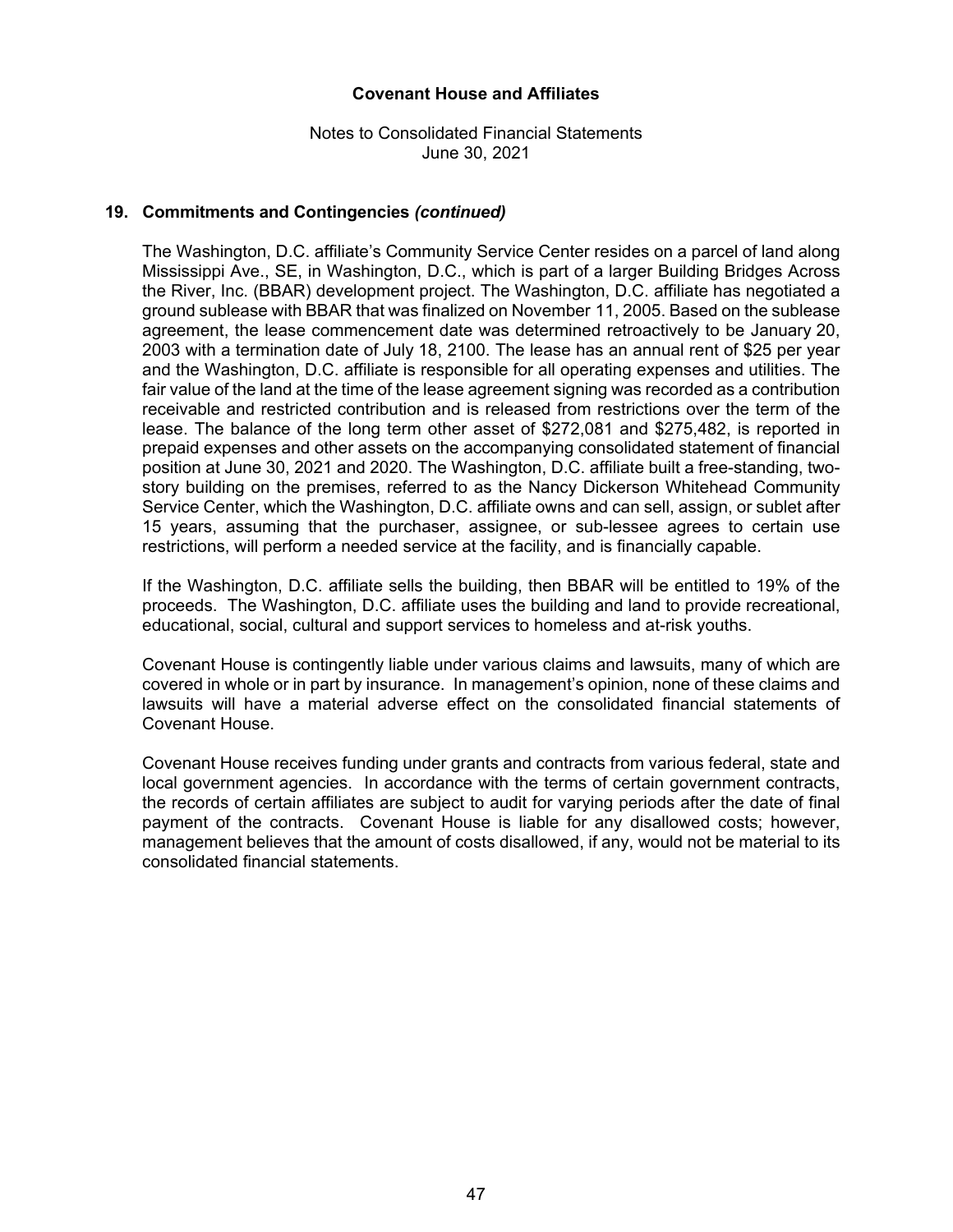### Notes to Consolidated Financial Statements June 30, 2021

#### **20. Liquidity and Availability of Financial Assets**

The following reflects Covenant House's financial assets as of June 30, reduced by amounts not available for general use within one year. Total financial assets available to meet cash needs for general expenditures within one year at June 30, are as follows:

|                                                                                                        | 2021 |                |    | 2020           |
|--------------------------------------------------------------------------------------------------------|------|----------------|----|----------------|
| Financial Assets:                                                                                      |      |                |    |                |
| Cash and cash equivalents                                                                              | \$   | 51,143,142     | \$ | 44,176,784     |
| Contributions receivable, net                                                                          |      | 12,764,578     |    | 16,789,698     |
| Grants receivable                                                                                      |      | 11,321,148     |    | 11,271,298     |
| Other assets                                                                                           |      | 4,060,784      |    | 2,476,037      |
| Investments                                                                                            |      | 90,580,791     |    | 72,721,948     |
| Investments, other                                                                                     |      | 16,443,621     |    | 21,262,401     |
|                                                                                                        |      | 186,314,064    |    | 168,698,166    |
| Less amounts unavailable for general expenditure:<br>Amounts restricted by donors with time or purpose |      |                |    |                |
| restrictions and internal designations                                                                 |      | (64, 203, 800) |    | (54, 987, 582) |
| Board designated funds                                                                                 |      | (33,921,864)   |    | (33,660,176)   |
| Investments held for charitable remainder annuity trusts                                               |      | (1,474,493)    |    | (1,055,560)    |
| Contributions and grants receivable - Due in Future years                                              |      |                |    | (50,000)       |
| Beneficial interest in perpetual trusts                                                                |      | (369, 352)     |    | (1,881,254)    |
| Investments held in perpetuity                                                                         |      | (5,207,065)    |    | (5,207,065)    |
|                                                                                                        |      | 105,176,574)   |    | (96,841,637)   |
| Financial Assets at Year-end Available to Meet Cash                                                    |      |                |    |                |
| Needs for General Expenditures Within One Year                                                         |      | 81,137,490     | S  | 71,856,529     |

As part of Covenant House's liquidity management, Covenant House monitors the status and collectability of receivables on a regular basis. Contributions and special events revenue are solicited on a regular basis to increase support and revenue. In addition, Covenant House (Parent) has a \$15 million line of credit with a financial institution which can be used to finance short-term working capital needs of the affiliates. Certain affiliates also maintain lines of credit as well.

#### **21. Subsequent Event**

In November 2021, the Property was sold for total consideration of \$79,019,030 to GO Covenant, LLC based on the purchase and sale agreement (see Notes 1 and 8). As part of the Property sale, construction escrow deposits totaling \$10,901,803, at June 30, 2021, were also credited toward the total consideration. In addition, Covenant House (Parent) entered into a separate purchase and sale agreement with GO Covenant, LLC for a parcel of the Property, for an amount of \$7,500,000. GO Covenant, LLC has agreed to construct a condominium unit within this parcel and then transfer it to Covenant House (Parent) upon completion.